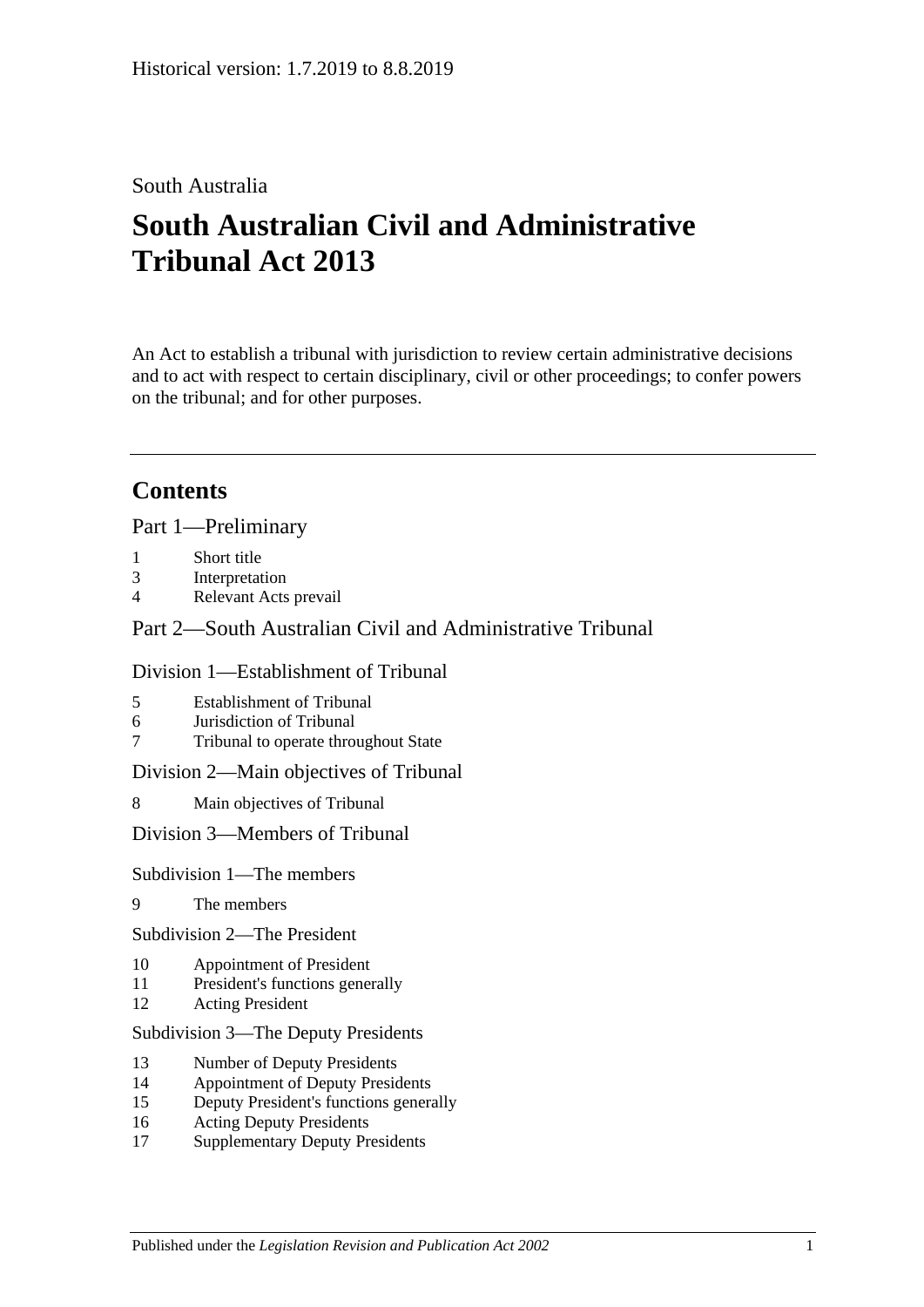Subdivision [4—Magistrates](#page-13-1)

18 [Magistrates](#page-13-2)

Subdivision [5—Senior members and ordinary members](#page-14-0)

- 19 [Appointment of senior members and](#page-14-1) ordinary members
- 20 [Member ceasing to hold office and suspension](#page-15-0)
- 21 [Supplementary members](#page-16-0)

Subdivision [6—Assessors](#page-16-1)

22 [Assessors](#page-16-2)

Division [4—Constitution of Tribunal and its decision-making processes](#page-17-0)

- 23 [Constitution of Tribunal](#page-17-1)
- 24 [Who presides at proceedings of Tribunal](#page-18-0)
- 25 [Decision if 2 or more members constitute Tribunal](#page-19-0)
- 26 [Determination of questions of law](#page-19-1)

#### Division [5—Related matters](#page-19-2)

- 27 [Streams](#page-19-3)
- 28 [Validity of acts of Tribunal](#page-19-4)
- 29 [Disclosure of interest by members of Tribunal](#page-19-5)
- 30 [Delegation](#page-20-0)

#### Part [3—Jurisdiction](#page-20-1)

#### Division [1—Preliminary](#page-20-2)

- 31 [Sources of jurisdiction](#page-20-3)
- 32 [Kinds of jurisdiction](#page-20-4)

#### Division [2—Original jurisdiction](#page-21-0)

33 [Original jurisdiction](#page-21-1)

#### Division [3—Review jurisdiction](#page-21-2)

- 34 [Decisions within review jurisdiction](#page-21-3)<br>35 Decision-maker must assist Tribunal
- 35 [Decision-maker must assist Tribunal](#page-22-0)
- 36 [Effect of review proceedings on decision being reviewed](#page-23-0)
- 37 [Decision on review](#page-23-1)
- 38 [Tribunal may invite decision-maker to reconsider decision](#page-24-0)

## [Part 3A—Diversity proceedings](#page-25-0)

- 38A [Interpretation](#page-25-1)
- 38B [Transfer of applications involving federal diversity jurisdiction to Magistrates Court](#page-25-2)
- 38C [Magistrates Court proceedings, jurisdiction, powers and functions etc](#page-26-0)
- 38D [Modifications of certain functions, powers and](#page-26-1) procedures etc
- 38E [Compulsory conferences](#page-27-0)
- 38F [References to Tribunal in other Acts or regulations](#page-27-1)
- 38G [Bailiffs](#page-27-2)
- 38H [Relationship of this Part to this Act and other laws](#page-27-3)
- 38I [Enforcement, variation or revocation of purported orders](#page-27-4)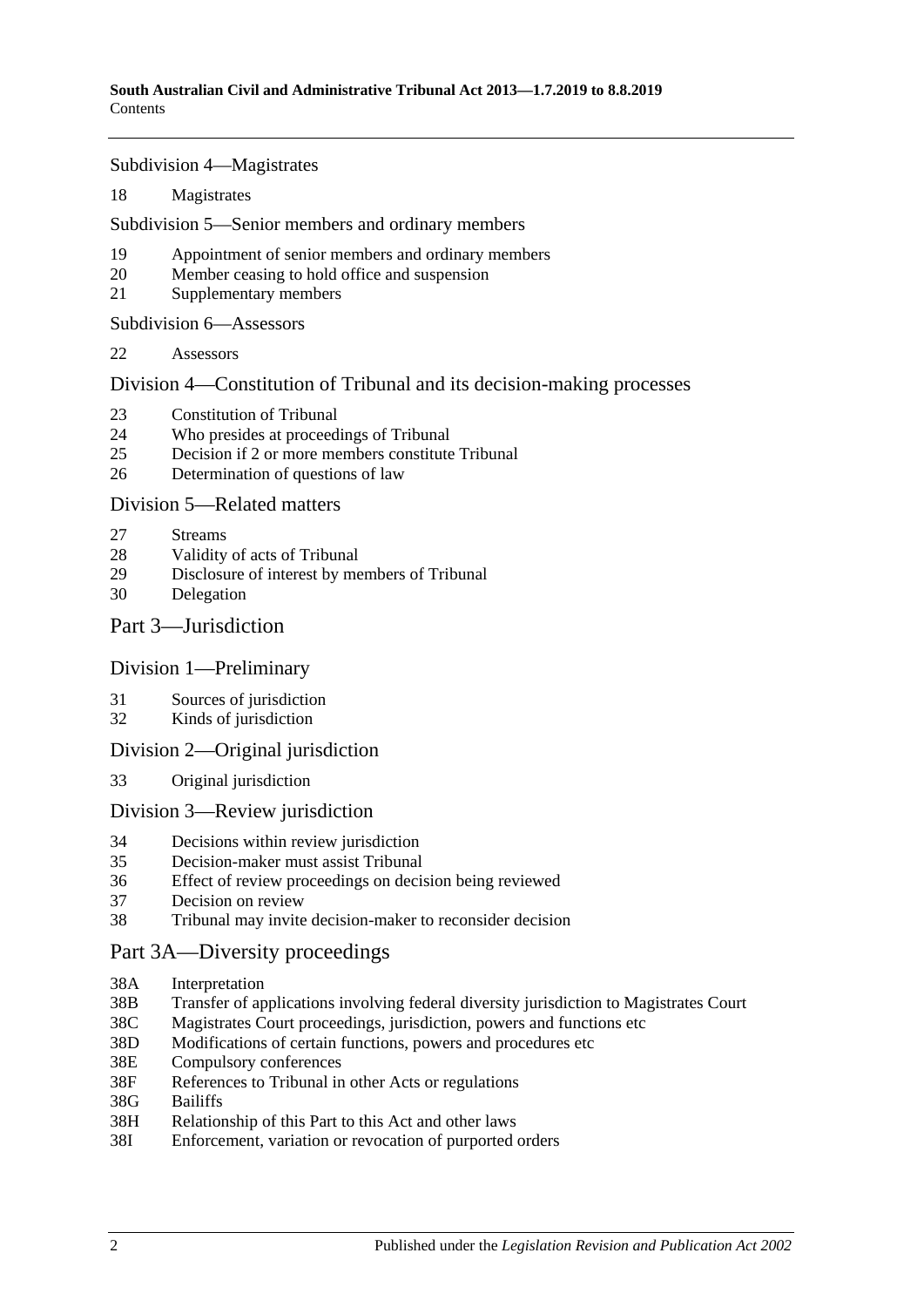## Part [4—Principles, powers and procedures](#page-28-0)

#### Division [1—Principles governing hearings](#page-28-1)

[Principles governing hearings](#page-28-2)

#### Division [2—Evidentiary powers](#page-29-0)

- [Power to require person to give evidence or to produce evidentiary material](#page-29-1)
- [Entry and inspection of property](#page-30-0)
- [Expert reports](#page-30-1)

#### Division [3—Procedures](#page-30-2)

- [Practice and procedure generally](#page-30-3)
- [Directions for conduct of proceedings](#page-31-0)
- [Consolidating and splitting proceedings](#page-31-1)
- [More appropriate forum](#page-32-0)
- [Dismissing proceedings on withdrawal or for want of prosecution](#page-32-1)
- [Frivolous, vexatious or improper proceedings](#page-32-2)
- [Proceedings being conducted to cause disadvantage](#page-32-3)

#### Division [4—Conferences, mediation and settlement](#page-33-0)

- [Conferences](#page-33-1)
- [Mediation](#page-35-0)
- [Settling proceedings](#page-35-1)

#### Division [5—Parties](#page-36-0)

- [Parties](#page-36-1)
- [Person may be joined as party](#page-36-2)
- [Intervening](#page-37-0)

#### Division [6—Representation](#page-37-1)

#### [Representation](#page-37-2)

#### Division [7—Costs](#page-37-3)

- [Costs](#page-37-4)
- [Costs—related matters](#page-38-0)

#### Division [8—Other procedural and related provisions](#page-38-1)

- [Sittings](#page-38-2)
- [Hearings in public](#page-38-3)
- [Preserving subject matter of proceedings](#page-39-0)
- [Security as to costs etc](#page-40-0)
- [Interlocutory orders](#page-40-1)
- [Conditional, alternative and ancillary orders and directions](#page-40-2)
- [Special referees](#page-40-3)
- [Relief from time limits](#page-41-0)
- [Electronic hearings and proceedings without hearings](#page-41-1)
- [Completion of part-heard matters](#page-41-2)
- [Other claims of privilege](#page-41-3)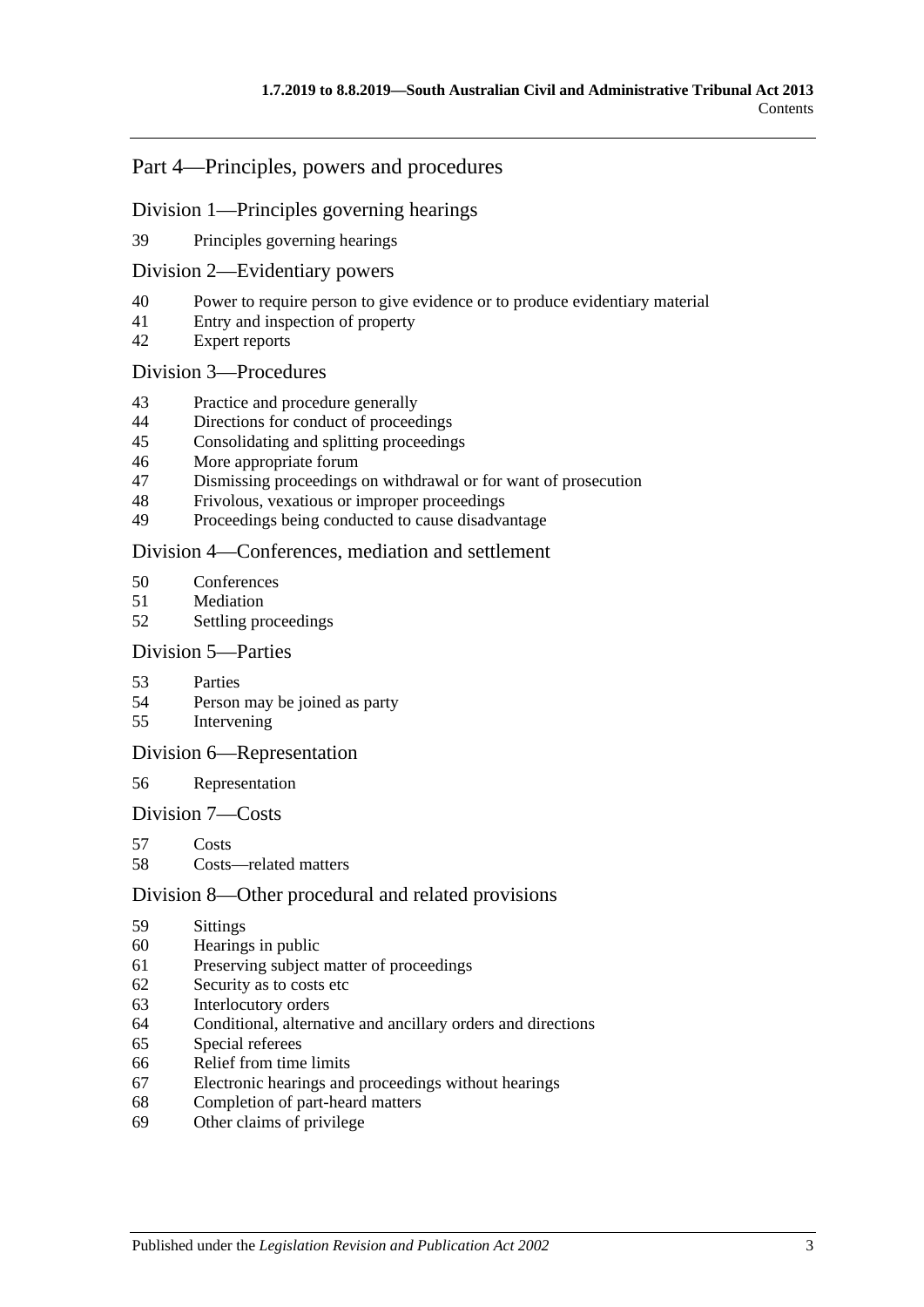## Part [5—Reviews and appeals](#page-41-4)

#### Division [1—Internal reviews](#page-41-5)

[Internal reviews](#page-41-6)

#### Division [2—Appeals](#page-42-0)

[Appeals](#page-42-1)

#### Division [3—Related matters](#page-44-0)

- [Reservation of questions of law](#page-44-1)
- [Effect of review or appeal on decision](#page-44-2)

## Part [6—Staff](#page-44-3)

## Division [1—Registrars](#page-44-4)

- [Registrars](#page-44-5)
- [Functions of registrars](#page-45-0)
- [Delegation](#page-45-1)

## Division [2—Other staff of Tribunal](#page-46-0)

[Other staff of Tribunal](#page-46-1)

## Division [3—Use of services or staff](#page-46-2)

[Use of services or staff](#page-46-3)

## Part [7—Miscellaneous](#page-46-4)

- [Immunities](#page-46-5)
- [Protection from liability for torts](#page-46-6)
- [Protection for compliance with Act](#page-47-0)
- [Alternative orders and relief](#page-47-1)
- [Power to cure irregularities](#page-47-2)
- [Correcting mistakes](#page-47-3)
- [Tribunal may review its decision if person was absent](#page-48-0)
- [Tribunal may authorise person to take evidence](#page-48-1)
- [Miscellaneous provisions relating to legal process and service](#page-48-2)
- [Proof of decisions and orders of Tribunal](#page-49-0)
- [Enforcement of decisions and orders of Tribunal](#page-49-1)
- 89A [Bailiffs](#page-49-2)<br>90 Accessi
- [Accessibility of evidence](#page-50-0)
- [Costs of proceedings](#page-50-1)
- [Annual report](#page-51-0)
- [Additional reports](#page-51-1)
- 93A [Disrupting proceedings of Tribunal](#page-51-2)
- 93B [False or misleading statements](#page-51-3)
- [Rules](#page-51-4)
- [Regulations](#page-52-0)<br>96 Review
- **[Review](#page-53-0)**

## [Legislative history](#page-54-0)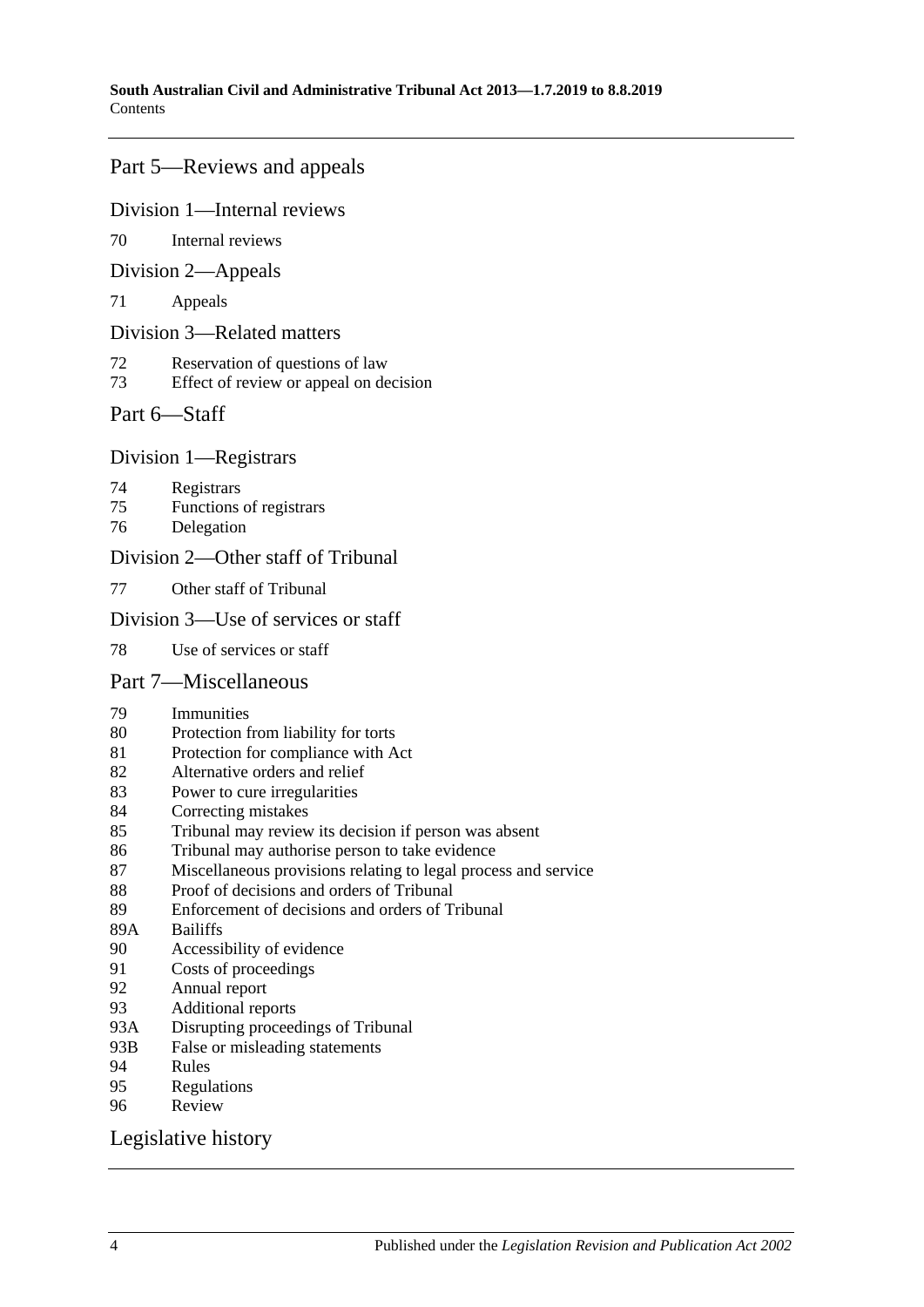## <span id="page-4-0"></span>**The Parliament of South Australia enacts as follows:**

# **Part 1—Preliminary**

## <span id="page-4-1"></span>**1—Short title**

This Act may be cited as the *South Australian Civil and Administrative Tribunal Act 2013*.

#### <span id="page-4-2"></span>**3—Interpretation**

(1) In this Act, unless the contrary intention appears—

*appear*, at a hearing, means to appear in person or participate in a way allowed under this Act or a relevant Act;

#### *applicant* means—

- (a) in the context of the Tribunal's review jurisdiction, the person who—
	- (i) applies to the Tribunal for a review; or
	- (ii) otherwise brings a matter before the Tribunal; or
	- (iii) requests, requires, or otherwise seeks that a matter be referred to, or otherwise be brought before, the Tribunal; and
- (b) in any other context, the person who—
	- (i) brings a matter before the Tribunal; or
	- (ii) requests, requires, or otherwise seeks that a matter be referred to, or otherwise brought before, the Tribunal,

except that, unless and to the extent that the rules otherwise provide, it does not include a person who is required by this Act or a relevant Act to refer a matter to the Tribunal, or otherwise bring a matter before the Tribunal, as sought by another person;

*decision*, of the Tribunal, includes a direction, determination or order of the Tribunal but, in prescribed circumstances, does not include an interlocutory direction, determination or order;

*decision-maker*—see section 34(2a);

*Department* means the administrative unit of the Public Service that is, under the Minister, responsible for the administration of this Act;

*Deputy President* means a Deputy President of the Tribunal;

*District Court* means the District Court of South Australia;

*evidentiary material* includes any document, object or substance of evidentiary value in proceedings before the Tribunal and includes any other document, object or substance that should, in the opinion of the Tribunal, be produced for the purpose of enabling the Tribunal to determine whether or not it has evidentiary value;

*legally qualified member* means—

- (a) a Presidential member; or
- (b) a magistrate who is a member of the Tribunal; or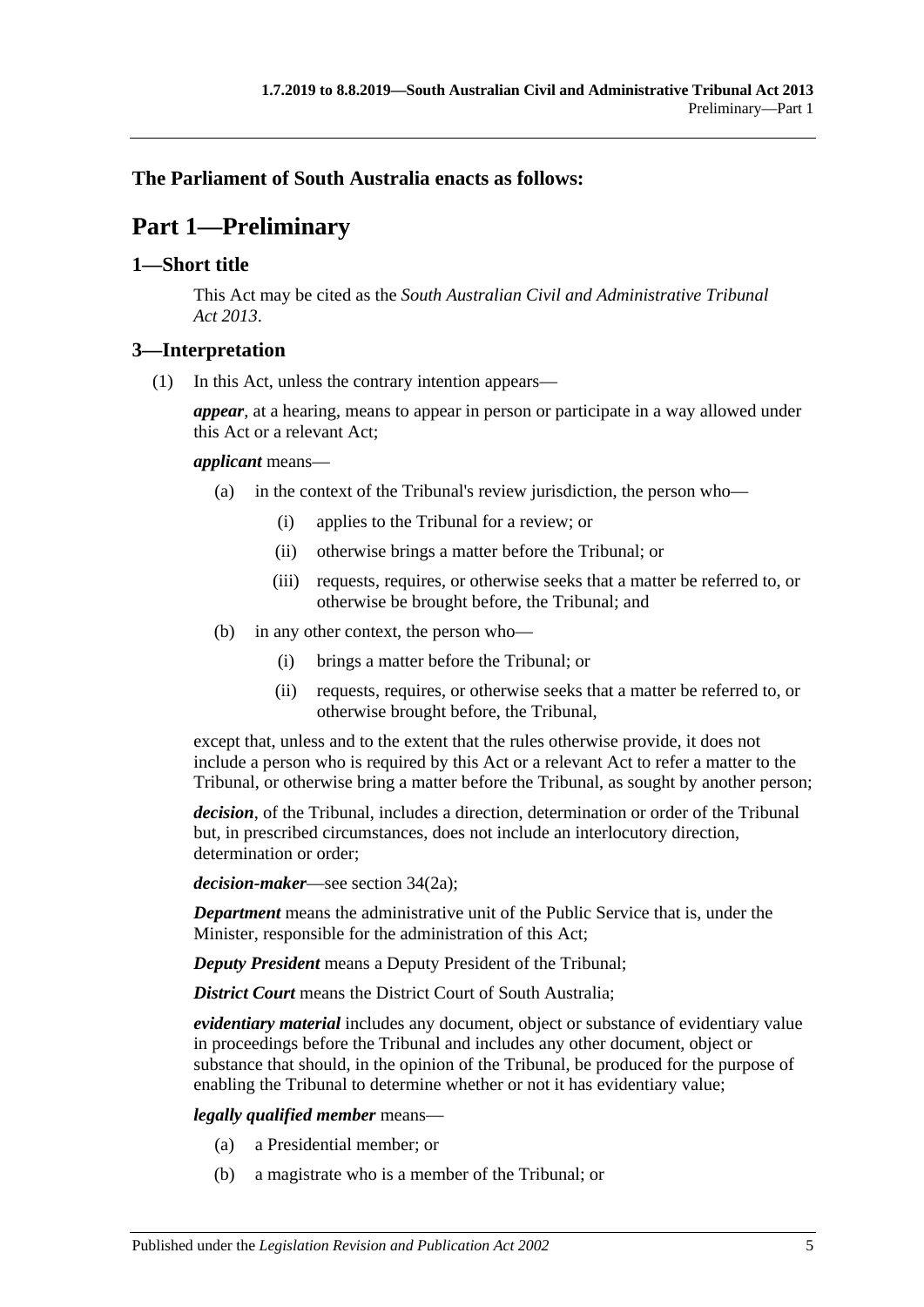(c) another member of the Tribunal who is a legal practitioner of at least 5 years standing;

*Magistrates Court* means the Magistrates Court of South Australia;

*monetary order* means an order of the Tribunal requiring the payment of money and includes—

- (a) an order made for the payment of a fine or other pecuniary penalty; and
- (b) an order as to the payment of any costs; and
- (c) an order for the payment of compensation for breach of an Act;

*ordinary member* means a person holding office as an ordinary member of the Tribunal;

*original jurisdiction* of the Tribunal—see Part [3 Division](#page-21-0) 2;

*President* means the President of the Tribunal;

*Presidential member* means the President or a Deputy President of the Tribunal;

*registrar* means the Registrar or a Deputy Registrar of the Tribunal;

*relevant Act* means an Act which confers jurisdiction on the Tribunal;

*reviewable decision*—see section 34(2);

*review jurisdiction* of the Tribunal—see Part [3 Division](#page-21-2) 3;

*rules* means the rules of the Tribunal in force under this Act;

*senior member* means a person holding office as a senior member of the Tribunal;

*Tribunal* means the South Australian Civil and Administrative Tribunal established by this Act.

- (2) If under a relevant Act a person's failure or omission to do something is reviewable under this Act as a decision—
	- (a) this Act applies as if that person had made that decision; and
	- (b) any provision of the relevant Act as to when the decision is taken to have been made has effect.
- (3) The members of the staff of the Tribunal are—
	- (a) the registrars; and
	- (b) the other members of staff appointed or made available for the purposes of the Tribunal under this Act.
- (4) The officers of the Tribunal are—
	- (a) the registrars; and
	- (b) members of the staff of the Tribunal who are designated as officers of the Tribunal by the Registrar of the Tribunal; and
	- (c) other persons who are designated as officers of the Tribunal under this Act.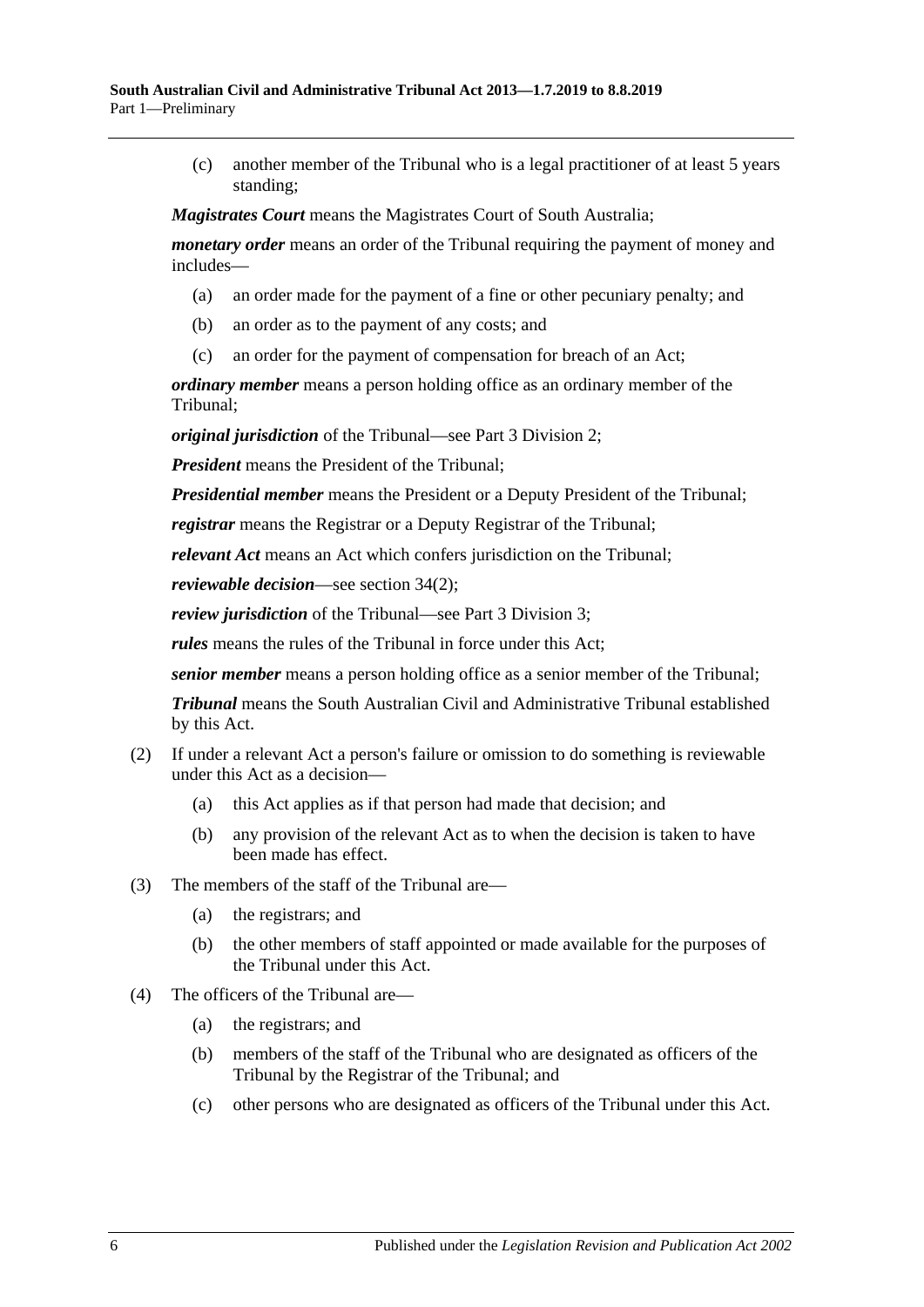## <span id="page-6-0"></span>**4—Relevant Acts prevail**

Subject to [Part 3A,](#page-25-0) if there is an inconsistency between this Act and a relevant Act, the relevant Act prevails to the extent of the inconsistency.

# <span id="page-6-1"></span>**Part 2—South Australian Civil and Administrative Tribunal**

# <span id="page-6-2"></span>**Division 1—Establishment of Tribunal**

## <span id="page-6-3"></span>**5—Establishment of Tribunal**

The *South Australian Civil and Administrative Tribunal* is established.

## <span id="page-6-4"></span>**6—Jurisdiction of Tribunal**

The Tribunal has the jurisdiction described in [Part](#page-20-1) 3.

## <span id="page-6-5"></span>**7—Tribunal to operate throughout State**

- (1) The Tribunal is to facilitate access to its services throughout the State and may sit at any place (either within or outside the State).
- (2) Registries of the Tribunal will be at the places determined by the President after consultation with the Minister.

# <span id="page-6-6"></span>**Division 2—Main objectives of Tribunal**

## <span id="page-6-7"></span>**8—Main objectives of Tribunal**

- (1) The main objectives of the Tribunal in dealing with matters within its jurisdiction are—
	- (a) in the exercise of its jurisdiction, to promote the best principles of public administration, including—
		- (i) independence in decision-making; and
		- (ii) natural justice and procedural fairness; and
		- (iii) high-quality, consistent decision-making; and
		- (iv) transparency and accountability in the exercise of statutory functions, powers and duties; and
	- (b) to be accessible by being easy to find and easy to access, and to be responsive to parties, especially people with special needs; and
	- (c) to ensure that applications are processed and resolved as quickly as possible while achieving a just outcome, including by resolving disputes through high-quality processes and the use of mediation and alternative dispute resolution procedures wherever appropriate; and
	- (d) to keep costs to parties involved in proceedings before the Tribunal to a minimum insofar as is just and appropriate; and
	- (e) to use straightforward language and procedures (including, insofar as is reasonably practicable and appropriate, by using simple and standardised forms); and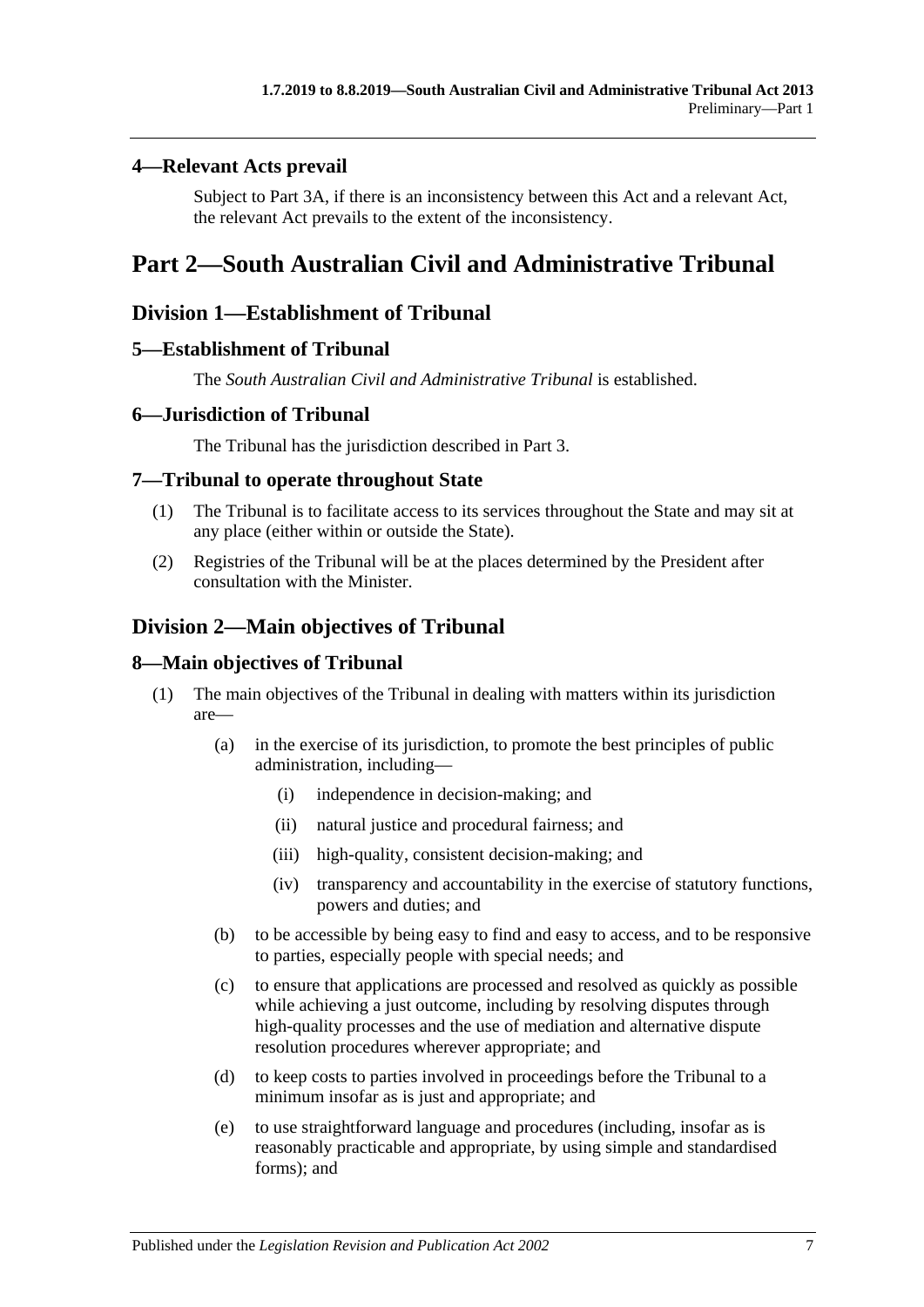- (f) to act with as little formality and technicality as possible, including by informing itself in such manner as the Tribunal thinks fit; and
- (g) to be flexible in the way in which the Tribunal conducts its business and to adjust its procedures to best fit the circumstances of a particular case or a particular jurisdiction.
- (2) In connection with the conferral and exercise of its jurisdiction the Tribunal should, in relation to these objectives, consult from time to time with such agencies, organisations or bodies as it thinks appropriate.

# <span id="page-7-1"></span><span id="page-7-0"></span>**Division 3—Members of Tribunal**

## **Subdivision 1—The members**

#### <span id="page-7-2"></span>**9—The members**

The members of the Tribunal are—

- (a) the President; and
- (b) the Deputy President or Deputy Presidents; and
- (c) the magistrates who are designated as members of the Tribunal under this Act; and
- (d) the senior members; and
- (e) the ordinary members; and
- (f) assessors.

## <span id="page-7-3"></span>**Subdivision 2—The President**

#### <span id="page-7-4"></span>**10—Appointment of President**

- (1) The President of the Tribunal will be a judge of the Supreme Court appointed by the Governor, by proclamation, to be the President of the Tribunal.
- <span id="page-7-5"></span>(2) The appointment of a judge of the Supreme Court as President of the Tribunal does not affect—
	- (a) the judge's tenure of office or status as a judge; or
	- (b) the payment of the judge's salary or allowances as a judge (subject to the operation of [subsection](#page-8-1) (6)); or
	- (c) the ability of the person to do anything in the person's capacity as a judge (including as to the exercise of the jurisdiction of the Supreme Court); or
	- (d) any other right or privilege that the judge has as a judge.
- <span id="page-7-6"></span>(3) Service in the office of President of the Tribunal is taken, for all purposes, to constitute service as a judge of the Supreme Court.
- (4) The appointment of a judge as the President of the Tribunal will be for a term of 5 years (and the person is eligible for reappointment at the expiration of a term of office).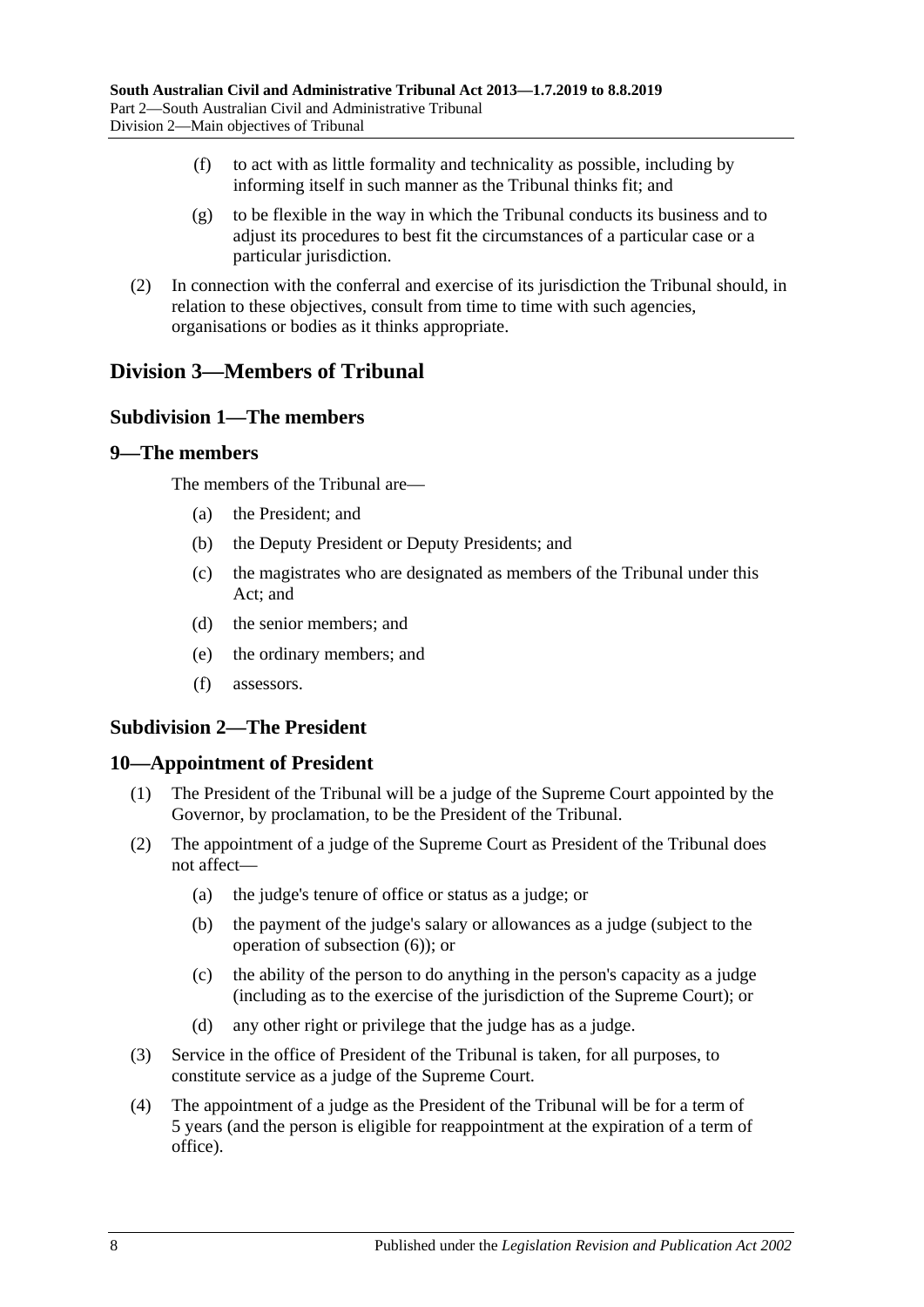- <span id="page-8-2"></span>(5) Subject to [subsections](#page-7-5) (2) and [\(3\),](#page-7-6) an appointment may be subject to conditions determined by the Governor.
- <span id="page-8-1"></span>(6) Without limiting [subsection](#page-8-2) (5), the Remuneration Tribunal may determine that the President's salary or allowances as a judge will have an additional component on account of holding office under this Act (and the jurisdiction to make such a determination is conferred on the Remuneration Tribunal by this Act).
- (7) Any salary or allowances payable as an additional component of remuneration under [subsection](#page-8-1) (6) cannot be reduced during the person's term of office as President.
- <span id="page-8-5"></span><span id="page-8-4"></span><span id="page-8-3"></span>(8) A person ceases to be the President of the Tribunal if—
	- (a) the person ceases to be a judge of the Supreme Court; or
	- (b) the person, with the approval of the Governor, resigns as President by written notice to the Attorney-General; or
	- (c) the person completes a term of office and is not reappointed; or
	- (d) the appointment is revoked by the Governor, on the recommendation of the Attorney-General, for—
		- (i) mental or physical incapacity to carry out duties satisfactorily; or
		- (ii) neglect of duty; or
		- (iii) dishonourable conduct; or
	- (e) the person dies.
- (9) Nothing under [subsection](#page-8-3) (8)(b), [\(c\)](#page-8-4) or [\(d\)](#page-8-5) affects the person's tenure or status as a judge.
- (10) Before the Governor makes a proclamation under this section, the Attorney-General must consult with the Chief Justice.

## <span id="page-8-0"></span>**11—President's functions generally**

- (1) The President of the Tribunal has the functions conferred on the President under this Act or any other Act.
- (2) The functions of the President include—
	- (a) participating as a member of the Tribunal; and
	- (b) having primary responsibility for the administration of the Tribunal; and
	- (c) managing the business of the Tribunal, including by ensuring that the Tribunal operates efficiently and effectively and continually improves the way in which it carries out its functions; and
	- (d) providing leadership and guidance to the Tribunal and engendering cohesiveness and collaboration amongst the members and staff of the Tribunal; and
	- (e) giving directions about the practices and procedures to be followed by the Tribunal; and
	- (f) developing and implementing performance standards and setting benchmarks for the Tribunal; and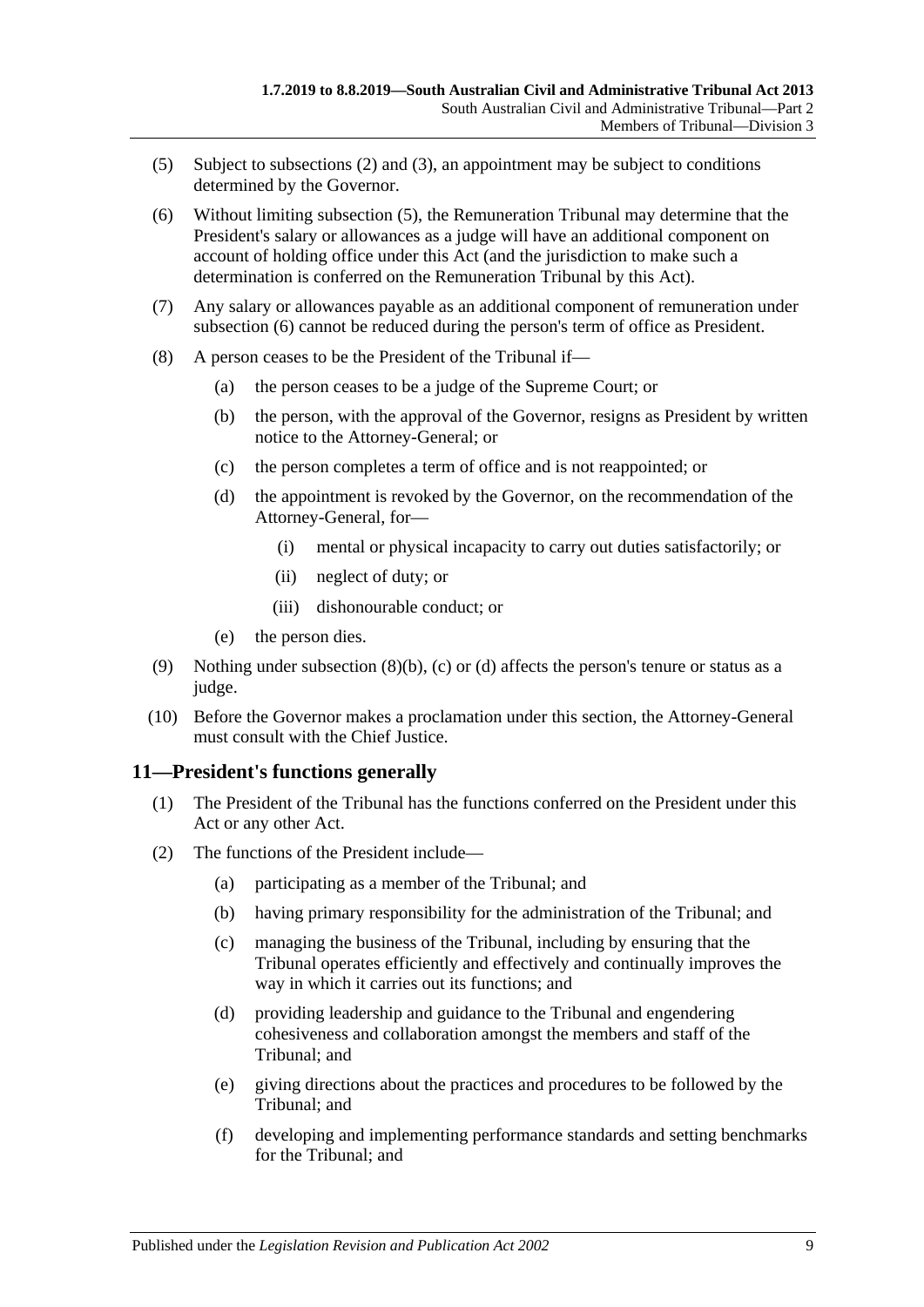- (g) being responsible for promoting the training, education and professional development of members of the Tribunal; and
- (h) overseeing the proper use of the resources of the Tribunal; and
- (i) providing advice about—
	- (i) the membership of the Tribunal; and
	- (ii) the operations and activities of the Tribunal.
- (3) The President may do all things necessary or convenient to be done in the performance of the President's functions.
- (4) In the performance of the President's functions, the President is not subject to direction or control by the Minister.

## <span id="page-9-0"></span>**12—Acting President**

- (1) If there is a vacancy in the office of President or the President is absent or for any other reason is unable to perform the functions of office, the Governor may, by proclamation, appoint a person to act as President of the Tribunal for a period not exceeding 6 months.
- (2) The Governor may only appoint—
	- (a) a Deputy President; or
	- (b) a judge of the Supreme Court or the District Court,

to act as President.

- (3) However, the Governor may not appoint a person acting as a Deputy President to act as President unless the person is a judge of the District Court.
- (4) A person appointed to act as a President—
	- (a) has all the functions of the President; and
	- (b) is taken to be the President for all purposes related to this Act or a relevant Act.
- (5) A person appointed to act as President is, for the period of his or her appointment, entitled to be paid additional salary and allowances to ensure that his or her salary and allowances equal the salary and allowances payable to a President of the Tribunal.
- (6) The Governor may, by further proclamation—
	- (a) extend or renew an appointment under this section; or
	- (b) revoke an appointment under this section.
- (7) Before the Governor makes a proclamation under this section, the Attorney-General must consult with—
	- (a) the Chief Justice; and
	- (b) if the proclamation relates to a judge of the District Court—the Chief Judge.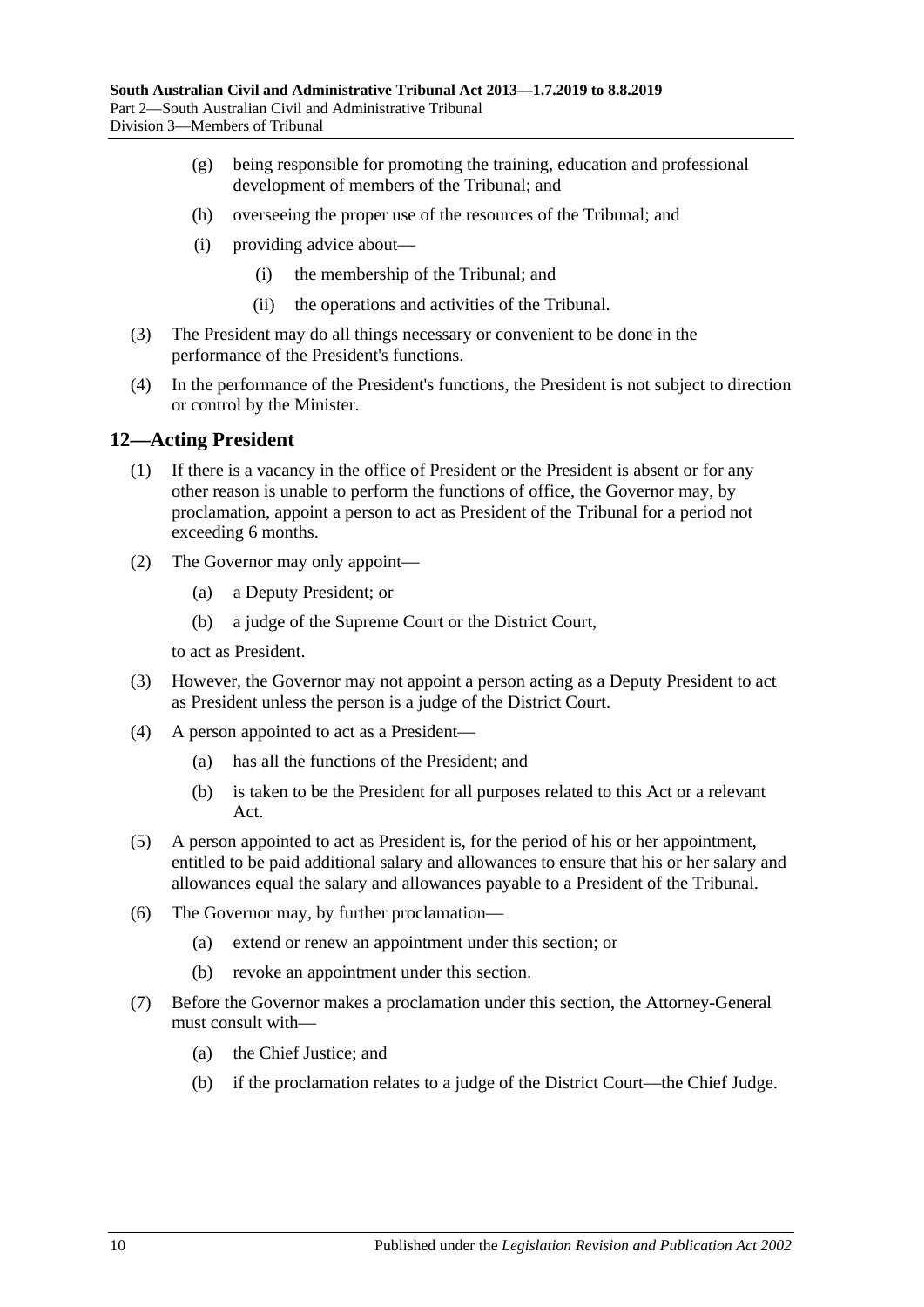## <span id="page-10-0"></span>**Subdivision 3—The Deputy Presidents**

## <span id="page-10-1"></span>**13—Number of Deputy Presidents**

There will be at least 1 Deputy President of the Tribunal.

## <span id="page-10-2"></span>**14—Appointment of Deputy Presidents**

- <span id="page-10-3"></span>(1) A Deputy President will be—
	- (a) a judge of the District Court appointed by the Governor, by proclamation, to be a Deputy President of the Tribunal; or
	- (b) a person who is eligible for appointment as a judge of the District Court appointed by the Governor to be a Deputy President of the Tribunal.
- <span id="page-10-8"></span><span id="page-10-5"></span>(2) The appointment of a judge of the District Court as a Deputy President of the Tribunal under [subsection](#page-10-3) (1)(a) does not affect—
	- (a) the judge's tenure of office or status as a judge; or
	- (b) the payment of the judge's salary or allowances as a judge (subject to the operation of [subsection](#page-10-4) (6)); or
	- (c) the ability of the person to do anything in the person's capacity as a judge (including as to the exercise of the jurisdiction of the District Court); or
	- (d) any other right or privilege that the judge has as a judge of the District Court.
- <span id="page-10-6"></span>(3) Service in the office of Deputy President of the Tribunal by a judge of the District Court is taken, for all purposes, to constitute service as a judge of that Court.
- (4) The appointment of a judge as a Deputy President of the Tribunal will be for a period of 5 years (and the person is eligible for reappointment at the expiration of a term of office).
- <span id="page-10-7"></span>(5) Subject to [subsections \(2\)](#page-10-5) and [\(3\),](#page-10-6) an appointment under [subsection](#page-10-3)  $(1)(a)$  may be subject to conditions determined by the Governor.
- <span id="page-10-4"></span>(6) Without limiting [subsection](#page-10-3) (5), in the case of an appointment under subsection  $(1)(a)$ , the Remuneration Tribunal may determine that a Deputy President's salary or allowance as a judge will have an additional component on account of holding office under this Act (and the jurisdiction to make such a determination is conferred on the Remuneration Tribunal by this Act).
- (7) Any salary or allowances payable as an additional component of remuneration under [subsection](#page-10-4) (6) cannot be reduced during the person's term of office as a Deputy President of the Tribunal.
- (8) The appointment of a person as a Deputy President of the Tribunal under [subsection](#page-10-8)  $(1)(b)$ —
	- (a) will be for a term of 5 years (and the person is eligible for reappointment at the expiration of a term of office); and
	- (b) will be on a full-time or part-time basis (and this may be altered from time to time with the agreement of the Attorney-General and the President of the Tribunal).
- <span id="page-10-10"></span><span id="page-10-9"></span>(9) An appointment under [subsection](#page-10-8)  $(1)(b)$  may be subject to conditions determined by the Governor.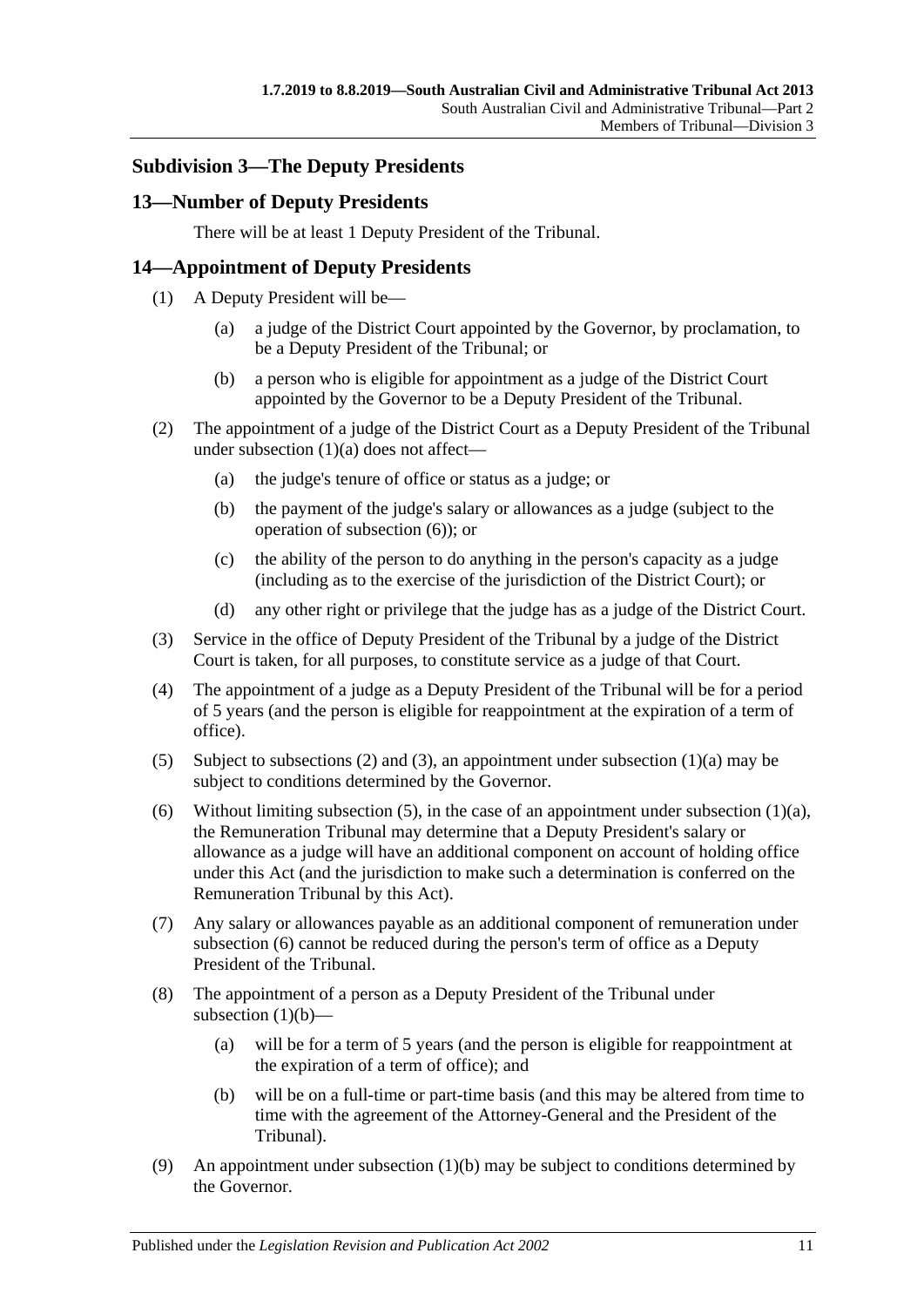- (10) Without limiting [subsection](#page-10-9) (9), in the case of an appointment under [subsection](#page-10-8) (1)(b), the Remuneration Tribunal will determine the salary or allowances to be paid to the person on account of holding office under this Act (and the jurisdiction to make such a determination is conferred on the Remuneration Tribunal by this Act).
- (11) The remuneration of a Deputy President of the Tribunal appointed under [subsection](#page-10-8) (1)(b) (including any salary or allowances) cannot be reduced during the person's term of office as a Deputy President of the Tribunal (unless the reduction is related to a reduction in the person's hours of service over a particular period under an agreement entered into under [subsection](#page-10-10) (8)(b)).
- <span id="page-11-3"></span><span id="page-11-2"></span><span id="page-11-1"></span>(12) A person ceases to be a Deputy President of the Tribunal if
	- (a) in the case of an appointment under [subsection](#page-10-3)  $(1)(a)$ —the person ceases to be a judge of the District Court; or
	- (b) the person resigns as Deputy President by written notice to the Attorney-General; or
	- (c) the person completes a term of office and is not reappointed; or
	- (d) the appointment is revoked by the Governor, on the recommendation of the Attorney-General, for—
		- (i) mental or physical incapacity to carry out duties satisfactorily; or
		- (ii) neglect of duty; or
		- (iii) dishonourable conduct; or
	- (e) the person dies.
- (13) Nothing in [subsection](#page-11-1) (12)(b), [\(c\)](#page-11-2) or [\(d\)](#page-11-3) affects a person's tenure or status as a judge (in the case of an appointment under [subsection](#page-10-3)  $(1)(a)$ ).
- (14) A judge of the District Court may only act under [subsection](#page-11-1) (12)(b) with the approval of the Governor.
- (15) The Attorney-General must consult with the President of the Tribunal before making a recommendation under [subsection](#page-11-3) (12)(d).
- (16) Before the Governor makes a proclamation under this section, the Attorney-General must consult with the Chief Justice and the Chief Judge.

# <span id="page-11-0"></span>**15—Deputy President's functions generally**

- (1) A Deputy President of the Tribunal has the functions conferred on the Deputy President under this Act or any other Act.
- (2) The functions of a Deputy President include—
	- (a) participating as a member of the Tribunal; and
	- (b) assisting the President in the management of the business of the Tribunal; and
	- (c) assisting the President in managing the members of the Tribunal, including in connection with the training, education and professional development of members of the Tribunal; and
	- (d) other functions assigned by the President.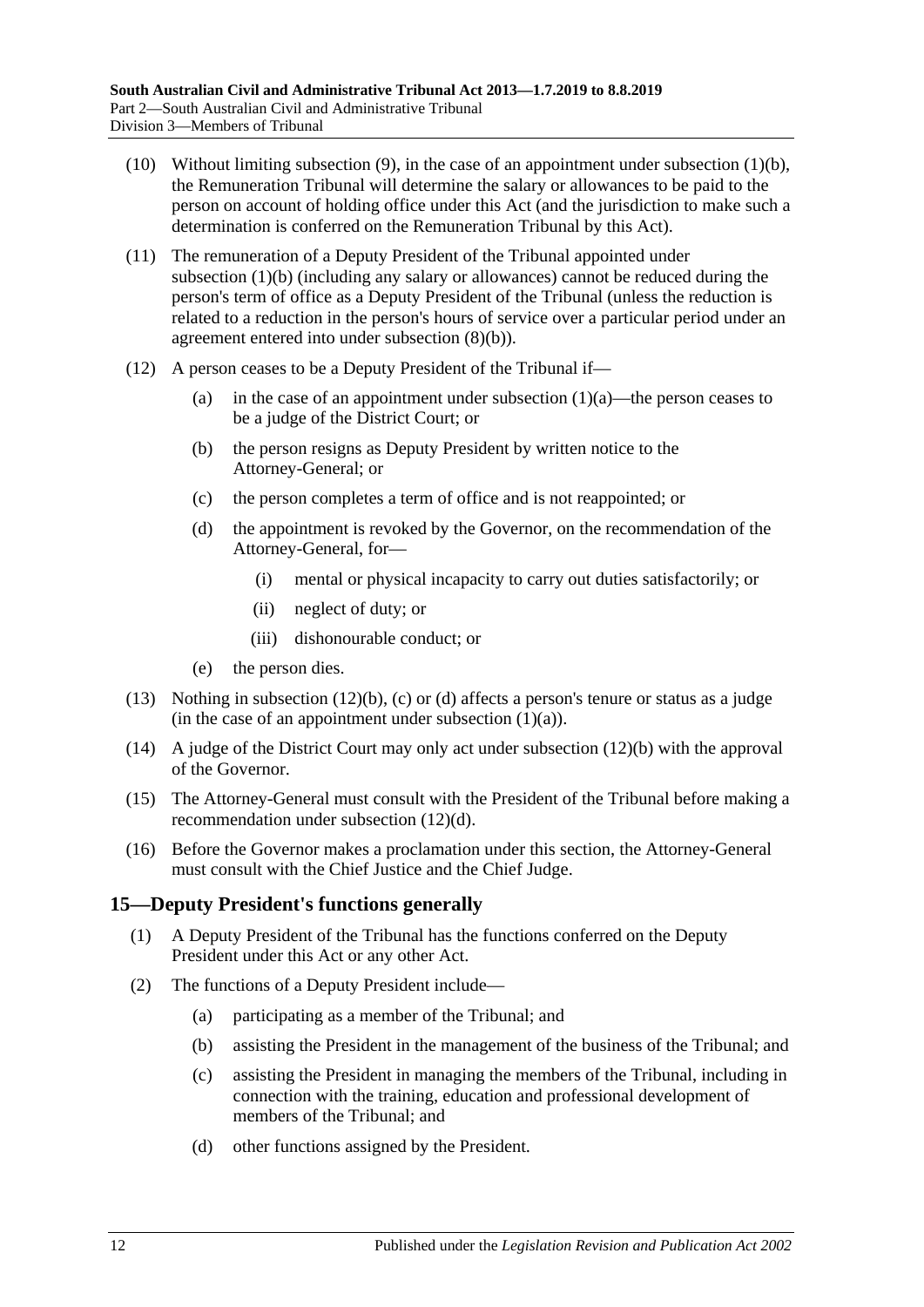- (3) A Deputy President may do all things necessary or convenient to be done in the performance of the Deputy President's functions.
- (4) A Deputy President is subject to the direction of the President in performing the Deputy President's functions, other than adjudicating in the Tribunal.

## <span id="page-12-0"></span>**16—Acting Deputy Presidents**

- (1) If there is a vacancy in an office of Deputy President or a Deputy President is absent or for any other reason is unable to perform the duties of office, the Attorney-General may appoint a person to act as a Deputy President for a period not exceeding 6 months.
- (2) An appointment under this section must be made in writing.
- <span id="page-12-2"></span><span id="page-12-1"></span>(3) The Attorney-General may only appoint—
	- (a) a judge of the District Court; or
	- (b) a person who is eligible for appointment as a judge of the District Court (who may already be a member of the Tribunal on some other basis),

to act as a Deputy President.

- (4) The Attorney-General must consult with the President of the Tribunal before making an appointment under [subsection](#page-12-1) (3) and with the Chief Judge before making an appointment under [subsection](#page-12-2) (3)(a).
- (5) A person appointed to act as a Deputy President—
	- (a) has all the functions of a Deputy President; and
	- (b) is taken to be a Deputy President for all purposes related to this Act or a relevant Act (and the other provisions of this Subdivision apply with any necessary modifications in relation to a person appointed under this section).
- (6) However, if the person appointed to act as a Deputy President is not a judge of the District Court, the person is, for the period of appointment, entitled to be paid any salary or allowances determined by the Attorney-General after consultation with the President of the Tribunal (with a judge of the District Court being paid any salary and allowances of a Deputy President).
- (7) A person appointed to act as a Deputy President may be appointed to act as a Deputy President for a further period—
	- (a) by the Attorney-General, if the appointment is continuous on 1 or more of the person's previous appointments as an acting Deputy President and the total period of continuous appointments does not exceed 6 months; or
	- (b) by the Governor in other circumstances.
- <span id="page-12-3"></span>(8) The Governor may at any time, on the recommendation of the Attorney-General, cancel the appointment of a person to act as a Deputy President.
- (9) Before the Governor acts under [subsection](#page-12-3) (8), the Attorney-General must consult with—
	- (a) the President of the Tribunal (unless the Attorney-General is acting at the request of the President); and
	- (b) if the relevant person is a judge of the District Court—the Chief Judge.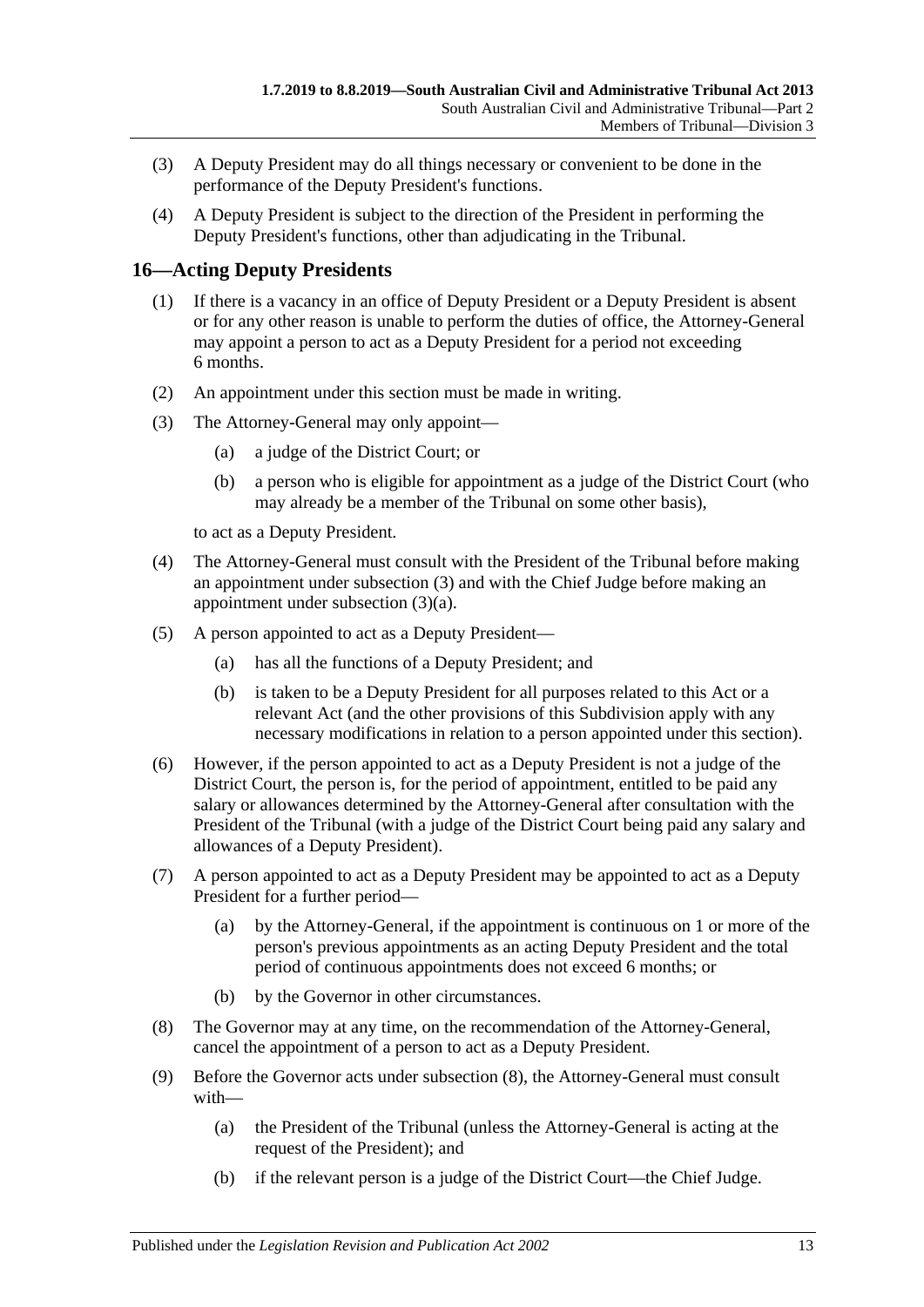## <span id="page-13-0"></span>**17—Supplementary Deputy Presidents**

- (1) Even though there is no vacancy in an office of Deputy President (and any Deputy President is performing the duties of office), the Attorney-General may, on the request of the President of the Tribunal, temporarily appoint a person to act as a supplementary Deputy President of the Tribunal in relation to a particular matter or matters or for a specified period.
- <span id="page-13-3"></span>(2) The Attorney-General may only appoint—
	- (a) a judge of the District Court; or
	- (b) a person who is eligible to act in a judicial office on an auxiliary basis under section 3(2) of the *[Judicial Administration \(Auxiliary Appointments and](http://www.legislation.sa.gov.au/index.aspx?action=legref&type=act&legtitle=Judicial%20Administration%20(Auxiliary%20Appointments%20and%20Powers)%20Act%201988)  [Powers\) Act](http://www.legislation.sa.gov.au/index.aspx?action=legref&type=act&legtitle=Judicial%20Administration%20(Auxiliary%20Appointments%20and%20Powers)%20Act%201988) 1988* (even though office under this Act is not a judicial office under that Act).
- (3) The Attorney-General must consult with the Chief Judge before making an appointment under [subsection](#page-13-3) (2)(a).
- (4) An appointment under this section must be made in writing.
- (5) The person may act as a Deputy President in relation to a matter, or for the period, for which the person is appointed, and when acting under the appointment the person is to be regarded as a Deputy President of the Tribunal for the purposes of this Act and any relevant Act (and the other provisions of this subdivision apply with any necessary modifications in relation to a person appointed under this section).
- (6) However, if a person appointed under this section is not a judge of the District Court, the person is, for the period of appointment, entitled to be paid any salary or allowances determined by the Attorney-General after consultation with the President of the Tribunal (with a judge of the District Court being paid any salary or allowances of a Deputy President).
- (7) A person appointed under this section for a particular period may be appointed to act for a further period by the Attorney-General after consultation with, or at the request of, the President of the Tribunal.
- <span id="page-13-4"></span>(8) The Governor may at any time, on the recommendation of the Attorney-General, cancel the appointment of a person under this section.
- (9) Before the Governor acts under [subsection](#page-13-4) (8), the Attorney-General must consult with—
	- (a) the President of the Tribunal (unless the Attorney-General is acting at the request of the President); and
	- (b) if the relevant person is a judge of the District Court—the Chief Judge.

#### <span id="page-13-1"></span>**Subdivision 4—Magistrates**

#### <span id="page-13-5"></span><span id="page-13-2"></span>**18—Magistrates**

(1) Any magistrate holding office under the *[Magistrates Act](http://www.legislation.sa.gov.au/index.aspx?action=legref&type=act&legtitle=Magistrates%20Act%201983) 1983* who is designated by the Governor, by proclamation, as a member of the Tribunal on a recommendation of the Attorney-General will (while he or she continues to hold office as a magistrate) be a member of the Tribunal.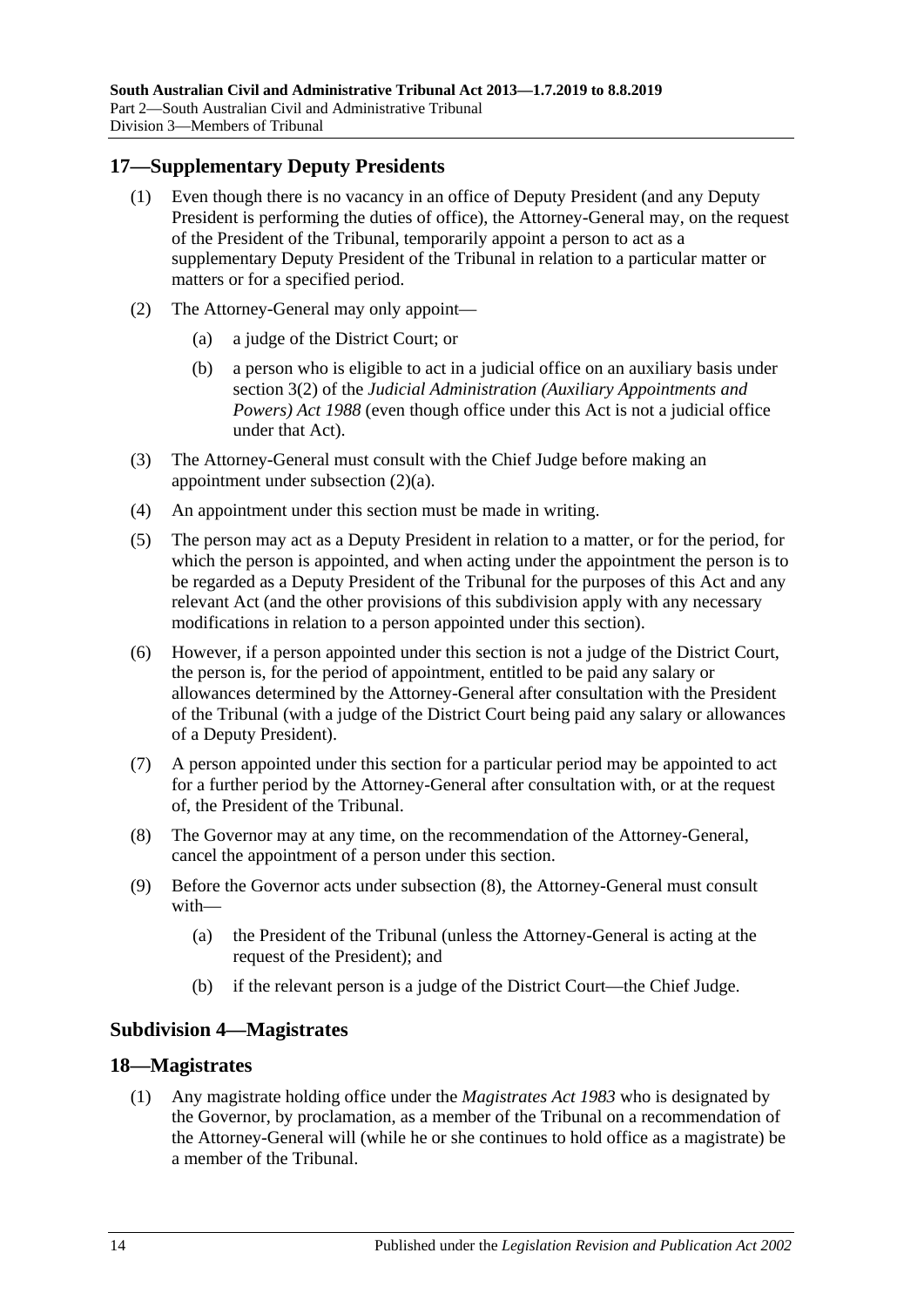- (2) The Attorney-General must consult with the President of the Tribunal and the Chief Magistrate before making a recommendation under [subsection](#page-13-5) (1).
- (3) A magistrate appointed under this section will act as a full-time, part-time or sessional member of the Tribunal under an arrangement established by the President and the Chief Magistrate (being an arrangement that may be varied from time to time).
- (4) The designation of a magistrate under this section does not affect—
	- (a) the magistrate's tenure of office or status as a magistrate; or
	- (b) the payment of the magistrate's salary or allowances as a magistrate; or
	- (c) the ability of the person from doing anything in the person's capacity as a magistrate; or
	- (d) any other right or privilege that the magistrate has as a magistrate.

#### <span id="page-14-0"></span>**Subdivision 5—Senior members and ordinary members**

#### <span id="page-14-2"></span><span id="page-14-1"></span>**19—Appointment of senior members and ordinary members**

- (1) The Governor may, on the recommendation of the Minister, appoint a person as—
	- (a) a senior member of the Tribunal; or
	- (b) an ordinary member of the Tribunal.
- <span id="page-14-5"></span><span id="page-14-3"></span>(2) The Minister may from time to time appoint a panel of persons who will, at the request of the Minister—
	- (a) after consultation with the President, recommend the selection criteria for the senior members and ordinary members of the Tribunal;
	- (b) assess a candidate or candidates for appointment as a senior member or ordinary member of the Tribunal (and, as appropriate, to provide advice to the Minister for the purposes of [subsection](#page-14-2) (1)).
- <span id="page-14-4"></span>(3) A person is eligible for appointment as a senior member or ordinary member of the Tribunal only if the person—
	- (a) is a legal practitioner of at least 5 years standing (taking into account, for that purpose, periods of legal practice and judicial service within and outside the State); or
	- (b) has, in the Minister's opinion, extensive knowledge, expertise or experience relating to a class of matter for which functions may be exercised by the Tribunal.
- (4) In recommending persons for appointment as members, the Minister must have regard to
	- (a) any criteria applying under [subsection](#page-14-3)  $(2)(a)$ ; and
	- (b) any advice provided under [subsection](#page-14-4) (2)(b); and
	- (c) the following:
		- (i) the need for balanced gender representation in the membership of the Tribunal;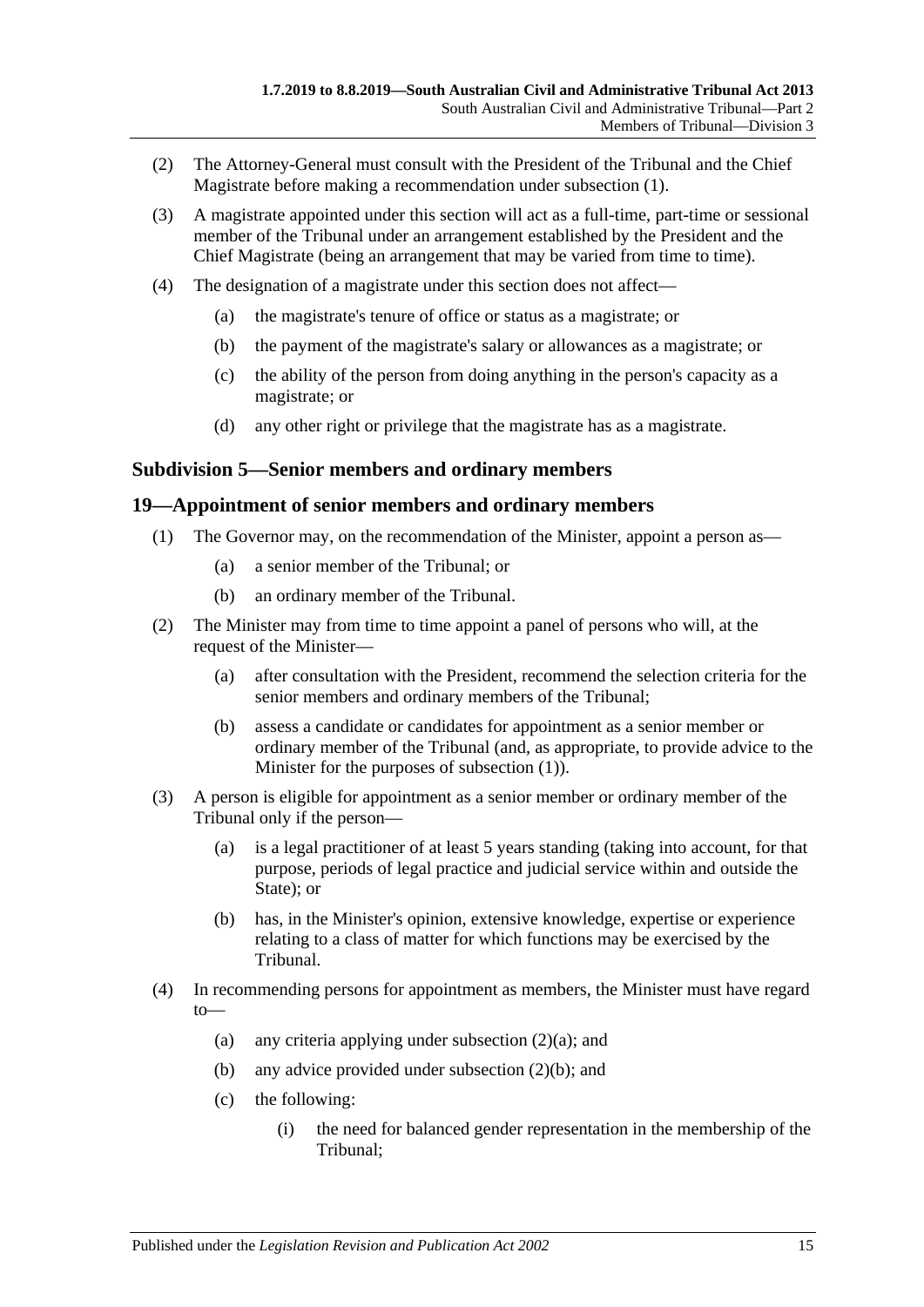- (ii) the need for the membership of the Tribunal to reflect social and cultural diversity;
- (iii) the range of knowledge, expertise and experience required within the membership of the Tribunal.
- (5) The Minister must consult with the President of the Tribunal before making a recommendation under [subsection](#page-14-2) (1).
- (6) A senior member or ordinary member of the Tribunal will be appointed for a term of office, of between 3 and 5 years, specified in the instrument of appointment.
- (7) A person appointed as a senior member or ordinary member of the Tribunal is eligible for reappointment at the expiration of a term of office (and without the need for seeking advice from a panel established under [subsection](#page-14-5) (2)).
- <span id="page-15-1"></span>(8) A senior member or ordinary member of the Tribunal is appointed on conditions specified in the instrument of appointment.
- <span id="page-15-2"></span>(9) A senior member or ordinary member of the Tribunal may be appointed on a full-time, part-time or sessional basis (and this may be altered from time to time with the agreement of the Minister).
- (10) A senior member or ordinary member of the Tribunal—
	- (a) must advise the President of the Tribunal of the nature of any paid employment or professional work undertaken outside his or her duties as a member of the Tribunal; and
	- (b) must not engage in any such employment or work if the President informs the member that, in the President's opinion, to do so would or may conflict with the proper performance of the member's duties of office.
- (11) The Minister must consult with the President about—
	- (a) the conditions of an appointment under [subsection](#page-15-1) (8); and
	- (b) the basis of an appointment under [subsection](#page-15-2) (9).

#### <span id="page-15-3"></span><span id="page-15-0"></span>**20—Member ceasing to hold office and suspension**

- (1) The Governor may, on the recommendation of the Minister, remove a senior member or ordinary member of the Tribunal from office for—
	- (a) mental or physical incapacity to carry out official duties satisfactorily; or
	- (b) neglect of duty; or
	- (c) dishonourable conduct.
- (2) A person ceases to be a senior member or an ordinary member of the Tribunal if the person—
	- (a) dies; or
	- (b) completes a term of office and is not reappointed; or
	- (c) resigns by written notice to the Minister; or
	- (d) ceases to satisfy any qualification by virtue of which the person was eligible for appointment to the Tribunal; or
	- (e) is removed from office under [subsection](#page-15-3) (1).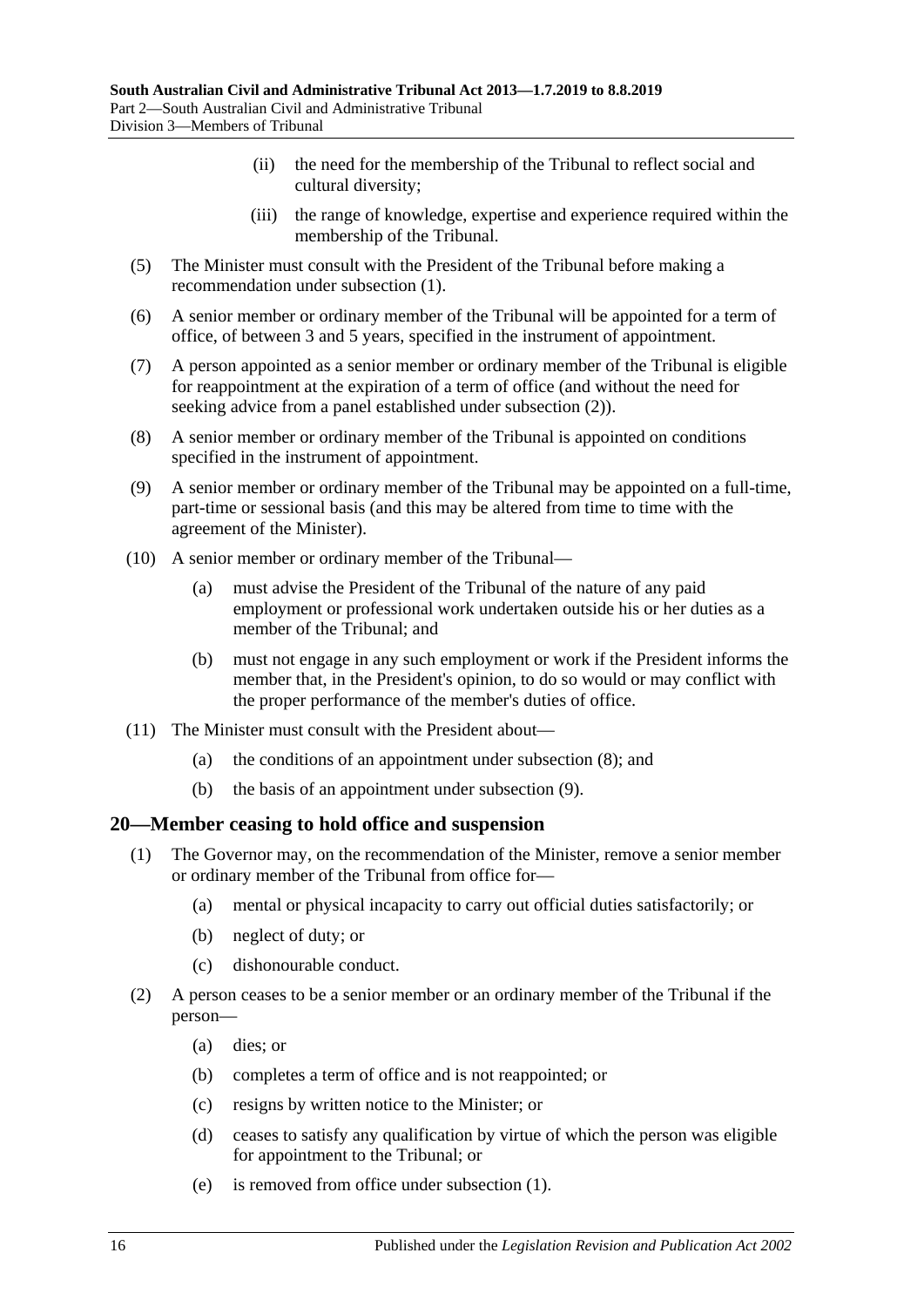- (3) The Minister must consult with the President before making a recommendation under [subsection](#page-15-3) (1).
- <span id="page-16-3"></span>(4) The President may, on his or her own initiative or at the request of the Minister, suspend a senior member or ordinary member of the Tribunal from office if it appears that there may be grounds for the removal of the member from the member's office.
- (5) If a senior member or ordinary member of the Tribunal who is appointed on a full-time or part-time basis is suspended under [subsection](#page-16-3) (4), the member remains entitled to the member's usual remuneration and allowances during the period of suspension.

## <span id="page-16-0"></span>**21—Supplementary members**

- (1) The Attorney-General may, at the request or with the agreement of the President of the Tribunal, temporarily appoint a person to act as a supplementary senior member or a supplementary ordinary member of the Tribunal in relation to a particular matter or matters or for a specified period.
- (2) The Attorney-General may only appoint a person under this section if he or she is eligible for appointment as a senior member or an ordinary member of the Tribunal.
- (3) An appointment under this section must be made in writing.
- (4) The person may act as a member of the Tribunal in relation to a matter, or for the period, for which the person is appointed, and when acting under the appointment the person is to be regarded as a senior member or an ordinary member of the Tribunal (according to the basis on which the appointment was made) for the purposes of this Act and any relevant Act (and the other provisions of this subdivision apply with any necessary modifications in relation to a person appointed under this section).
- (5) A person appointed under this section is, for the period of appointment, entitled to be paid any salary or allowances determined by the Attorney-General after consultation with the President of the Tribunal.
- (6) A person appointed under this section for a particular period may be appointed to act for a further period by the Attorney-General after consultation with the President of the Tribunal.
- <span id="page-16-4"></span>(7) The Governor may at any time, on the recommendation of the Attorney-General, cancel the appointment of a person under this section.
- (8) Before the Governor acts under [subsection](#page-16-4) (7), the Attorney-General must consult with the President of the Tribunal (unless the Attorney-General is acting at the request of the President).

#### <span id="page-16-1"></span>**Subdivision 6—Assessors**

## <span id="page-16-2"></span>**22—Assessors**

- (1) There will be such panels of assessors as may be necessary for the purposes of any relevant Act.
- <span id="page-16-5"></span>(2) An assessor will be appointed by the Governor on the recommendation of the Minister.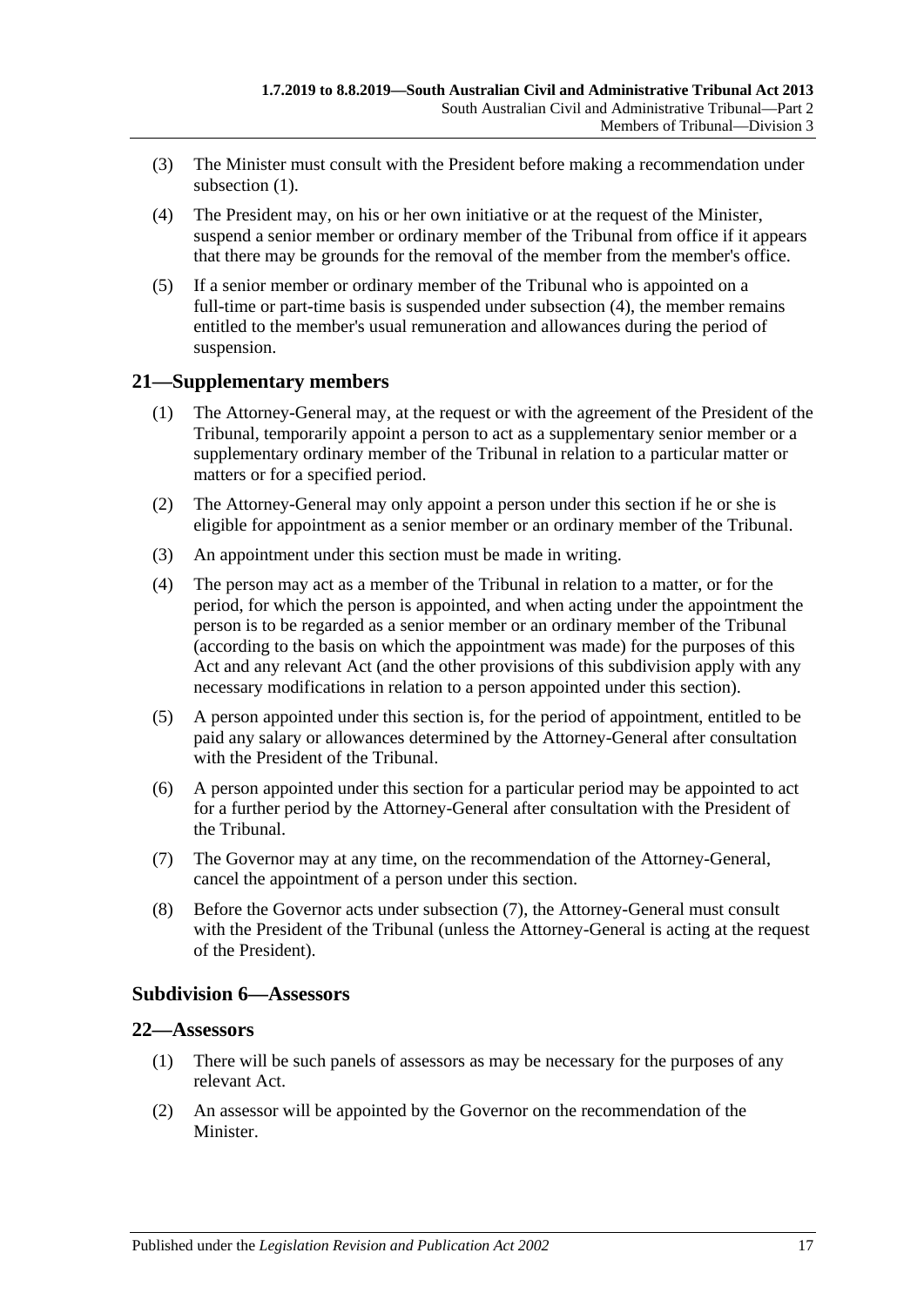- (3) An assessor must be a person who, in the opinion of the Minister, is qualified, by reason of his or her knowledge, expertise and experience, to provide specialist knowledge in a field or fields in which the Tribunal exercises jurisdiction (after taking into account the provisions of any relevant Act).
- (4) The Minister must consult with the President of the Tribunal before making a recommendation under [subsection](#page-16-5) (2).
- (5) An assessor will be appointed for a term of office, not exceeding 5 years, specified in the instrument of appointment and is eligible for reappointment at the expiration of a term of office.
- (6) An assessor is appointed on conditions specified in the instrument of appointment.
- (7) An assessor will sit on a sessional basis.
- (8) Subject to the conditions of appointment, an assessor may perform work outside the Tribunal.
- <span id="page-17-2"></span>(9) The Governor may, on the recommendation of the Minister, remove an assessor from office for—
	- (a) mental or physical incapacity to carry out official duties satisfactorily; or
	- (b) neglect of duty; or
	- (c) dishonourable conduct.
- (10) A person ceases to be an assessor if the person—
	- (a) dies; or
	- (b) completes a term of office and is not reappointed; or
	- (c) resigns by written notice to the Minister; or
	- (d) ceases to satisfy any qualification by virtue of which the person was eligible for appointment to the Tribunal; or
	- (e) is removed from office under [subsection](#page-17-2) (9).
- (11) The Minister must consult with the President of the Tribunal before making a recommendation under [subsection](#page-17-2) (9).
- (12) The Governor may make appointments from time to time for the purpose of maintaining or increasing the membership of panels established under this section.

# <span id="page-17-0"></span>**Division 4—Constitution of Tribunal and its decision-making processes**

#### <span id="page-17-1"></span>**23—Constitution of Tribunal**

- (1) Subject to this section, the President may determine, in relation to a particular matter or matters, or particular classes of matters, which member or members of the Tribunal will constitute the Tribunal.
- (2) The Tribunal is not to be constituted by more than 3 members.
- (3) A person is not allowed to be a sitting member of the Tribunal, or perform any function as a member of the Tribunal, in relation to a matter in the review jurisdiction of the Tribunal if the person was—
	- (a) the decision-maker in relation to that matter; or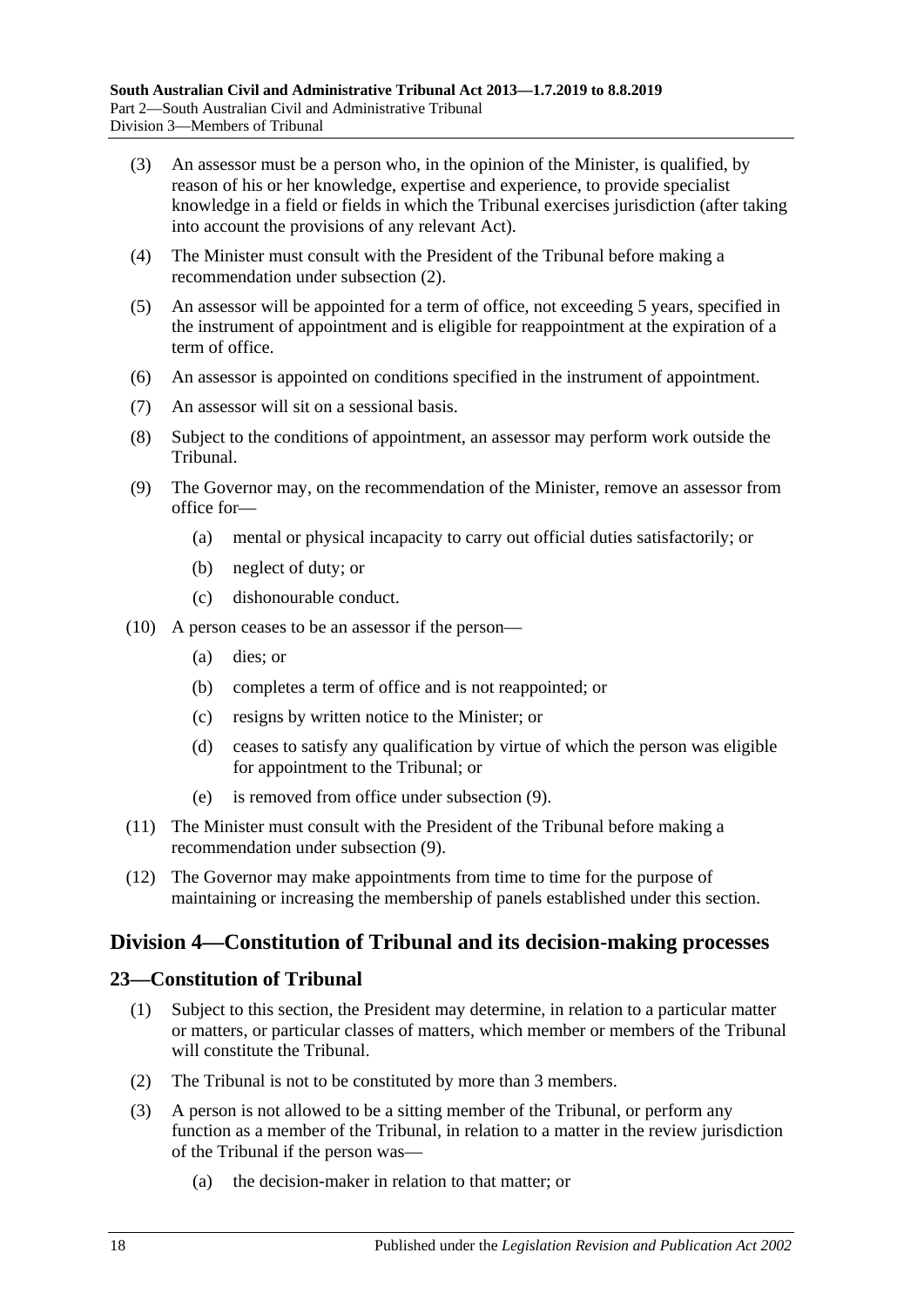- (b) a member of a body that was the decision-maker in relation to that matter.
- (4) The President may, as he or she thinks fit—
	- (a) alter who is to constitute the Tribunal for the purpose of dealing with a matter, or anything relating to a matter, and the Tribunal as constituted after the alteration can have regard to any record of the proceedings of the Tribunal in relation to the matter before the alteration or any evidence taken in the proceedings before the alteration;
	- (b) provide that different aspects of the same matter may be dealt with by different members of the Tribunal, and the members of the Tribunal may then come together and have regard to any evidence taken by the respective members of the Tribunal for the purposes of the proceedings of the Tribunal.
- (5) In addition, the Tribunal may be constituted of—
	- (a) a registrar for the purpose of adjourning proceedings; or
	- (b) a registrar or other member of the staff of the Tribunal for any other purpose specified by this Act or a relevant Act, prescribed by the rules of the Tribunal, or determined by the President.
- (6) The Tribunal may, at any one time, be separately constituted in accordance with this section for the hearing and determination of any number of separate matters.
- (7) The Tribunal may, if it considers it appropriate to do so, organise its business and regulate proceedings before the Tribunal in such a way that 2 or more proceedings in respect of the same matter are heard together.
- (8) Where a registrar or other member of the staff of the Tribunal exercises the jurisdiction of the Tribunal, the registrar or other member of the staff may, and must if the Tribunal or the President of the Tribunal so directs, refer the matter to the Tribunal for determination by the Tribunal.
- (9) If a provision of this Act and the provisions of a relevant Act deal with the manner in which the Tribunal is to be constituted for the purposes of proceedings or any other business under a relevant Act, this section applies subject to those provisions of the relevant Act.

#### <span id="page-18-0"></span>**24—Who presides at proceedings of Tribunal**

- (1) If, for dealing with a particular matter, the Tribunal is constituted by 2 or more members, the most senior of them is to preside at the proceedings of the Tribunal.
- (2) The seniority of members of the Tribunal depends on which of the offices held takes precedence and, if that does not determine a member's seniority, the matter is to be resolved by the President of the Tribunal.
- (3) The order of precedence of offices is as follows:
	- (a) President;
	- (b) Deputy President;
	- (c) magistrate;
	- (d) senior member;
	- (e) ordinary member;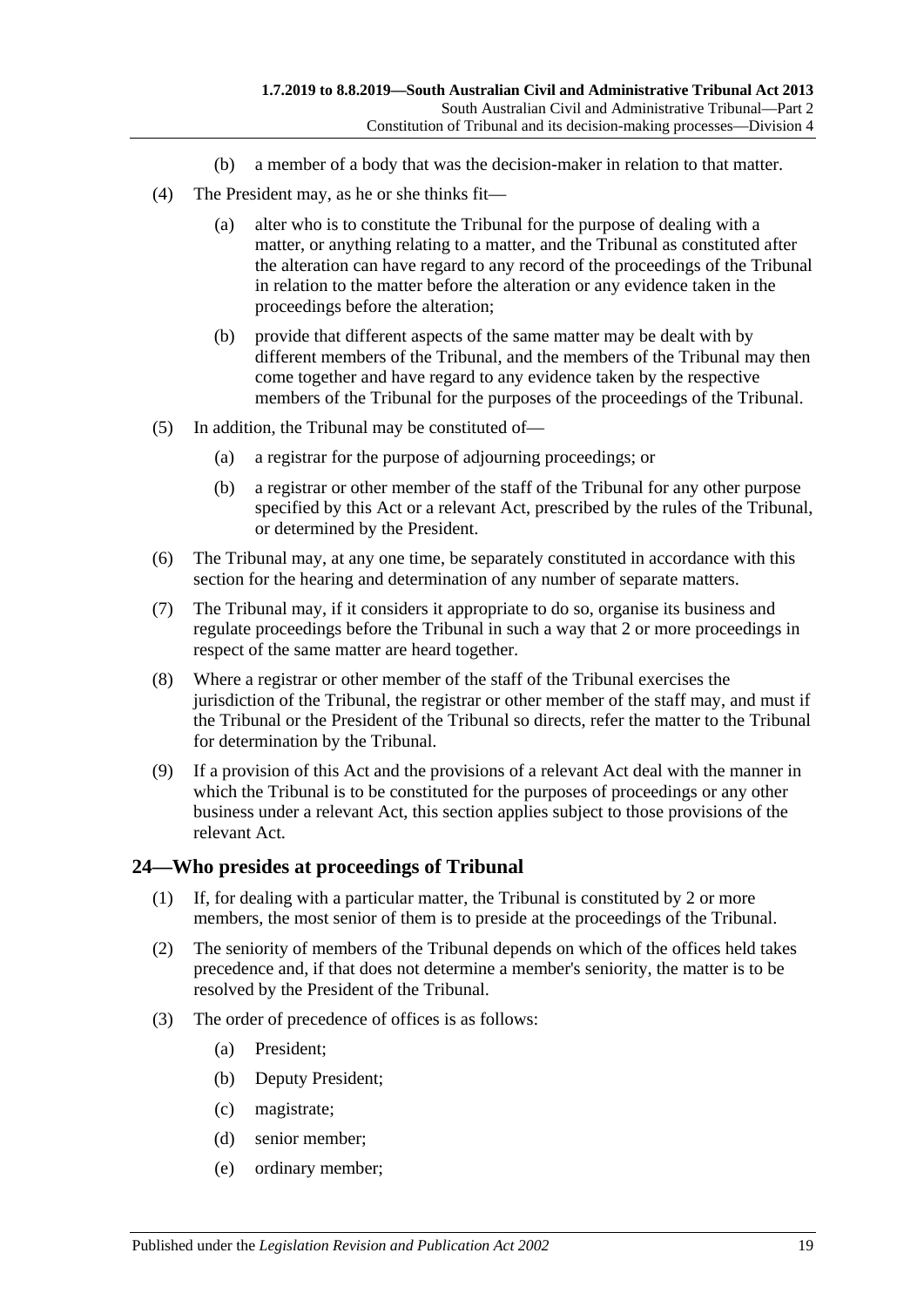(f) assessor.

#### <span id="page-19-7"></span><span id="page-19-0"></span>**25—Decision if 2 or more members constitute Tribunal**

- (1) Subject to [subsection](#page-19-6) (2), if the Tribunal is constituted by 2 or more members, a question they are required to decide is resolved, unless [section](#page-19-1) 26 applies, according to the opinion of the majority of them but, if their opinions on the question are equally divided, the question is to be resolved according to the opinion of the presiding member.
- <span id="page-19-6"></span>(2) If the constitution of the Tribunal, as described in [subsection](#page-19-7) (1), includes 1 or more assessors, questions of law or procedure will be determined by the presiding member.

#### <span id="page-19-1"></span>**26—Determination of questions of law**

- (1) The member of the Tribunal constituting the Tribunal or, if the Tribunal is constituted by 2 or more members, the presiding member, may refer a question of law to a Presidential member of the Tribunal.
- <span id="page-19-8"></span>(2) If a question of law is referred under this section—
	- (a) the question is decided by the Tribunal according to the opinion of the Presidential member of the Tribunal; or
	- (b) the Presidential member may refer the question to the Supreme Court for decision by the Full Court of the Supreme Court.
- (3) If a Presidential member of the Tribunal decides a question of law under [subsection](#page-19-8) (2), the Presidential member may, in addition—
	- (a) decide any other questions remaining between the parties; and
	- (b) make such orders that are necessary to dispose of the matter.

# <span id="page-19-2"></span>**Division 5—Related matters**

#### <span id="page-19-3"></span>**27—Streams**

Without limiting any other provisions, the President of the Tribunal may, in order to facilitate the expeditious conduct of its proceedings, and the proper and effective resolution of matters before the Tribunal, establish various streams or lists that reflect the areas of jurisdiction of the Tribunal.

#### <span id="page-19-4"></span>**28—Validity of acts of Tribunal**

An act or proceeding of the Tribunal is not invalid by reason only of a vacancy in the membership of, or a defect in the appointment of a person to, the Tribunal or a panel from which members of the Tribunal are drawn, or a defect in the appointment of any other person to act on behalf of the Tribunal.

#### <span id="page-19-5"></span>**29—Disclosure of interest by members of Tribunal**

If the Tribunal is constituted of, or includes, a member who has a pecuniary or other interest that could conflict with the proper performance of the member's functions in proceedings before the Tribunal, the member—

(a) must disclose the interest to the parties to the proceedings and to the President of the Tribunal; and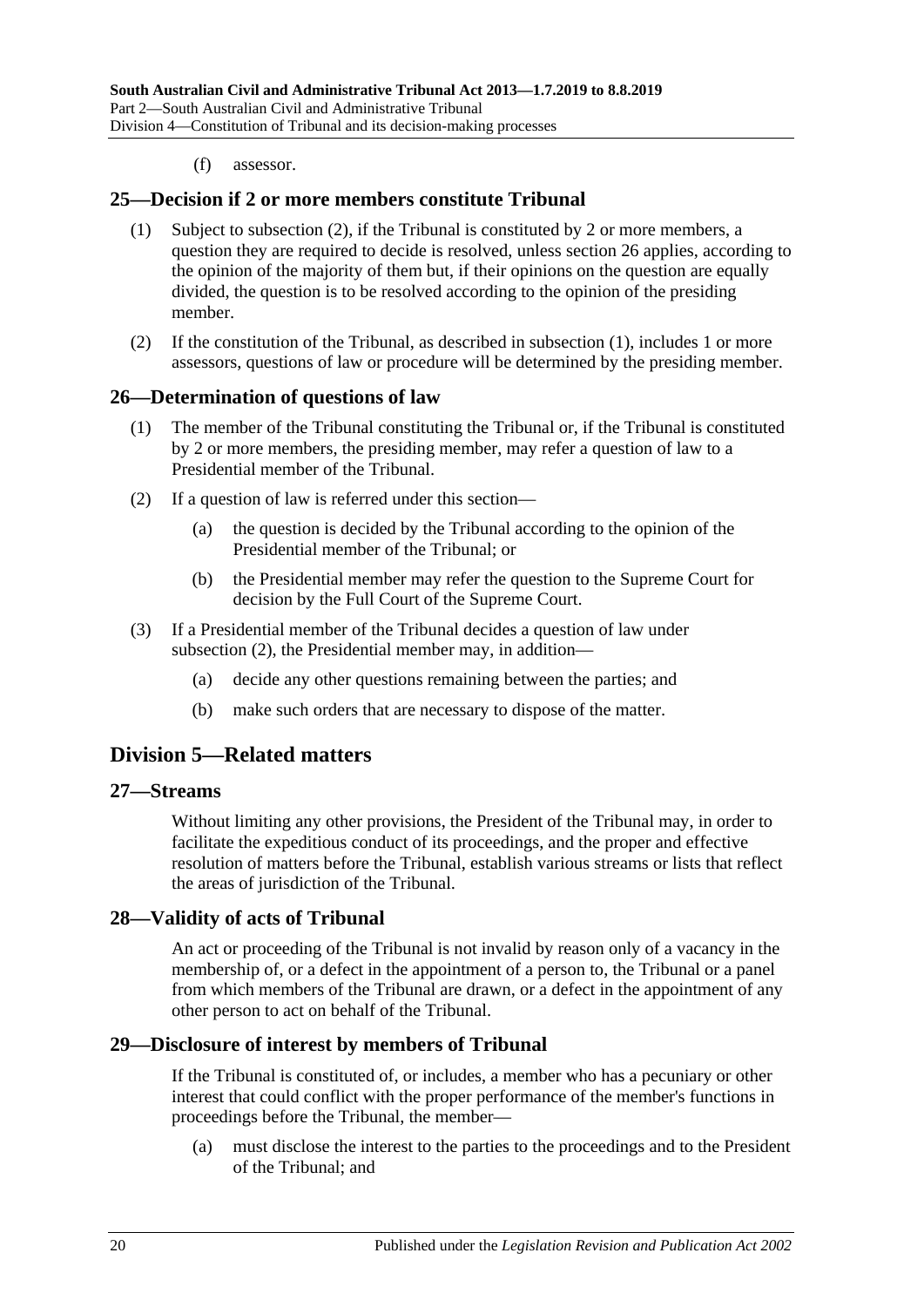- (b) must not take part in the proceedings or exercise powers affecting the proceedings—
	- (i) if the President directs the member to withdraw from the proceedings; or
	- (ii) if a party to the proceedings does not consent to the member hearing and determining, or participating in the hearing and determination of, the proceedings.

## <span id="page-20-5"></span><span id="page-20-0"></span>**30—Delegation**

- (1) The President of the Tribunal may delegate a function or power of the President under this or any other Act—
	- (a) to another member of the Tribunal; or
	- (b) to a member of the staff of the Tribunal; or
	- (c) to the person (being either a member of the Tribunal or a member of the staff of the Tribunal) for the time being performing particular duties or holding or acting in a particular position.
- (2) A delegation under [subsection](#page-20-5) (1)—
	- (a) must be made by instrument in writing; and
	- (b) may be conditional; and
	- (c) does not derogate from the ability of the President to act in any matter; and
	- (d) is revocable at will by the President.

# <span id="page-20-1"></span>**Part 3—Jurisdiction**

# <span id="page-20-2"></span>**Division 1—Preliminary**

## <span id="page-20-6"></span><span id="page-20-3"></span>**31—Sources of jurisdiction**

- (1) The Tribunal will have the jurisdiction conferred on it by or under this or any other Act.
- (2) Without limiting [subsection](#page-20-6) (1), if a provision of an Act enables an application, referral or appeal to be made to the Tribunal, or a claim to be brought before the Tribunal, the Act will be taken to confer jurisdiction on the Tribunal to deal with the matter concerned.

# <span id="page-20-4"></span>**32—Kinds of jurisdiction**

- (1) Subject to [subsection](#page-20-7) (2), a matter in which the Tribunal has jurisdiction comes within—
	- (a) its original jurisdiction; or
	- (b) its review jurisdiction.
- <span id="page-20-8"></span><span id="page-20-7"></span>(2) [Subsection](#page-20-8) (1)(b) does not encompass the internal review jurisdiction that is exercised under Part [5 Division](#page-41-5) 1.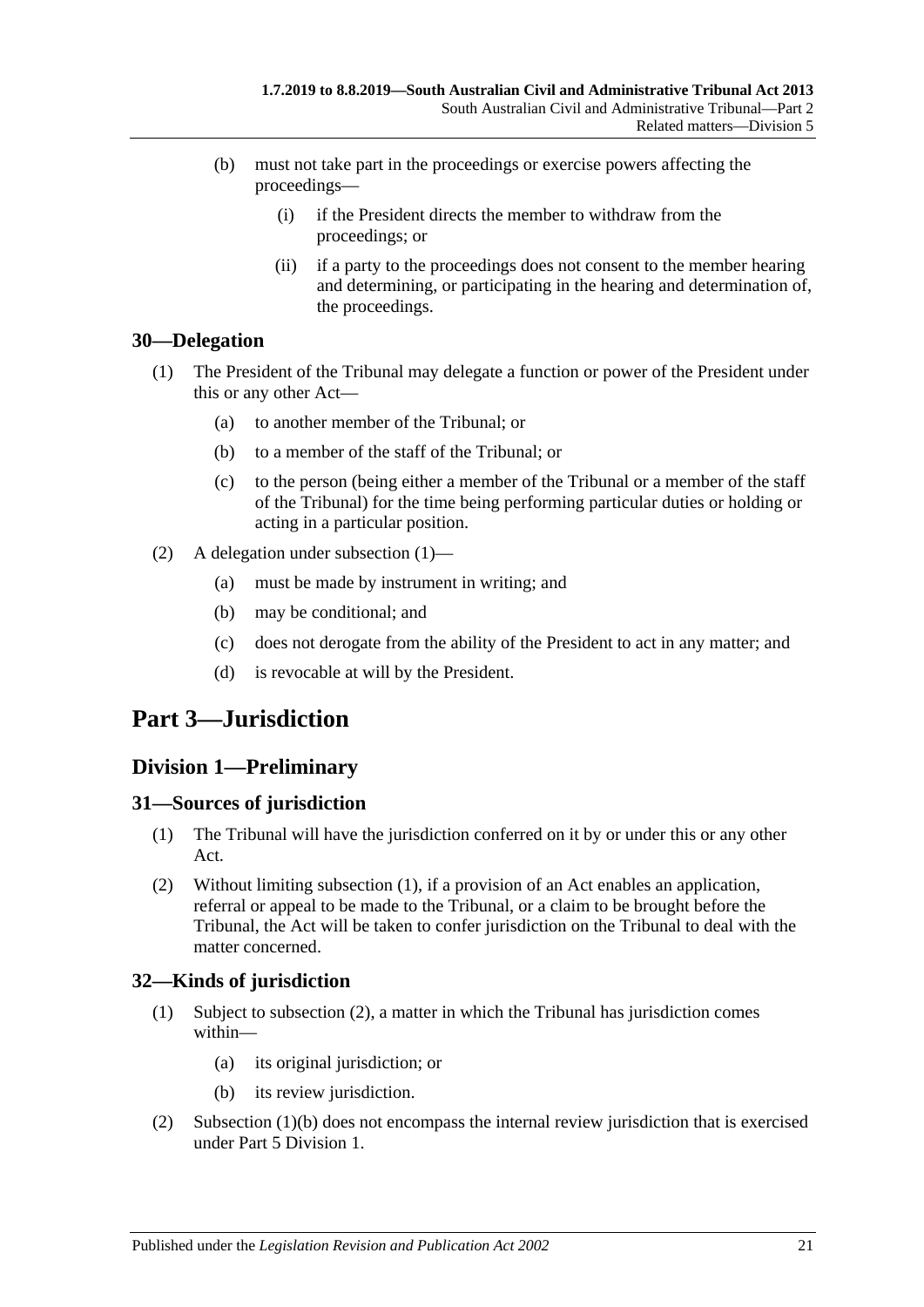# <span id="page-21-0"></span>**Division 2—Original jurisdiction**

# <span id="page-21-1"></span>**33—Original jurisdiction**

- (1) Subject to subsection (2), if the matter that a relevant Act gives the Tribunal to deal with does not involve a reviewable decision within the meaning of [section](#page-21-3) 34, the matter comes within the Tribunal's original jurisdiction.
- (2) Subject to [subsections](#page-21-4) (3) and [\(4\)](#page-21-5) the Tribunal will, in its original jurisdiction, depending on the nature of the matter—
	- (a) act as the original decision-maker in the matter (and accordingly apply those principles which, according to law, are to be applied to bodies that make such decisions pursuant to statute); or
	- (b) resolve a dispute between parties to the relevant proceedings; or
	- (c) adopt any other course of action that the Tribunal considers appropriate to deal with the matter.
- <span id="page-21-4"></span>(3) In exercising its original jurisdiction, the Tribunal is to deal with a matter in accordance with this Act and the relevant Act.
- <span id="page-21-5"></span>(4) Furthermore, the relevant Act may modify the operation of this Act in relation to a matter that comes within the Tribunal's original jurisdiction.

# <span id="page-21-2"></span>**Division 3—Review jurisdiction**

## <span id="page-21-6"></span><span id="page-21-3"></span>**34—Decisions within review jurisdiction**

- (1) If the matter that a relevant Act gives the Tribunal jurisdiction to deal with is a matter that expressly or necessarily involves a review of a decision (a *reviewable decision*), the matter comes within the Tribunal's review jurisdiction.
- (2) For the purposes of [subsection](#page-21-6) (1) (and the other sections of this Division), and subject to the provisions of a relevant Act, a reviewable decision is—
	- (a) a decision made by the Crown or an agency or instrumentality of the Crown; or
	- (b) a decision made by a prescribed person or body; or
	- (c) a prescribed decision or class of decision,

but does not include a decision made by a person or body or a decision, or class of decision, excluded by the regulations.

- <span id="page-21-8"></span><span id="page-21-7"></span>(2a) For the purposes of this Act—
	- (a) unless [paragraph](#page-21-7) (b) applies—the *decision-maker* for a reviewable decision is the person or body that made or is taken to have made the reviewable decision;
	- (b) the rules may provide—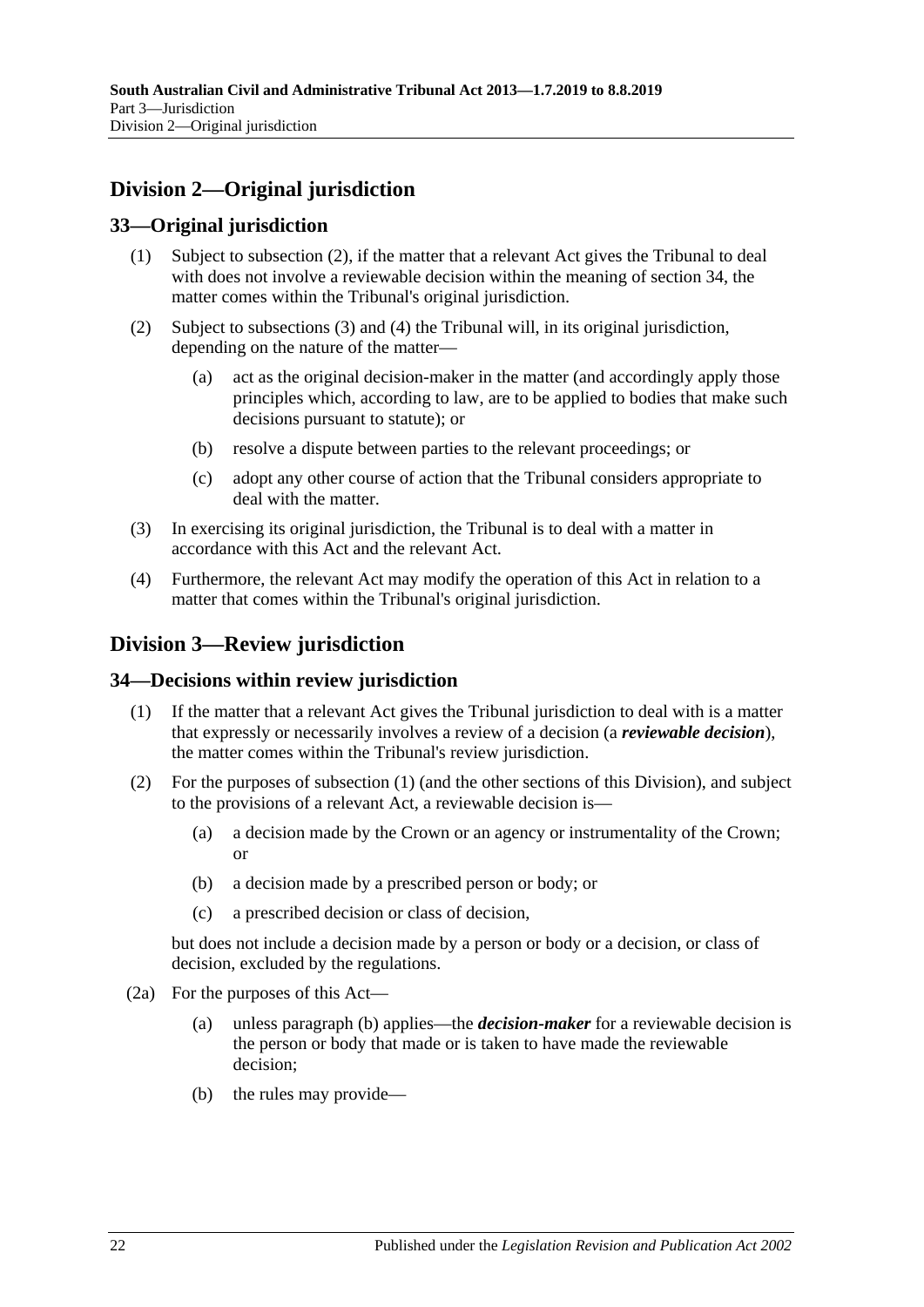- (i) that the decision-maker for a reviewable decision will, instead of being the person or body under [paragraph](#page-21-8) (a), be a person or body that is assigned by the rules as being a suitable entity to act as the decision-maker for the purposes of this Act (or specified provisions of this Act); or
- (ii) that a reference to the decision-maker for a reviewable decision in this Act (or specified provisions of this Act) will be taken to include a reference to a person or body that is designated by the rules as being a suitable entity to act jointly with the person or body under [paragraph](#page-21-8) (a) for the purposes of this Act (or specified provisions of this Act),

and rules made under this paragraph will then have effect in accordance with their terms.

- (3) Subject to [subsections \(4\),](#page-22-1) [\(5\)](#page-22-2) and [\(6\),](#page-22-3) the Tribunal will, in exercising its review jurisdiction, examine the decision of the decision-maker by way of rehearing.
- <span id="page-22-1"></span>(4) On a rehearing, the Tribunal must reach the correct or preferable decision but in doing so must have regard to, and give appropriate weight to, the decision of the original decision-maker.
- <span id="page-22-2"></span>(5) A procedure on a rehearing will include—
	- (a) an examination of the evidence or material before the decision-maker (unless any such evidence or material is to be excluded under another provision of this Act or under any other law); and
	- (b) a consideration of any further evidence or material that the Tribunal decides, in the circumstances of the particular case, to admit for the purposes of rehearing the matter.
- <span id="page-22-3"></span>(6) In exercising its review jurisdiction, the Tribunal is to deal with a matter in accordance with this Act and the relevant Act.
- (7) Furthermore, the relevant Act may modify the operation of this Act in relation to a matter that comes within the Tribunal's review jurisdiction.

## <span id="page-22-4"></span><span id="page-22-0"></span>**35—Decision-maker must assist Tribunal**

- (1) In proceedings for the review of a reviewable decision, the decision-maker for the reviewable decision must use his or her best endeavours to help the Tribunal so that it can make its decision on the review.
- <span id="page-22-6"></span><span id="page-22-5"></span>(2) Without limiting [subsection](#page-22-4) (1), the decision-maker must provide the following to the Tribunal within a reasonable period and in any event within the time prescribed by the regulations:
	- (a) a written statement of the reasons for the decision;
	- (b) any document or thing in the decision-maker's possession or control that may be relevant to the Tribunal's review of the decision.
- (3) The decision-maker must, in providing any document or thing under [subsection](#page-22-5) (2), take reasonable steps to identify the documents or things that were taken into account in making the relevant decision.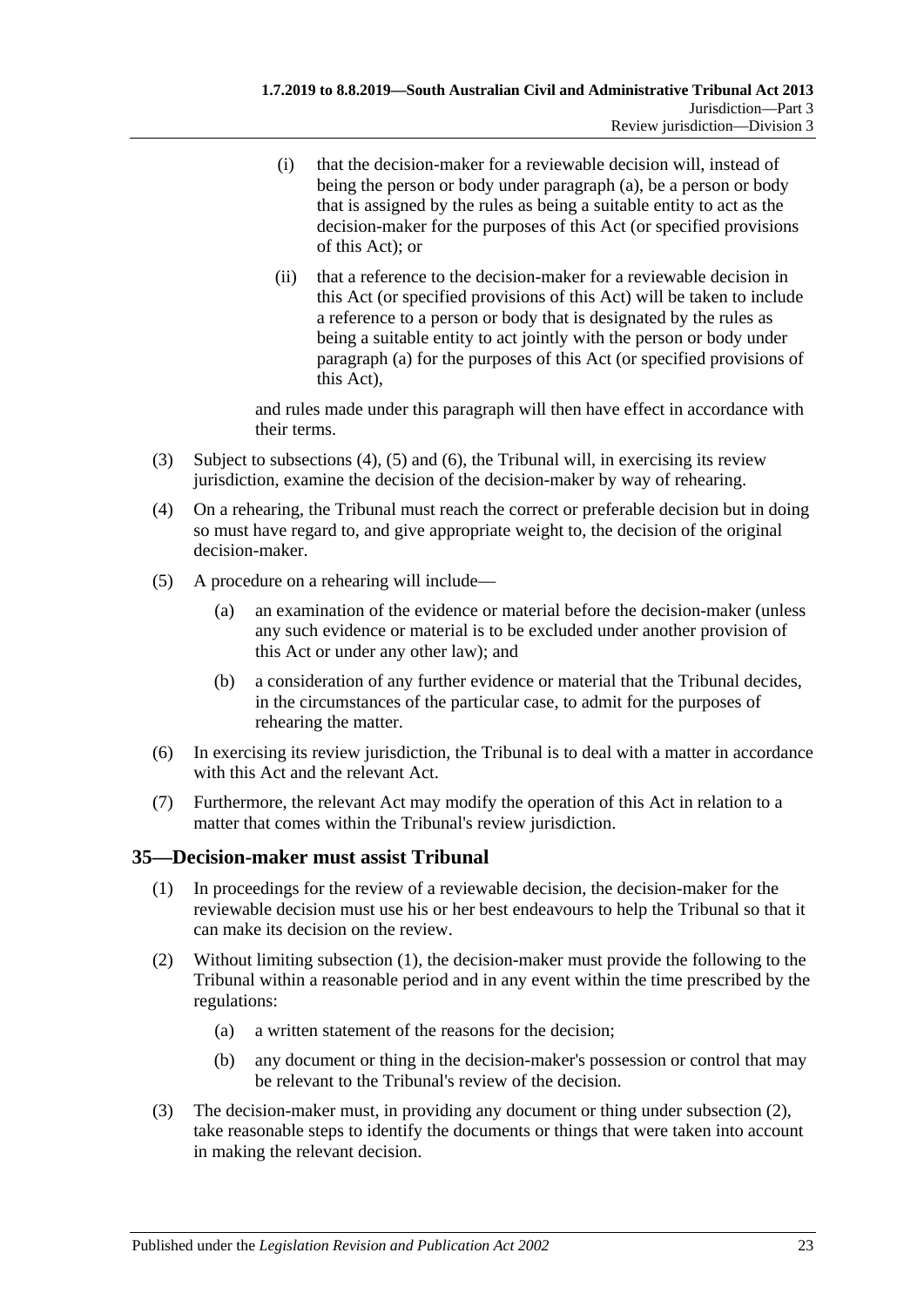- <span id="page-23-2"></span>(4) If the Tribunal considers that there are additional documents or things in the decision-maker's possession or control that may be relevant to the Tribunal's review of the reviewable decision, the Tribunal may, by written notice, require the decision-maker to provide the documents or things.
- <span id="page-23-3"></span>(5) If the Tribunal considers the statement of reasons given under [subsection](#page-22-6)  $(2)(a)$  is not adequate, the Tribunal may, by written notice, require the decision-maker to give the Tribunal an additional statement containing stated further particulars.
- (6) The decision-maker must comply with a notice given under [subsection](#page-23-2) (4) or [\(5\)](#page-23-3) within the period stated in the notice.
- (7) A requirement under this section that the decision-maker give the Tribunal information or a document or thing applies despite any provision in another Act prohibiting or restricting the disclosure of the information or the information contained in the document or thing.
- (8) The Tribunal may examine any document or thing provided under this section and draw any conclusions of fact it considers proper.

## <span id="page-23-0"></span>**36—Effect of review proceedings on decision being reviewed**

- (1) The commencement of proceedings for the review of a decision does not affect the operation of the decision or prevent the taking of action to implement the decision unless—
	- (a) the relevant Act states otherwise; or
	- (b) an order is made under [subsection](#page-23-4) (2).
- <span id="page-23-4"></span>(2) On or after the commencement of proceedings for the review of a decision, the Tribunal or the decision-maker may, on application or on its own initiative, make an order staying or varying the operation or the implementation of the whole or a part of the reviewable decision pending the determination of the matter, or until such time (whether before or after the determination of the matter) as the Tribunal or the decision-maker may specify, if the Tribunal, or the decision-maker, is satisfied that it is just and reasonable in the circumstances to make the order.
- (3) An order by the Tribunal or the decision-maker under this section—
	- (a) is subject to such conditions as are specified in the order; and
	- (b) may be varied or revoked—
		- (i) in any case—by further order of the Tribunal; or
		- (ii) if the order was made by the decision-maker—by further order by the decision-maker or the Tribunal.

## <span id="page-23-1"></span>**37—Decision on review**

- (1) The Tribunal may, on a review under this Division—
	- (a) affirm the decision that is being reviewed; or
	- (b) vary the decision that is being reviewed; or
	- (c) set aside the decision being reviewed and—
		- (i) substitute its own decision; or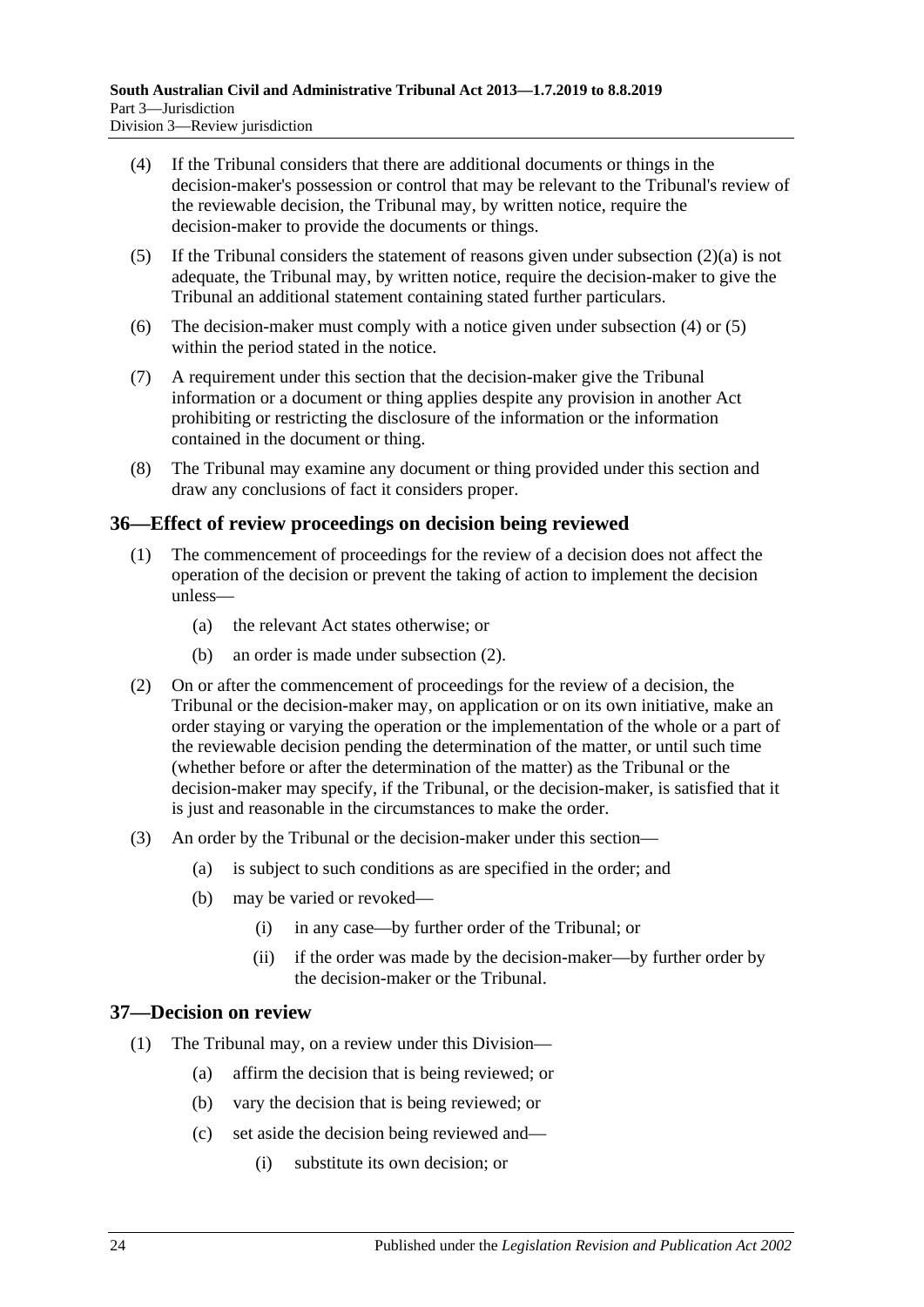(ii) send the matter back to the decision-maker for reconsideration in accordance with any directions or recommendations that the Tribunal considers appropriate,

<span id="page-24-1"></span>and, in any case, may make any order the Tribunal considers appropriate (including any interim order pending the reconsideration and determination of the matter by the decision-maker, or any ancillary or consequential order, that the Tribunal considers appropriate).

- (2) The fact that a decision is made on reconsideration under [subsection](#page-24-1)  $(1)(c)(ii)$  does not prevent the decision from being open to review by the Tribunal.
- <span id="page-24-2"></span>(3) The decision-maker's decision as affirmed or varied by the Tribunal or a decision that the Tribunal substitutes for the decision-maker's decision—
	- (a) is to be regarded as, and given effect as, a decision of the decision-maker; and
	- (b) unless the relevant Act states otherwise or the Tribunal orders otherwise, is to be regarded as having effect, from the time when the decision reviewed would have, or would have had, effect.
- (4) Without limiting [subsection](#page-24-2) (3)(a), the decision-maker has power to do anything necessary to implement the Tribunal's decision.
- $(5)$  Despite [subsection](#page-24-2)  $(3)(a)$ , the decision as affirmed, varied or substituted is not again open to review before the Tribunal as a decision of the decision-maker (but may be subject to appeal under this Act).

## <span id="page-24-0"></span>**38—Tribunal may invite decision-maker to reconsider decision**

- (1) At any stage of proceedings for the review of a reviewable decision, the Tribunal may invite the decision-maker to reconsider the decision.
- (2) On being invited by the Tribunal to reconsider the reviewable decision, the decision-maker may—
	- (a) affirm the decision; or
	- (b) vary the decision; or
	- (c) set aside the decision and substitute a new decision.
- (3) If the decision-maker varies the decision or sets it aside and substitutes a new decision, unless the proceedings for a review are withdrawn, the proceedings will then be taken to be for—
	- (a) the review of the decision as varied; or
	- (b) the review of the substituted decision.
- (4) The Tribunal may specify a period within which the decision-maker should act under this section (and if the decision-maker does not take action within that period then the Tribunal may resume its proceedings under this Division in such manner as it thinks fit).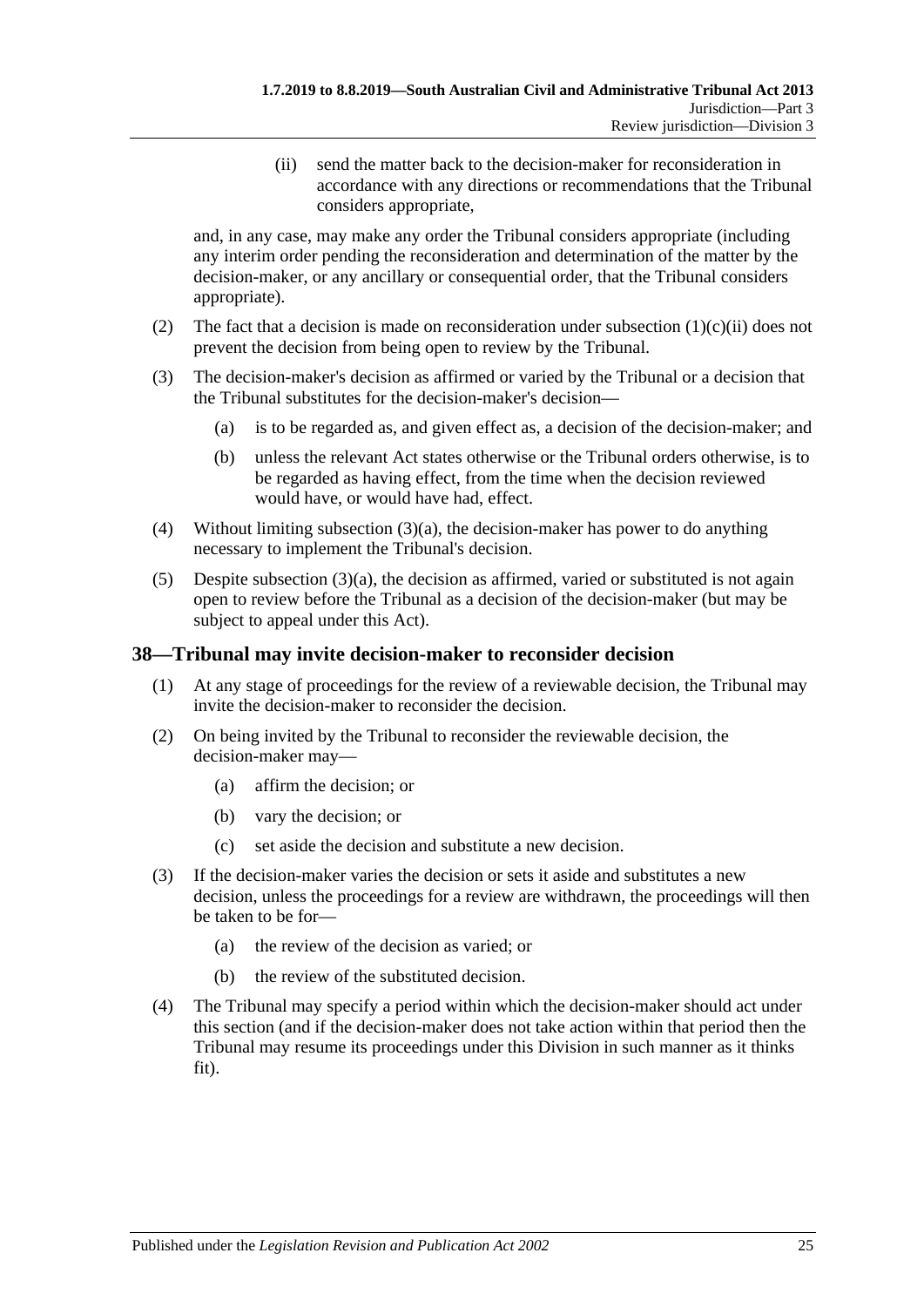# <span id="page-25-0"></span>**Part 3A—Diversity proceedings**

## <span id="page-25-1"></span>**38A—Interpretation**

(1) In this Part—

*federal diversity jurisdiction* means jurisdiction of the kind referred to in section 75(iii) or (iv) of the *Constitution of the Commonwealth*;

*rules of the Court* means the rules of the Court made under the *[Magistrates Court](http://www.legislation.sa.gov.au/index.aspx?action=legref&type=act&legtitle=Magistrates%20Court%20Act%201991)  Act [1991](http://www.legislation.sa.gov.au/index.aspx?action=legref&type=act&legtitle=Magistrates%20Court%20Act%201991)*;

*transferred proceeding*—see [section](#page-25-2) 38B.

(2) For the purposes of this Part, a reference to the making of an application, or an application made, to the Tribunal will be taken to include the referral of a matter to, or otherwise bringing of a matter before, the Tribunal.

## <span id="page-25-2"></span>**38B—Transfer of applications involving federal diversity jurisdiction to Magistrates Court**

- (1) If a person has standing to make an application to the Tribunal in the exercise of its original jurisdiction under [section](#page-21-1) 33 or its review jurisdiction under [section](#page-21-3) 34, the application may be determined by the Magistrates Court in accordance with this Part instead of the Tribunal.
- <span id="page-25-3"></span>(2) If, following an application made to the Tribunal in the manner and form required under this Act for the kind of application concerned, the Tribunal considers that—
	- (a) it does not have, or there is some doubt as to whether it has, jurisdiction to determine the application because its determination may involve the exercise of federal diversity jurisdiction; and
	- (b) the Tribunal would otherwise have had jurisdiction enabling it to determine the application,

then the Tribunal may order that proceedings on the application be transferred to the Magistrates Court.

- (3) A proceeding transferred to the Magistrates Court under [subsection](#page-25-3) (2) is a *transferred proceeding*.
- (4) If proceedings are transferred to the Magistrates Court under this Part—
	- (a) the application made to the Tribunal will be taken to be duly made as an application to the Court; and
	- (b) the proceedings may be continued and completed as if steps taken in the proceedings prior to the transfer had been taken in the Court.
- (5) The fee payable in respect of the application is the relevant fee (if any) payable to the Tribunal under this Act.
- (6) A party to the transferred proceeding is not required to pay any fees in relation to the transfer of the proceedings to the Magistrates Court unless the Court determines that additional fees are payable under the *[Magistrates Court Act](http://www.legislation.sa.gov.au/index.aspx?action=legref&type=act&legtitle=Magistrates%20Court%20Act%201991) 1991* because of a substantial alteration in the nature of the claims in the proceedings.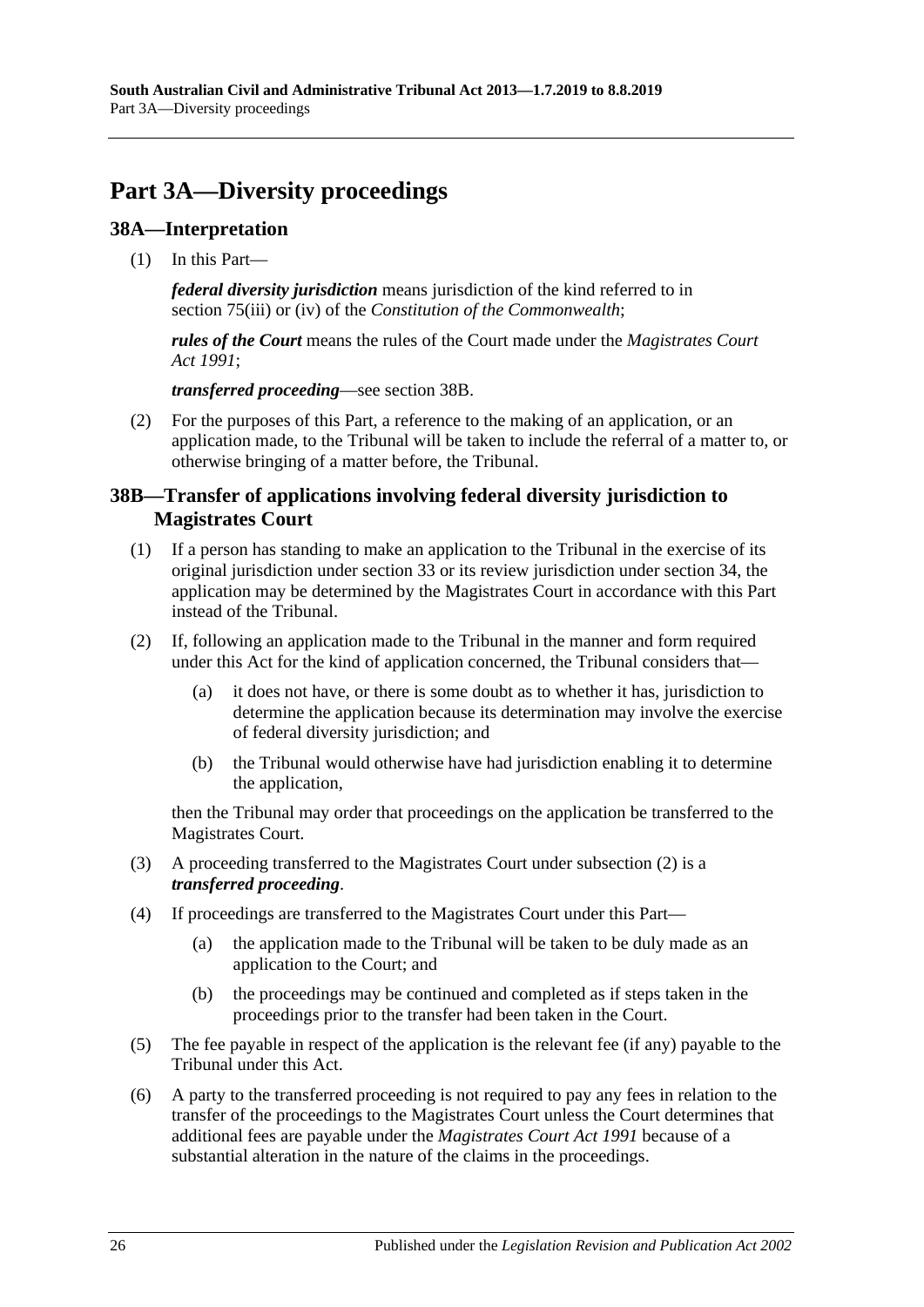- (7) An order made by the Tribunal under [subsection](#page-25-3) (2) may not be the subject of review or appeal under [Part](#page-41-4) 5 of this Act.
- (8) The Magistrates Court may remit the transferred proceedings to the Tribunal for determination if the Court is satisfied that the Tribunal has jurisdiction to determine the matter.
- (9) If the Magistrates Court remits the transferred proceedings to the Tribunal, the Court may make such orders that it considers appropriate to facilitate the determination of the proceedings by the Tribunal.
- (10) The Tribunal must determine transferred proceedings that are remitted to it in accordance with any orders made by the Magistrates Court.

#### <span id="page-26-2"></span><span id="page-26-0"></span>**38C—Magistrates Court proceedings, jurisdiction, powers and functions etc**

- (1) Transferred proceedings are taken to have been commenced in the Magistrates Court on the day on which the application to which the proceedings relate was first made to the Tribunal.
- (2) [Subsection](#page-26-2) (1) applies despite any limitation period under the *[Limitation of Actions](http://www.legislation.sa.gov.au/index.aspx?action=legref&type=act&legtitle=Limitation%20of%20Actions%20Act%201936)  Act [1936](http://www.legislation.sa.gov.au/index.aspx?action=legref&type=act&legtitle=Limitation%20of%20Actions%20Act%201936)* or any relevant Act that applies to the application concerned provided it was lodged with the Tribunal before the expiry of the period.
- (3) The Magistrates Court has, and may exercise, all of the jurisdiction, powers and functions in relation to the transferred proceedings that the Tribunal would have had if it could exercise federal diversity jurisdiction, including jurisdiction, powers and functions conferred or imposed on the Tribunal by or under this Act or a relevant Act.
- (4) The practices and procedures that apply to the Tribunal under this Act (including the rules) or a relevant Act will apply to the Magistrates Court in respect of the transferred proceedings unless, and to such extent as, the Court determines otherwise.
- (5) The Magistrates Court may make such orders (including in relation to the Tribunal) as it considers appropriate to facilitate its determination of the transferred proceedings.

## <span id="page-26-1"></span>**38D—Modifications of certain functions, powers and procedures etc**

Despite [section](#page-26-0) 38C, the following provisions apply in relation to transferred proceedings:

- (a) the Magistrates Court is to be constituted as provided by or under the *[Magistrates Court Act](http://www.legislation.sa.gov.au/index.aspx?action=legref&type=act&legtitle=Magistrates%20Court%20Act%201991) 1991* instead of as provided by or under this Act or a relevant Act;
- (b) subject to the provisions of a relevant Act and the rules of the Court, a party to the proceedings is entitled to be represented by a legal practitioner or, with leave of the Magistrates Court, by some other person, but only in the circumstances that the Tribunal would have been permitted to allow if the proceedings were before the Tribunal;
- (c) the law applicable to reviews of, or appeals against, decisions of the Magistrates Court applies to decisions of the Court in the transferred proceedings instead of [Part](#page-41-4) 5 of this Act (however, the Court may make an order staying the operation of the relevant decision (including the decision of a relevant decision-maker) until the proceedings are finally decided, on such conditions as may be specified in the order);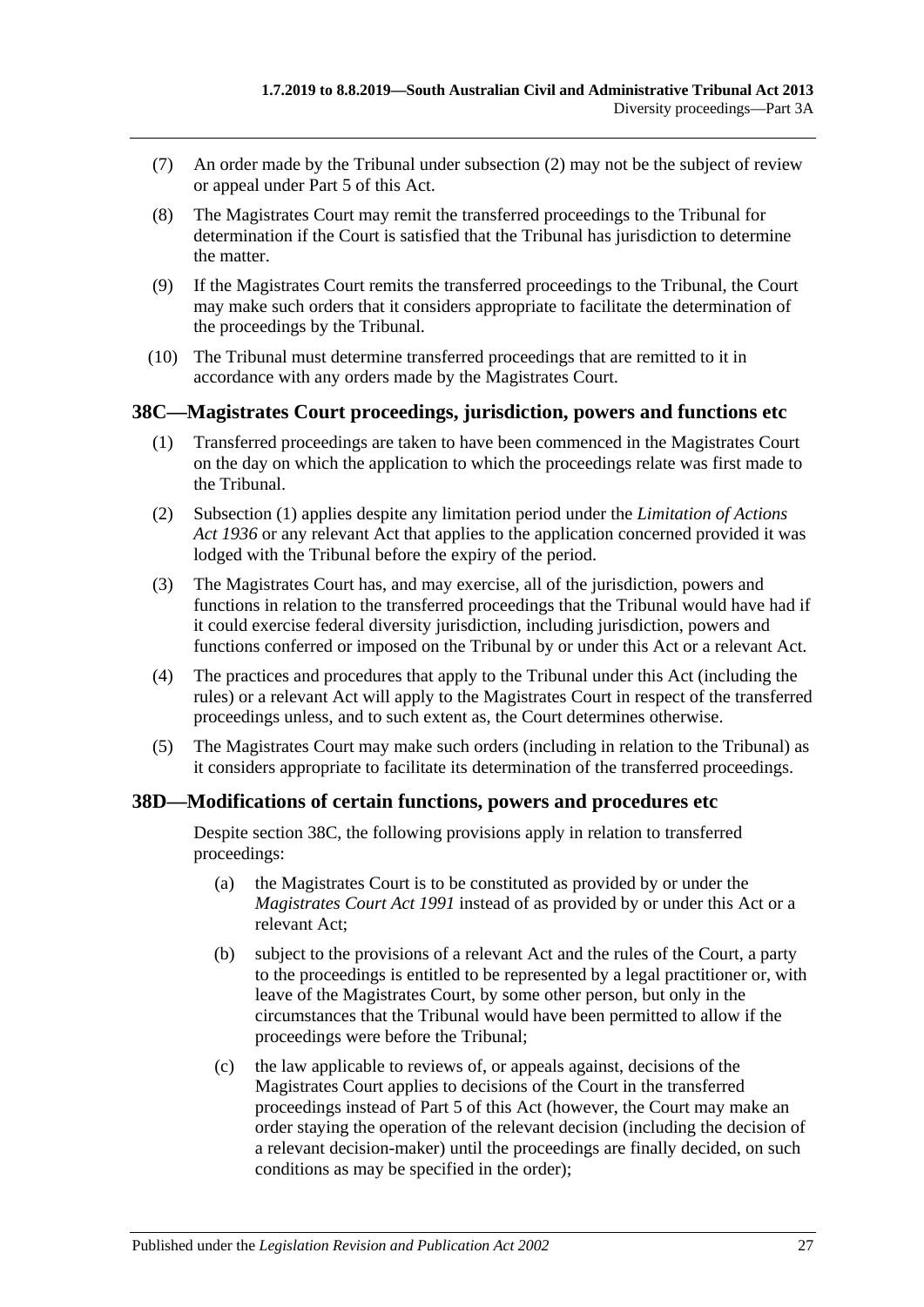- (d) the Magistrates Court may award costs in the proceedings only in the circumstances that the Tribunal would have been permitted to award them (and the costs are to be assessed in the same way as they would have been) if the proceedings were before the Tribunal;
- (e) the Magistrates Court may make orders giving effect to any settlement reached by the parties even if that settlement was reached before the commencement of this Part or before proceedings were transferred to the Court under this Part;
- (f) the regulations may prescribe other modifications (including to the provisions of this Act or any other Act or regulations under an Act) for the transferred proceedings of the kind concerned.

## <span id="page-27-0"></span>**38E—Compulsory conferences**

- (1) Subject to the provisions of a relevant Act, the Magistrates Court may, if the Court considers it is appropriate, require the parties to transferred proceedings to attend a compulsory conference presided over by a member of the Tribunal or a registrar of the Tribunal under [section](#page-33-1) 50.
- (2) The Magistrates Court may give such directions to the Tribunal in relation to the procedures and conduct of the conference as the Court considers appropriate.

#### <span id="page-27-5"></span><span id="page-27-1"></span>**38F—References to Tribunal in other Acts or regulations**

To avoid doubt, but subject to the regulations—

- (a) a reference to the Tribunal in a provision of an Act or regulations under an Act that confers or imposes a function on the Tribunal is to be read as including a reference to the Magistrates Court if the function is conferred or imposed on the Court because of the operation of this Part; and
- (b) a reference to proceedings in the Tribunal in a provision of a kind referred to in [paragraph](#page-27-5) (a) is to be read as including a reference to proceedings in the Magistrates Court.

#### <span id="page-27-2"></span>**38G—Bailiffs**

To avoid doubt, if a provision of a relevant Act provides for the enforcement of an order of the Tribunal by a bailiff appointed under this Act, then that provision is to be read as including a reference to an order of the Magistrates Court made because of the operation of this Part (and in enforcing an order of the Court, the bailiff may, in accordance with provisions of the relevant Act, exercise the powers conferred by that Act).

## <span id="page-27-3"></span>**38H—Relationship of this Part to this Act and other laws**

The provisions of this Part prevail to the extent of any inconsistency between those provisions and any other provisions of this Act or any other Act.

#### <span id="page-27-4"></span>**38I—Enforcement, variation or revocation of purported orders**

(1) The amount specified in a purported monetary order made by the Tribunal may be recovered in the appropriate court (within the meaning of [section](#page-49-1) 89) by the person in favour of whom the order was made as if it were a debt.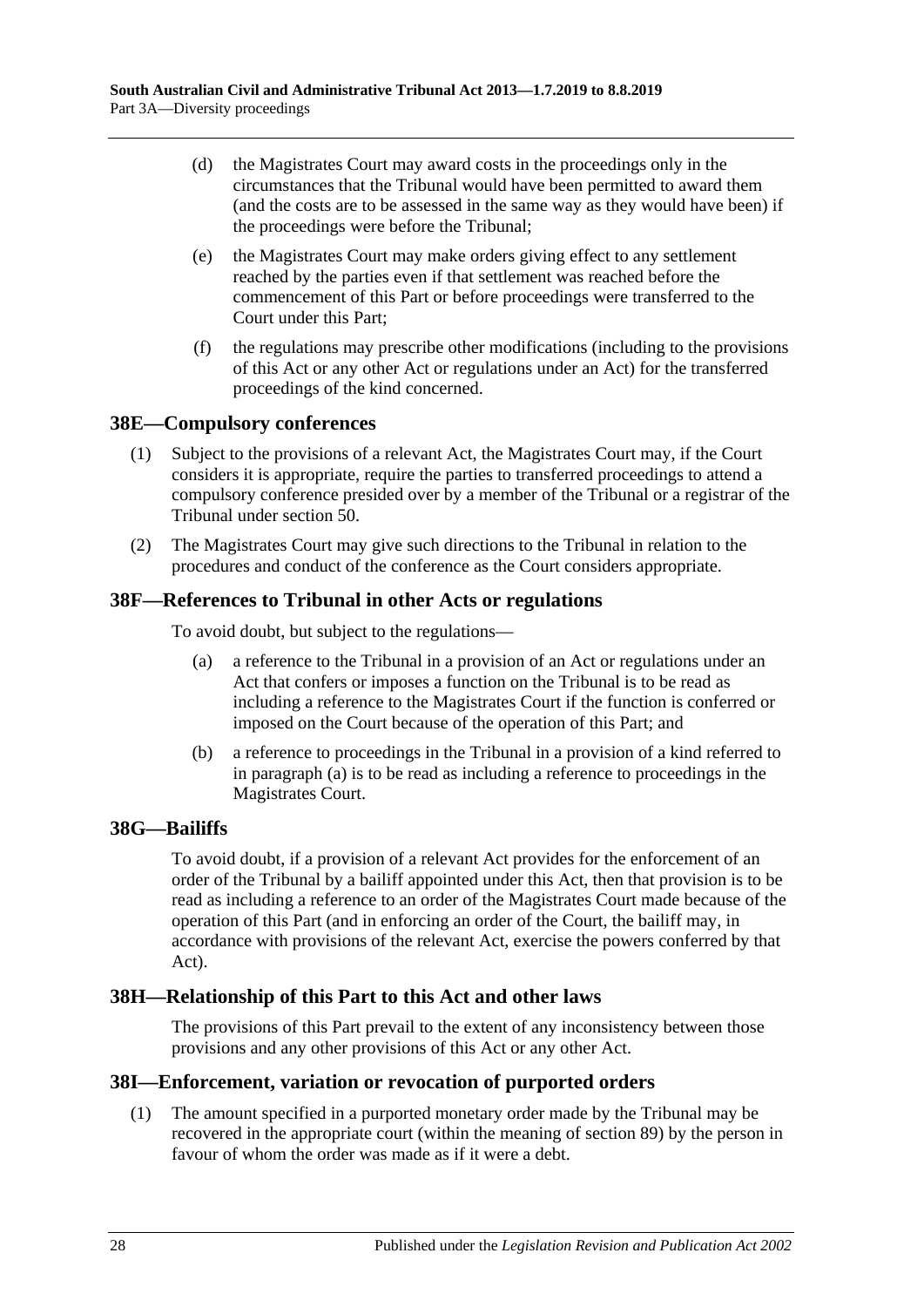(2) A person who contravenes or fails to comply with the terms of a purported order of the Tribunal (other than a purported monetary order) is guilty of an offence.

Maximum penalty: \$50 000 or imprisonment for 2 years.

- (3) If a person seeks a variation or revocation of a purported order or purported monetary order—
	- (a) the person may apply to the Tribunal; and
	- (b) the Tribunal must order that proceedings on the application be transferred to the Magistrates Court,

and such a matter will be a transferred proceeding for the purposes of this Part.

- (4) No act undertaken, or purportedly undertaken, by a person pursuant to, or for the purposes of enforcing, a purported order or a purported monetary order, in good faith, gives rise to any liability against the person or the Crown.
- (5) In this section, a reference to a *purported order* or a *purported monetary order* is a reference to an order purportedly made by the Tribunal (whether before or after the commencement of this Part) that is invalid because determination of the application that gave rise to the order involved the exercise of federal diversity jurisdiction and that, on the commencement of this Part, is to be made by the Magistrates Court.

# <span id="page-28-0"></span>**Part 4—Principles, powers and procedures**

# <span id="page-28-1"></span>**Division 1—Principles governing hearings**

# <span id="page-28-2"></span>**39—Principles governing hearings**

- (1) On the hearing of any proceedings, but subject to the provisions of a relevant Act—
	- (a) the procedure of the Tribunal will, subject to this Act, be conducted with the minimum of formality; and
	- (b) the Tribunal is not bound by the rules of evidence, may adopt, as in its discretion it considers appropriate, any findings, decision or judgment of a court or other tribunal (insofar as may be relevant to the proceedings before the Tribunal), and may otherwise inform itself as it thinks fit; and
	- (c) the Tribunal must act according to equity, good conscience and the substantial merits of the case and without regard to legal technicalities and forms.
- (2) Nothing in this Act affects any rule or principle of law relating to—
	- (a) legal professional privilege; or
	- (b) "without prejudice" privilege; or
	- (c) public interest immunity.
- (3) This section does not limit the operation of [section](#page-41-3) 69.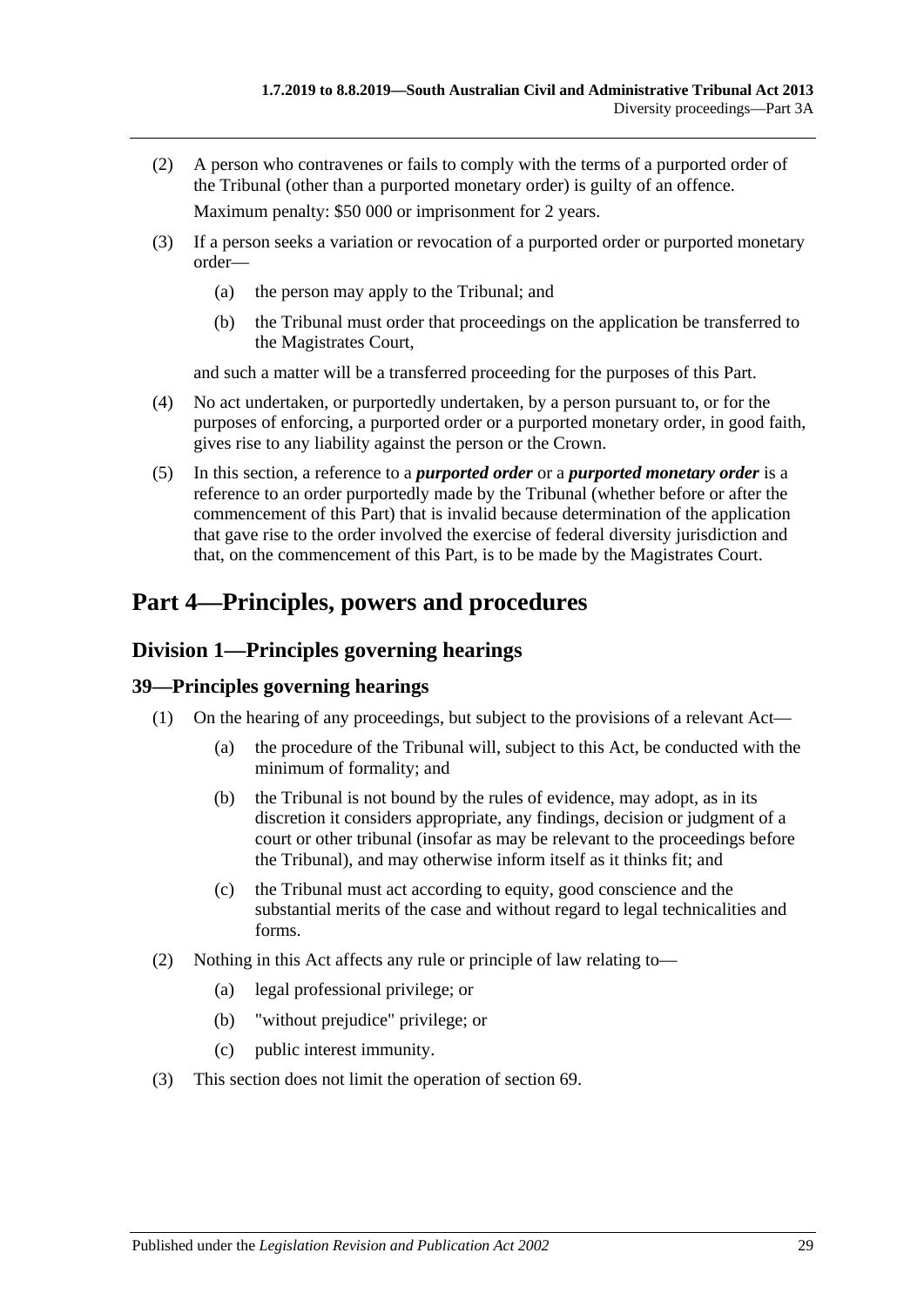# <span id="page-29-0"></span>**Division 2—Evidentiary powers**

## <span id="page-29-1"></span>**40—Power to require person to give evidence or to produce evidentiary material**

- (1) The Tribunal may, on the application of a party to proceedings or on its own initiative, issue a summons requiring a person to appear before the Tribunal at a specified time and place to give evidence or to produce evidentiary material (or both).
- (2) A summons to produce evidentiary material may, instead of providing for production of the material before the Tribunal, provide for production of the material to an officer of the Tribunal, or to any person nominated in the summons.
- (3) The Tribunal may—
	- (a) retain any document, object or substance produced before it for such reasonable period as it thinks fit, and make copies of any document; and
	- (b) require a person to make an oath or affirmation (which may be administered by any member or officer of the Tribunal) to answer truthfully questions put by any member of the Tribunal or any person appearing before the Tribunal; and
	- (c) require any person to answer any questions put by any member of the Tribunal or any person appearing before the Tribunal that are determined by the Tribunal to be relevant to the proceedings before the Tribunal.
- (4) A person who is called to give evidence or to produce evidentiary material before the Tribunal and—
	- (a) refuses or fails to make an oath or affirmation when required to do so under this section; or
	- (b) refuses or fails without reasonable excuse to produce evidentiary material that the person is required by the Tribunal to produce; or
	- (c) refuses or fails without reasonable excuse to appear before the Tribunal in response to a summons; or
	- (d) refuses or fails without reasonable excuse to give evidence before the Tribunal or otherwise refuses or fails without reasonable excuse to answer any question put in proceedings before the Tribunal or otherwise required under this Act; or
	- (e) gives false or misleading evidence to the Tribunal; or
	- (f) misbehaves before the Tribunal, wilfully insults the Tribunal or 1 or more members or officers of the Tribunal in the exercise of official duties, or wilfully interrupts the proceedings of the Tribunal,

is guilty of an offence.

Maximum penalty: \$25 000 or imprisonment for 1 year.

- (5) A summons under this section may be issued on behalf of the Tribunal by—
	- (a) any member of the Tribunal; or
	- (b) a registrar; or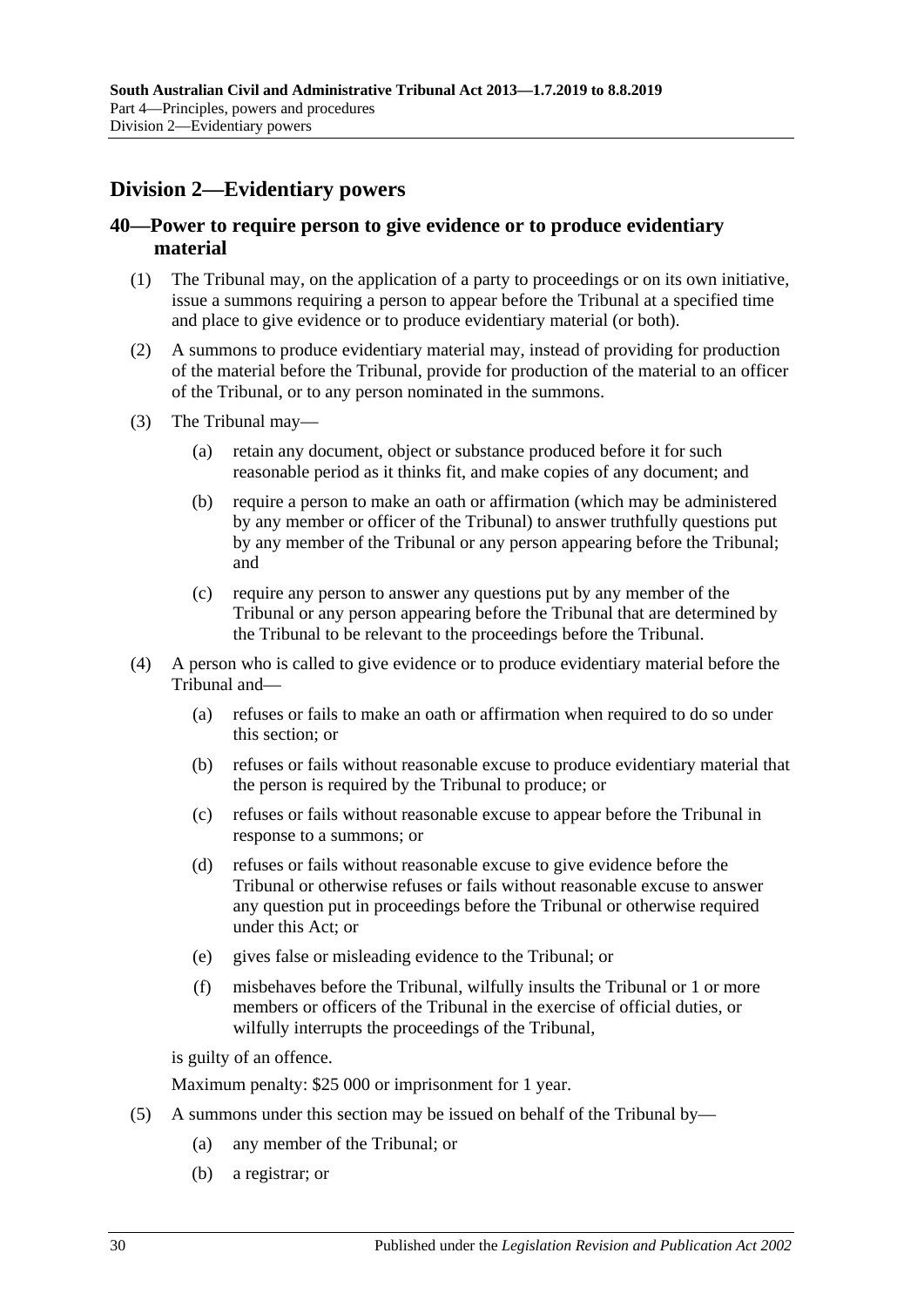(c) any other officer authorised under the rules or by the President of the Tribunal to issue such summonses.

## <span id="page-30-0"></span>**41—Entry and inspection of property**

- (1) A member of the Tribunal may enter any land or building and carry out any inspection that the Tribunal considers relevant to any proceedings before the Tribunal.
- (2) A member of the Tribunal may authorise an officer of the Tribunal to enter any land or building and carry out an inspection that the member considers relevant to any proceedings before the Tribunal.
- (3) A person who obstructs a member of the Tribunal, or a person authorised by the Tribunal, in the exercise of a power of entry or inspection under this section is guilty of an offence.

Maximum penalty: \$10 000 or imprisonment for 6 months.

## <span id="page-30-1"></span>**42—Expert reports**

- (1) The Tribunal may refer any question arising in any proceedings for investigation and report by an expert in the relevant field.
- (2) The Tribunal must seek submissions from the parties to the proceedings before making a reference under this section.
- (3) A person to whom a question is referred under this section becomes an officer of the Tribunal and may exercise such powers of the Tribunal as the Tribunal delegates.
- <span id="page-30-4"></span>(4) The Tribunal may adopt a report obtained under this section in whole or in part (or may reject it).
- (5) Any action taken under [subsection](#page-30-4) (4) does not prevent the Tribunal from making a further reference to an expert.
- (6) The Tribunal may order a party to pay or contribute to the costs of an expert's investigation and report under this section.

# <span id="page-30-2"></span>**Division 3—Procedures**

#### <span id="page-30-3"></span>**43—Practice and procedure generally**

- (1) The Tribunal is to take measures that are reasonably practicable—
	- (a) to ensure that the parties to any proceedings have a reasonable opportunity to understand the nature of the matter under consideration; and
	- (b) to ensure that the parties to any proceedings understand the nature of any assertions made in the proceedings and the legal implications of those assertions; and
	- (c) to explain to the parties, if requested to do so, any aspect of the procedure of the Tribunal, or any decision or ruling made by the Tribunal; and
	- (d) to ensure that the parties have the opportunity in any proceedings to be heard or otherwise have their submissions received.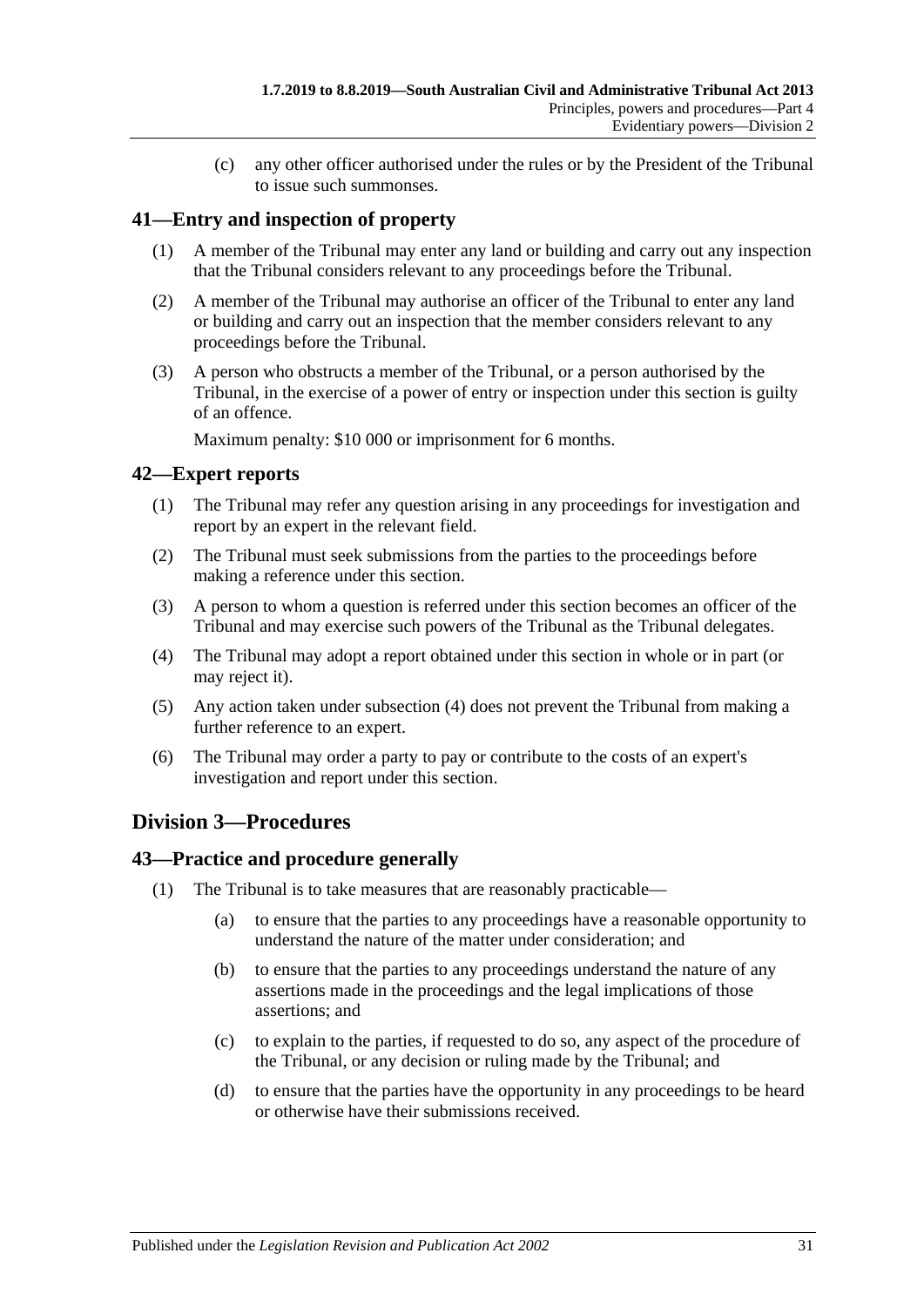#### (2) The Tribunal—

- (a) is to take all practicable steps to ensure that all relevant material is disclosed to the Tribunal so as to enable it to determine all the relevant facts in issue in any proceedings; and
- (b) may require evidence or argument to be presented in writing and decide on the matters on which it will hear oral evidence or argument; and
- (c) may limit the time available for presenting the respective cases of parties before it at a hearing to an extent that it considers would not impede the fair and adequate presentation of the cases; and
- (d) may require a document to be served outside the State; and
- (e) may adjourn any proceedings at any time and to any place (including for the purpose of enabling the parties to negotiate a settlement or for the purpose of reconsideration of a decision by the decision-maker); and
- (f) may proceed to hear and determine proceedings in the absence of a party.
- (3) To the extent that the practice or procedure of the Tribunal is not prescribed by or under this Act or a relevant Act, it is to be as the Tribunal determines.

#### <span id="page-31-0"></span>**44—Directions for conduct of proceedings**

- (1) The Tribunal may give directions at any time in any proceedings and do whatever is necessary for the speedy and fair conduct of the proceedings.
- (2) The Tribunal may give directions on its own initiative or at the request of a party.
- (3) A directions hearing may be held for the purposes of this section before any other hearing in any proceedings.
- (4) The Tribunal may give a direction requiring a party to produce a document or other material, or to provide information, to the Tribunal or another party.

#### <span id="page-31-1"></span>**45—Consolidating and splitting proceedings**

- (1) The Tribunal may direct that 2 or more proceedings that concern the same or related facts or circumstances—
	- (a) be consolidated into 1 proceeding; or
	- (b) remain as separate proceedings but be heard and determined together.
- (2) If proceedings are consolidated, evidence given in the consolidated proceedings is admissible in relation to matters involved in either of the proceedings that were consolidated.
- (3) The Tribunal may direct—
	- (a) that any aspect of any proceedings be heard and determined separately;
	- (b) that proceedings commenced by 2 or more persons jointly be split into separate proceedings.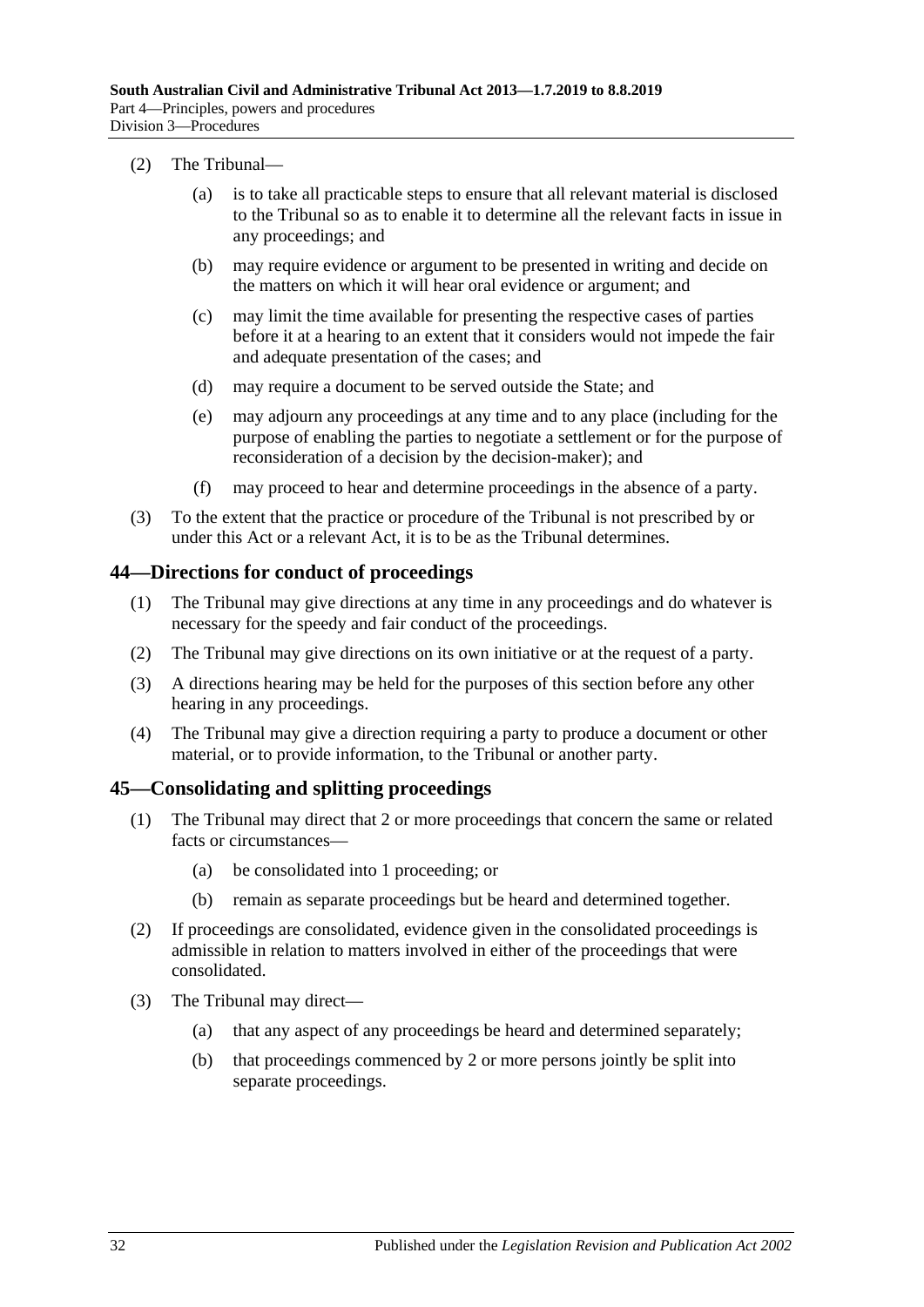## <span id="page-32-0"></span>**46—More appropriate forum**

The Tribunal may, at any time, make an order striking out all, or any part, of any proceedings if it considers that the matter, or any aspect of it, would be more appropriately dealt with by another tribunal, a court, or any other person.

#### <span id="page-32-4"></span><span id="page-32-1"></span>**47—Dismissing proceedings on withdrawal or for want of prosecution**

- (1) The applicant in any proceedings may withdraw or agree to the withdrawal of the proceedings or a part of the proceedings.
- (2) Unless otherwise provided by the rules, an applicant can only act under [subsection](#page-32-4) (1) with the leave of the Tribunal.
- (3) The Tribunal may make an order dismissing or striking out all, or any part, of any proceedings if the applicant withdraws or agrees to the withdrawal of the proceedings or that part of it.
- <span id="page-32-5"></span>(4) At any time, the Tribunal may make an order dismissing or striking out all, or any part, of any proceedings for want of prosecution.
- (5) The Tribunal's power to make an order under [subsection](#page-32-5) (4) is exercisable only by a legally qualified member of the Tribunal or a registrar who is authorised in writing by the President of the Tribunal to make such an order (whether generally or in relation to particular classes of matters or otherwise).
- (6) The Tribunal may make an order under this section on the application of a party or on its own initiative.

#### <span id="page-32-2"></span>**48—Frivolous, vexatious or improper proceedings**

- (1) This section applies if the Tribunal believes that a proceeding—
	- (a) is frivolous, vexatious, misconceived or lacking in substance or involves a trivial matter or amount; or
	- (b) is being used for an improper purpose; or
	- (c) is otherwise an abuse of process.
- <span id="page-32-6"></span>(2) If this section applies, the Tribunal may order that the proceeding be dismissed or struck out and may make any related or ancillary order.
- (3) The Tribunal may act under [subsection](#page-32-6) (2) on the application of a party or on its own initiative.
- (4) If a proceeding is dismissed or struck out under this section, another proceeding of the same kind in relation to the same matter cannot be commenced before the Tribunal without the leave of a Presidential member.

#### <span id="page-32-3"></span>**49—Proceedings being conducted to cause disadvantage**

- <span id="page-32-8"></span><span id="page-32-7"></span>(1) This section applies if the Tribunal believes that a party to any proceedings is conducting the proceedings in a way that unnecessarily disadvantages another party to the proceedings by conduct such as—
	- (a) failing to comply with an order or direction of the Tribunal without reasonable cause; or
	- (b) failing to comply with this Act or a relevant Act; or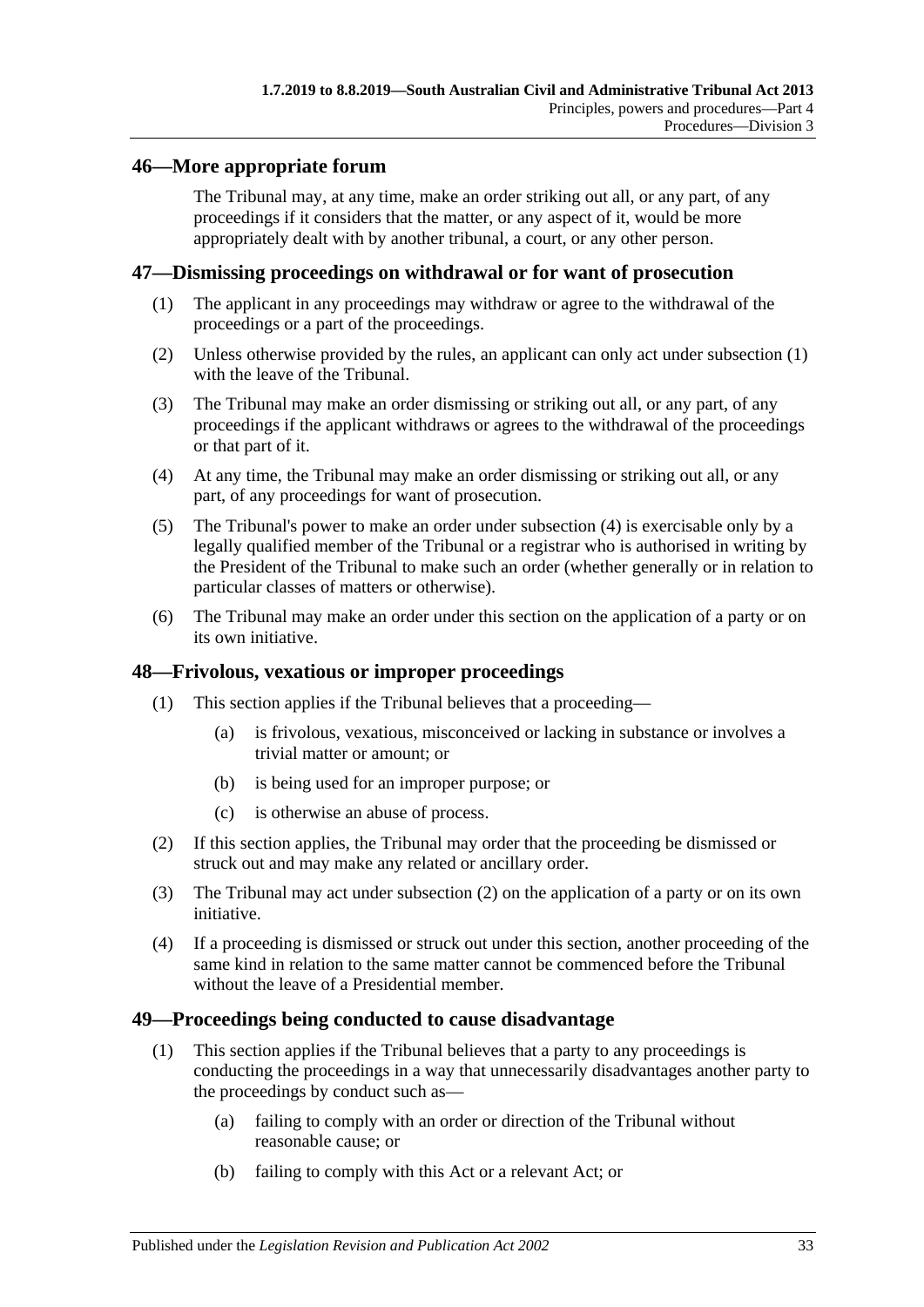- (c) asking for an adjournment the need for which is attributable to a failure described in [paragraph](#page-32-7) (a) or [\(b\);](#page-32-8) or
- (d) attempting to deceive another party or the Tribunal; or
- (e) vexatiously conducting the proceedings; or
- (f) failing to attend any hearing in the proceedings.
- <span id="page-33-2"></span>(2) If this section applies, the Tribunal may—
	- (a) if the party causing the disadvantage is the applicant, order that the proceedings be dismissed or struck out; and
	- (b) if the party causing the disadvantage is not the applicant—
		- (i) determine the proceedings in favour of the applicant and make any appropriate orders; or
		- (ii) order that the party causing the disadvantage be struck out of the proceedings.
- (3) The Tribunal may act under [subsection](#page-33-2) (2) on the application of a party or on its own initiative.
- (4) If any proceedings are dismissed or struck out under this section, another proceeding of the same kind in relation to the same matter cannot be commenced before the Tribunal without the leave of a Presidential member.

## <span id="page-33-0"></span>**Division 4—Conferences, mediation and settlement**

#### <span id="page-33-1"></span>**50—Conferences**

- (1) The Tribunal may, at an initial directions hearing or at any other time, require parties to any proceedings to attend a compulsory conference.
- <span id="page-33-3"></span>(2) The Tribunal must, if so required by the rules or a relevant Act, require parties to attend a compulsory conference.
- (3) Despite [subsection](#page-33-3) (2) (and [section](#page-6-0) 4), the Tribunal may dispense with a conference if it is of the opinion that—
	- (a) no useful purpose would be served by a conference between the parties; or
	- (b) there is some other reason that justifies dispensing with the conference.
- (4) The purpose of a compulsory conference is to identify and clarify the issues in the proceedings and to promote the resolution of the matters by a settlement between the parties.
- (5) A compulsory conference may, at the discretion of the member of the Tribunal presiding at the conference, be adjourned or reconvened from time to time.
- (6) Unless the member of the Tribunal presiding at the conference directs otherwise, a compulsory conference is to be held in private.
- (7) Subject to this section and except to the extent to which the rules may specify the procedure for a compulsory conference, the member of the Tribunal presiding at a compulsory conference may determine the procedure for the conference.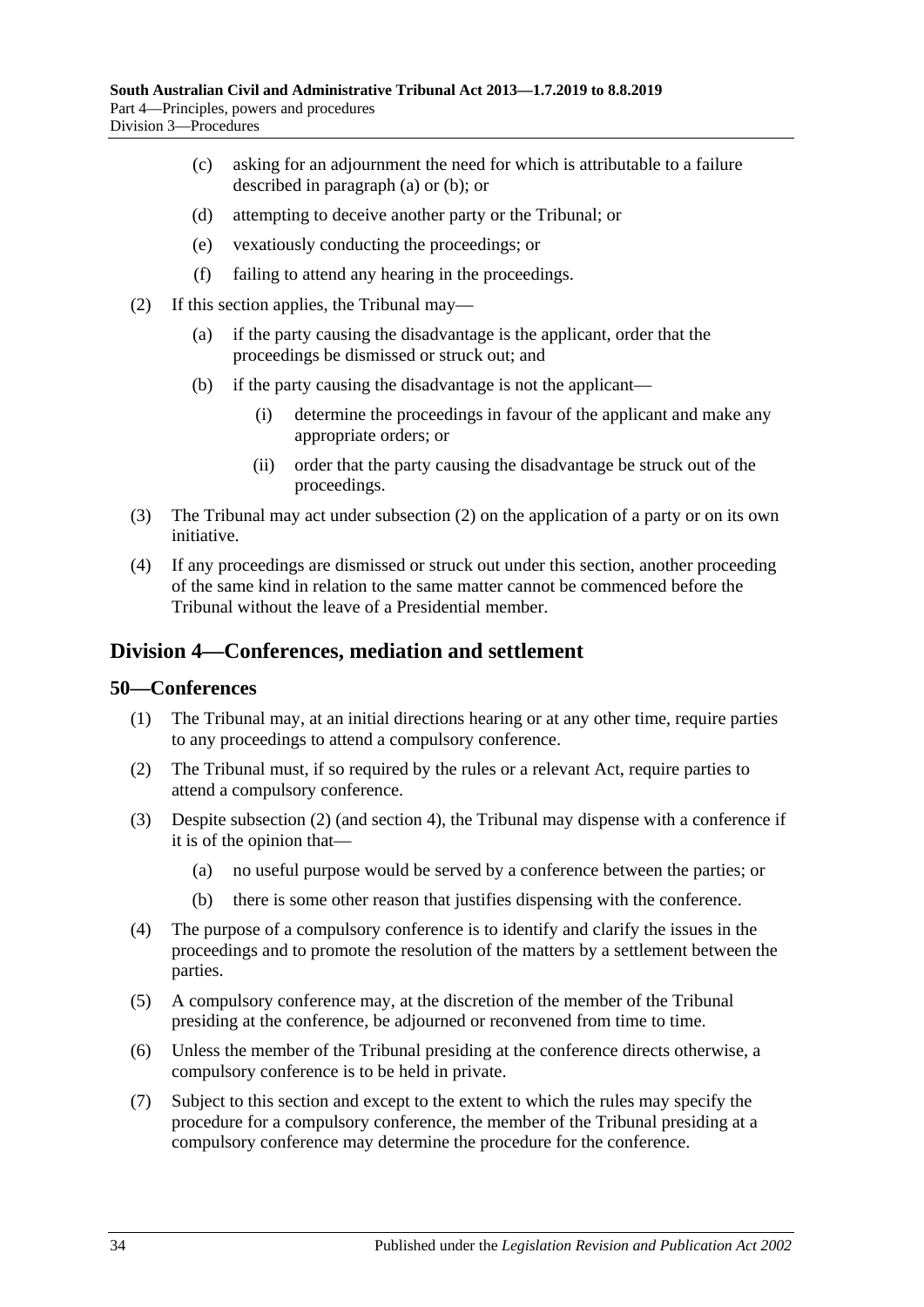- <span id="page-34-1"></span>(8) The member of the Tribunal presiding at a compulsory conference may—
	- (a) if that member is not a Presidential member—refer any question of law to a Presidential member of the Tribunal for determination;
	- (b) require a party to the proceedings to furnish particulars of his or her case;
	- (c) determine who, apart from the parties to the proceedings (and their representatives), may be present at the conference;
	- (d) subject to [subsection](#page-34-0) (11), record any settlement reached at a conference and make any determination or order (including an order under, or for the purposes of, a relevant Act) necessary to give effect to a settlement;
	- (e) on his or her own initiative, close the conference at any time if, in his or her opinion, settlement cannot be reached;
	- (f) advise the Tribunal if the conference does not reach a settlement within a reasonable time;
	- (g) permit a party to withdraw from the proceedings (and make any consequential order that is appropriate in the circumstances);
	- (h) determine a matter against any party who obstructs or delays the conference, fails to attend the conference, or fails to comply with a rule or order of the Tribunal and, in so doing, make any order as the member of the Tribunal thinks fit (including an order as to costs);
	- (i) do such other things as the rules of the Tribunal so provide.
- (9) If a question of law is referred to a Presidential member of the Tribunal under [subsection](#page-34-1) (8)(a), the Presidential member may refer the question to the Supreme Court for decision by the Full Court of the Supreme Court.
- (10) Evidence of anything said or done in the course of a compulsory conference under this section is inadmissible in proceedings before the Tribunal except by consent of all parties to the proceedings.
- <span id="page-34-0"></span>(11) The member of the Tribunal presiding at a compulsory conference—
	- (a) must not accept a settlement that appears to be inconsistent with a relevant Act (but he or she may adjourn the proceedings to enable the parties to explore the possibility of varying the settlement to comply with a relevant Act); and
	- (b) may decline to accept a settlement on the basis that the settlement may materially prejudice any person who was not represented at the conference but who has a direct or material interest in the matter.
- (12) If the member of the Tribunal presiding at a conference is unable to continue with the conference, another member of the Tribunal may be appointed to continue and complete the conference.
- (13) Unless all parties to the proceedings agree to his or her continued participation, the member of the Tribunal who presided at the conference is disqualified from sitting as a member of the Tribunal for the purpose of hearing and determining the matter.
- (14) A registrar is expressly authorised to constitute the Tribunal for the purposes of this section.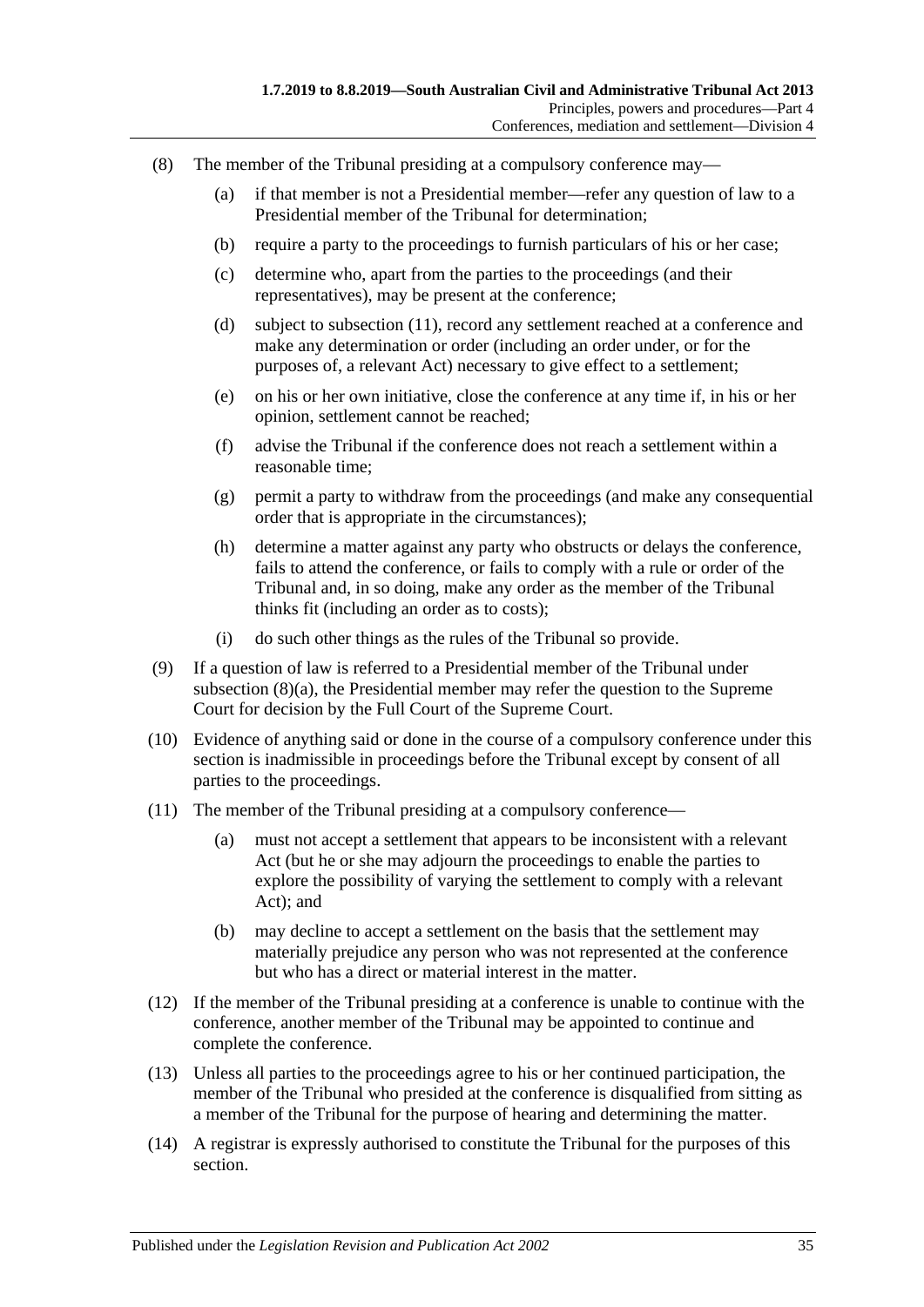(15) The rules may set out circumstances where the outcome of any proceedings under this section (including details of a settlement) are to be available to members of the public.

# <span id="page-35-0"></span>**51—Mediation**

- (1) The Tribunal may, at an initial directions hearing or at any other time, refer the matter, or any aspect of the matter, for mediation by a person specified as a mediator by the Tribunal.
- (2) The person specified as a mediator must be a person who has been approved by the President of the Tribunal to act as a mediator.
- (3) The referral may be made with or without the consent of the parties.
- (4) The purpose of a mediation is to achieve the resolution of the matters by a settlement between the parties.
- (5) The rules may specify how notice of the mediation is to be given, how the mediation is to be conducted, and the fees to be paid by a party to the mediation.
- (6) Unless the mediator directs otherwise, the mediation is to be held in private.
- (7) Subject to this section and except to the extent to which the rules may specify the procedure for a mediation, the mediator may determine the procedure for the mediation.
- (8) If the mediator is a member of the Tribunal and a settlement is reached at the mediation, the mediator may reduce the terms of the settlement to writing and make any determination or order (including an order under, or for the purposes of, a relevant Act) necessary to give effect to the settlement.
- (9) If a settlement is not reached at the mediation or the mediator is not a member of the Tribunal, the mediator is to report on the outcome of the mediation to the Tribunal as constituted when it made the referral.
- (10) Any settlement under this section—
	- (a) must not be inconsistent with a relevant Act; and
	- (b) may be rejected by the Tribunal on the basis that the settlement may materially prejudice any person who has not participated in the mediation but who has a direct or material interest in the matter.
- (11) Evidence of anything said or done in the course of a mediation under this section is inadmissible in proceedings before the Tribunal except by consent of all parties to the proceedings.
- (12) If the mediator is a member of the Tribunal, the member cannot take any further part in dealing with the proceedings after the mediation, unless all parties to the proceedings agree to his or her continued participation.
- (13) The rules may set out circumstances where the outcome of any proceedings under this section (including details of a settlement) are to be available to members of the public.

## <span id="page-35-1"></span>**52—Settling proceedings**

(1) The Tribunal may itself endeavour to achieve a negotiated settlement of a matter before the Tribunal.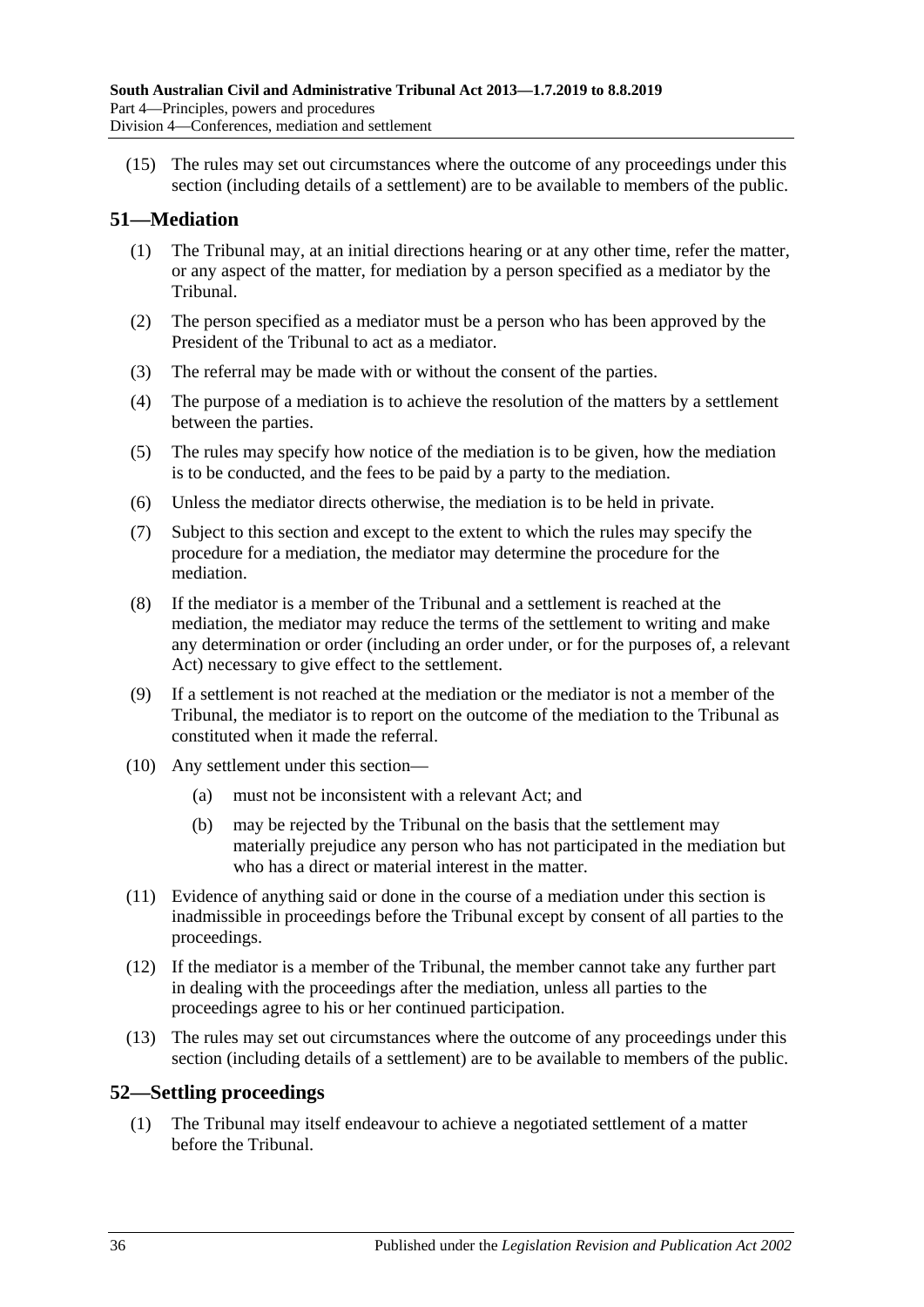- <span id="page-36-3"></span>(2) If the parties agree in writing to settle a matter before the Tribunal, the Tribunal may make any determination or order (including an order under, or for the purposes of, a relevant Act) necessary to give effect to the settlement.
- (3) A settlement under this section must not be inconsistent with a relevant Act and the Tribunal may reject a settlement under [subsection](#page-36-3) (2) on the basis that the settlement may materially prejudice any person who is not a party to the settlement but who has a direct or material interest in the matter or that the terms of the settlement are inappropriate.

# <span id="page-36-0"></span>**Division 5—Parties**

## <span id="page-36-4"></span><span id="page-36-1"></span>**53—Parties**

- (1) A person is a party to proceedings before the Tribunal if the person is—
	- (a) the applicant; or
	- (b) in the case of any disciplinary proceedings or any proceedings constituted by any inquiry into a person—the person who is the subject of the proceedings; or
	- (c) in the case of proceedings involving the review of a decision—the decision-maker; or
	- (ca) without limiting a preceding paragraph, a respondent to an application before the Tribunal, a person against whom a claim is made by proceedings brought before the Tribunal, or a party to a dispute before the Tribunal; or
	- (d) a person joined in the proceedings by order of the Tribunal; or
	- (e) a person lawfully intervening in the proceedings; or
	- (f) a person specified by another provision of this Act or a relevant Act to be a party to the proceedings.
- (2) [Subsection](#page-36-4) (1) applies subject to any provision or exclusion made by the rules of the Tribunal.
- (3) In any proceedings where a decision-maker is a party, the official description rather than the personal name of the decision-maker is to be used so far as is practicable.

# <span id="page-36-2"></span>**54—Person may be joined as party**

- (1) The Tribunal may order that a person be joined as a party to proceedings before the Tribunal if the Tribunal considers that—
	- (a) the person should be bound by, or have the benefit of, a decision of the Tribunal in the proceedings; or
	- (b) the person's interests are affected by the proceedings; or
	- (c) for any other reason it is desirable that the person be joined as a party.
- (2) The Tribunal may make an order under this section—
	- (a) on the application of any person or on its own initiative; and
	- (b) without notice to the person to whom the order relates.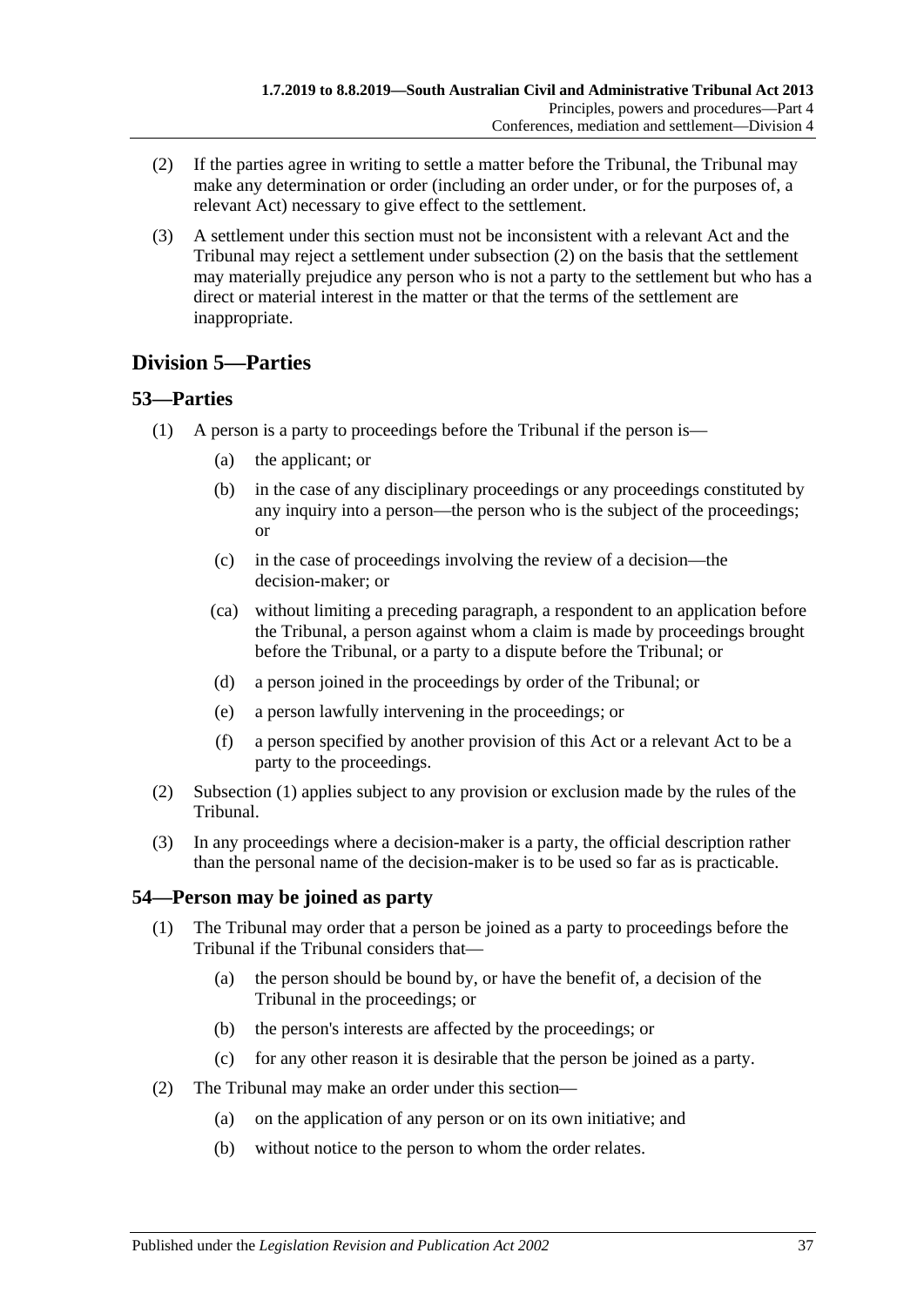## <span id="page-37-0"></span>**55—Intervening**

- (1) The Attorney-General may, on behalf of the State, intervene in any proceedings before the Tribunal at any time.
- (2) The Tribunal may give leave at any time for any other person to intervene in proceedings before the Tribunal on conditions, if any, that the Tribunal thinks fit.

# <span id="page-37-1"></span>**Division 6—Representation**

#### <span id="page-37-2"></span>**56—Representation**

- (1) A party to proceedings before the Tribunal is entitled to appear (subject to the provisions of a relevant Act)—
	- (a) personally; or
	- (b) by counsel; or
	- (c) with the leave of the Tribunal and subject to the rules—by other representative.
- (2) Unless otherwise determined by the Tribunal, a person appearing before the Tribunal may be assisted by another person as a friend.
- (4) A person may not act as a representative in proceedings before the Tribunal if—
	- (a) the person is a legal practitioner whose practising certificate has been suspended; or
	- (b) the person's name has been struck off the roll of legal practitioners; or
	- (c) the person would be acting in any other manner that is inconsistent with disciplinary proceedings that have been taken under the *[Legal Practitioners](http://www.legislation.sa.gov.au/index.aspx?action=legref&type=act&legtitle=Legal%20Practitioners%20Act%201981)  Act [1981](http://www.legislation.sa.gov.au/index.aspx?action=legref&type=act&legtitle=Legal%20Practitioners%20Act%201981)*.

# <span id="page-37-3"></span>**Division 7—Costs**

#### <span id="page-37-4"></span>**57—Costs**

- (1) Unless otherwise specified in this Act, a relevant Act, or an order of the Tribunal under this section, parties bear their own costs in any proceedings before the Tribunal.
- <span id="page-37-5"></span>(2) Unless otherwise specified in a relevant Act, the Tribunal may make an order for the payment by a party of all or any of the costs of another party, or of a person required to appear before the Tribunal or to produce evidential material, if the Tribunal thinks that it is appropriate to do so after taking into account—
	- (a) the main objectives of the Tribunal that are relevant to simplifying proceedings and issues before the Tribunal and to keeping costs to parties in proceedings before the Tribunal to a minimum insofar as is just and appropriate; and
	- (b) the need to ensure that proceedings are fair and that parties are not disadvantaged by proceedings that have little or no merit; and
	- (c) any provision made by the rules; and
	- (d) any other matter considered relevant by the Tribunal.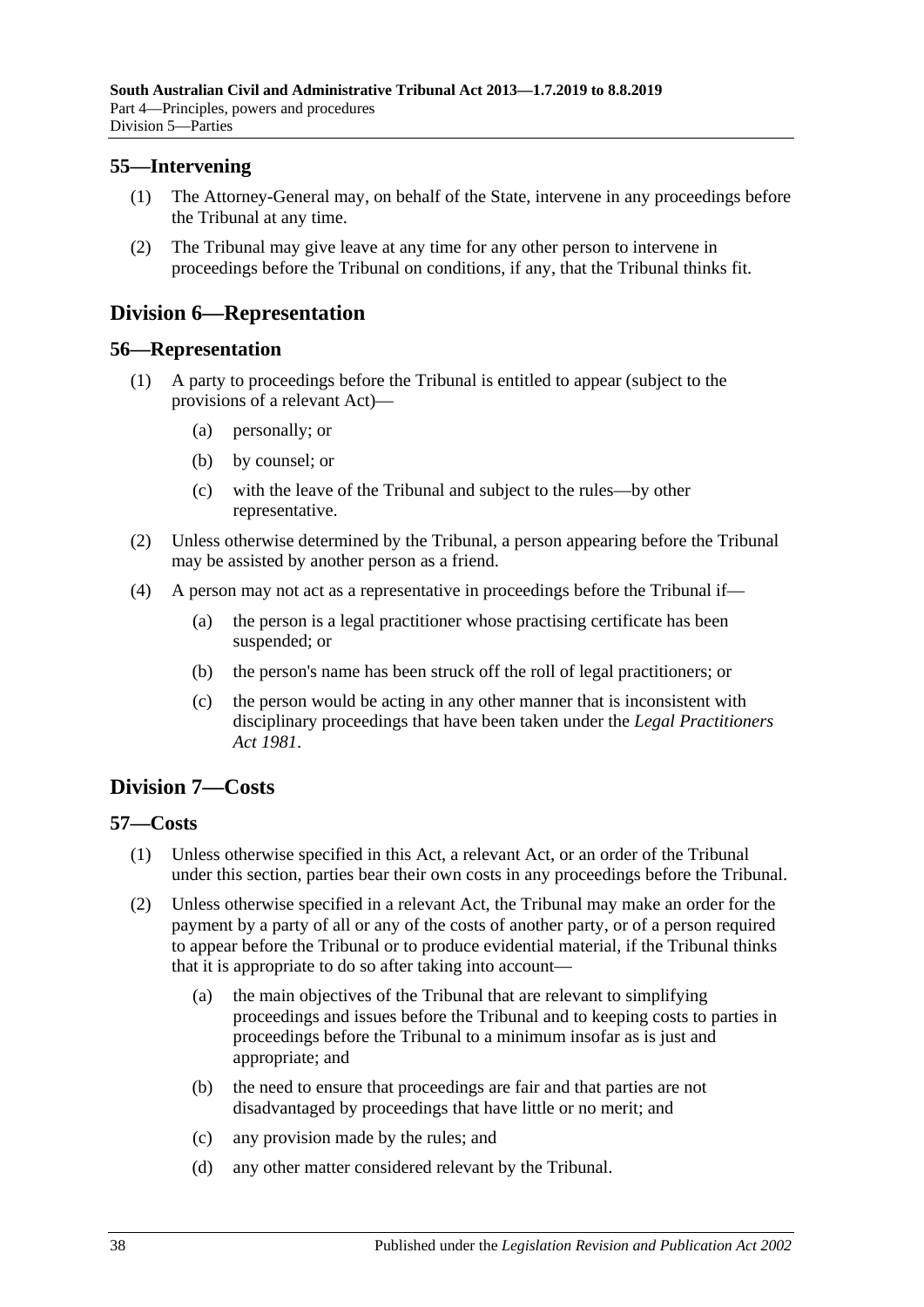- (3) Without limiting [subsection](#page-37-5) (2), if the Tribunal dismisses or strikes out any proceedings in any prescribed circumstances, the Tribunal should also make an order for costs against the party against whom the action is directed unless the Tribunal is of the opinion that there is a good reason for not making an order in the circumstances of the particular case.
- (4) If the Tribunal makes an order for the payment of costs and does not fix the amount of costs, that amount is to be assessed and settled in accordance with the rules.

#### <span id="page-38-0"></span>**58—Costs—related matters**

- (1) The power of the Tribunal to make an order for the payment by a party of the costs of another party includes the power to make an order for the payment of an amount to compensate the other party for any expenses or loss resulting from any proceedings or matter.
- (2) Without limiting anything else that may be considered in making an order for the payment by a party of the costs of another party, where the matter that is the subject of any proceedings comes within the Tribunal's review jurisdiction, the Tribunal is to have regard to—
	- (a) whether the party genuinely attempted to enable and assist the decision-maker to make a decision on its merits;
	- (b) whether the party (being the decision-maker) genuinely attempted to make a decision on its merits.
- (3) The rules may deal with the effect of certain offers to settle, and the response, if any, to the offer, on the making of an order for the payment by a party of the costs of another party.
- (4) The Tribunal may order that the representative of a party, rather than the party, in the representative's own capacity compensate that or any other party for costs incurred because the representative acted in, or delayed, any proceedings in a way that resulted in unnecessary costs.

# <span id="page-38-1"></span>**Division 8—Other procedural and related provisions**

#### <span id="page-38-2"></span>**59—Sittings**

The Tribunal will sit at such times and places as the President of the Tribunal may direct (including at different places at the same time).

## <span id="page-38-3"></span>**60—Hearings in public**

- (1) Subject to this or any other Act, proceedings before the Tribunal must be heard in public.
- <span id="page-38-4"></span>(2) The Tribunal may, where it is satisfied that it is desirable to do so—
	- (a) in the interest of justice; or
	- (b) by reason of the confidential nature of the evidence to be given before the Tribunal; or
	- (c) in order to expedite proceedings of the Tribunal; or
	- (d) for any other reason that the Tribunal thinks sufficient,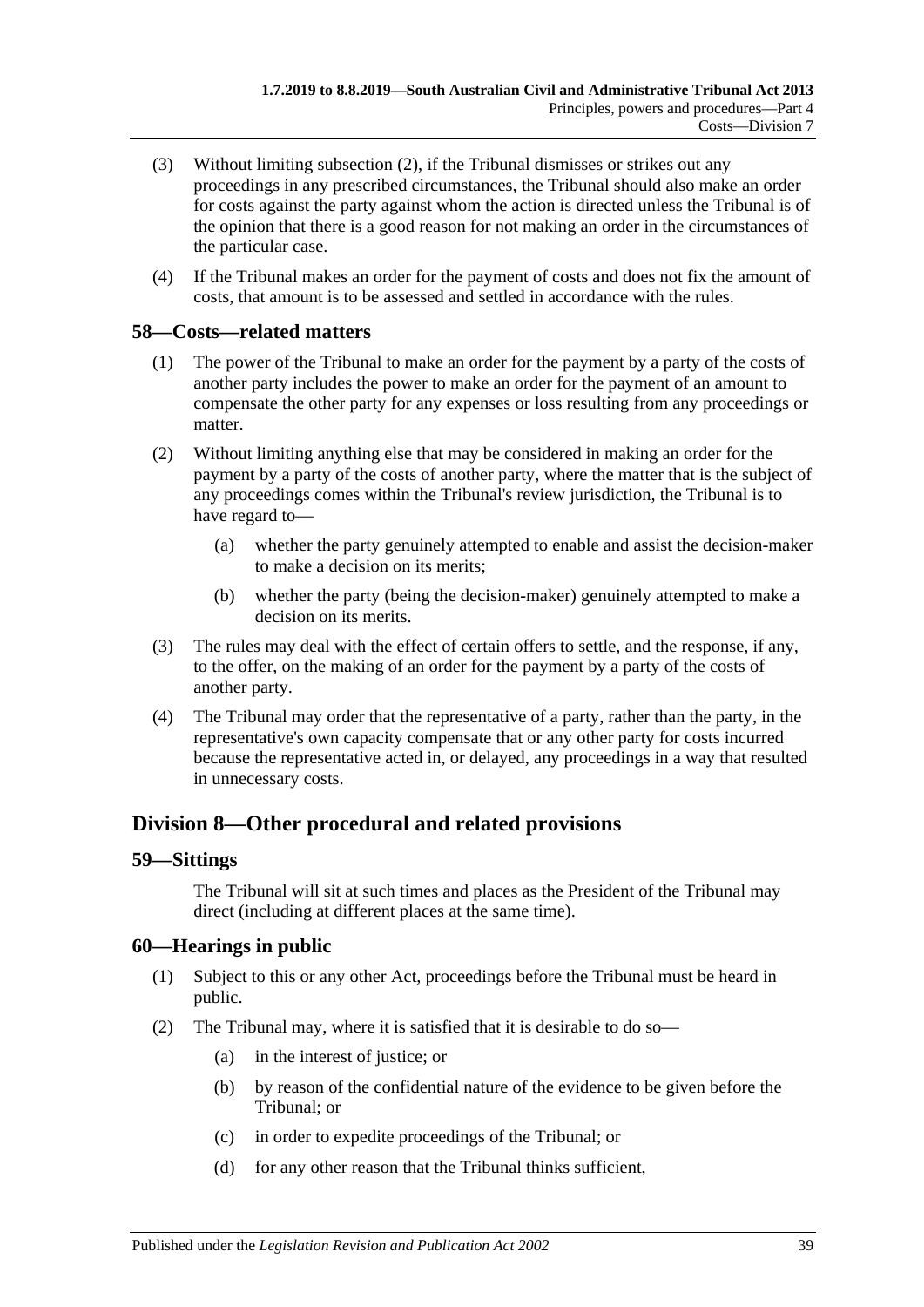give directions—

- (e) requiring that a hearing, or part of a hearing, be held in private; or
- (f) prohibiting or restricting the publication of the name and address of a witness appearing before the Tribunal; or
- (g) prohibiting or restricting the publication of evidence given before the Tribunal or of the contents of any document produced to the Tribunal; or
- (h) prohibiting or restricting the disclosure to some or all of the parties to proceedings before the Tribunal of evidence given before the Tribunal or of the contents of any document produced to the Tribunal; or
- (i) excluding any person from the hearing before the Tribunal of any part of the proceedings.
- (3) A person must comply with a direction of the Tribunal under [subsection](#page-38-4) (2). Maximum penalty: \$10 000.

## <span id="page-39-1"></span><span id="page-39-0"></span>**61—Preserving subject matter of proceedings**

- (1) The Tribunal may, on such terms as appear just, make any order that may be necessary to preserve the subject matter of proceedings, or to otherwise protect the interests of a party, until questions arising in the proceedings have been finally determined.
- (2) The Tribunal's power to make an order under [subsection](#page-39-1) (1) is exercisable by—
	- (a) a Presidential member of the Tribunal; or
	- (b) any other legally qualified member of the Tribunal who is authorised by the President of the Tribunal to make orders under this section.
- (3) The Tribunal may make the order on the application of a party or on its own initiative.
- (4) An order may be made under this section whether or not a person whose interests may be affected—
	- (a) is a party; or
	- (b) has been given an opportunity to be heard.
- (5) An order may be made under this section—
	- (a) for a specified period; or
	- (b) until a specified event or stage in the proceedings.
- <span id="page-39-2"></span>(6) In making an order under this section, the Tribunal—
	- (a) may require an undertaking as to costs or damages as it considers appropriate; and
	- (b) may provide for the revocation of the order if specified conditions are met.
- (7) The Tribunal may assess any costs or damages referred to in [subsection](#page-39-2) (6)(a) and any amount so assessed is recoverable as a debt in a court of competent jurisdiction.
- (8) The rules may place conditions on the Tribunal's power to make an order under this section.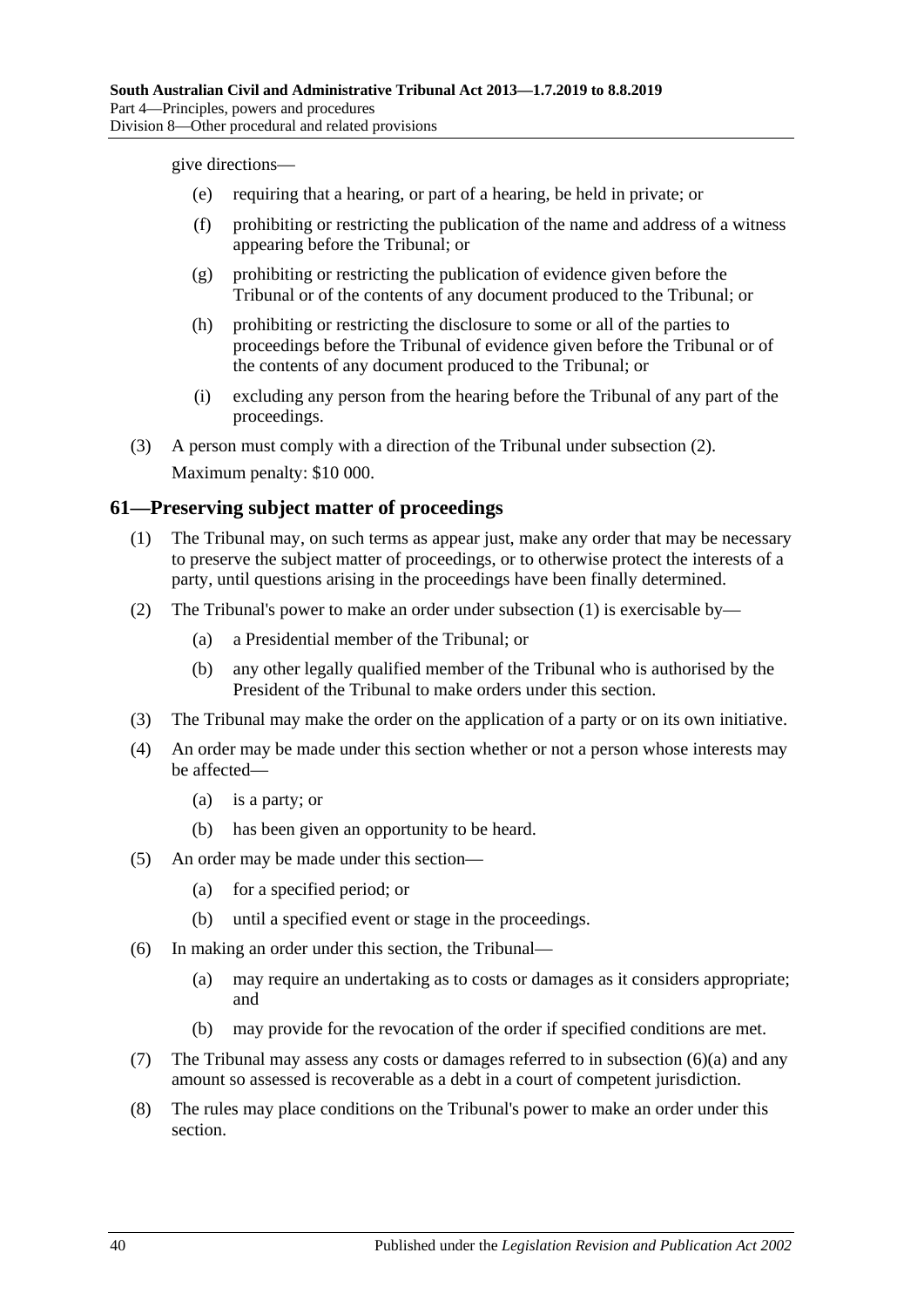(9) The Tribunal's power under this section is in addition to, and does not limit, any power of the Tribunal under a relevant Act to make an order in the nature of an injunction or interim injunction.

## <span id="page-40-4"></span><span id="page-40-0"></span>**62—Security as to costs etc**

- (1) The Tribunal may order a party to proceedings before the Tribunal to give security for the payment of costs or to give an undertaking as to the payment of other monetary amounts that may be awarded against the party.
- (2) The security referred to in [subsection](#page-40-4) (1) will be of such amount, and given at such time and in such manner and form, as the Tribunal directs.
- (3) The Tribunal may reduce or increase the amount of security ordered under [subsection](#page-40-4) (1) to be given and may vary the time at which, or the manner or form in which, the security is to be given.
- (4) If security, or further security, or an undertaking, is not given in accordance with an order under this section, the Tribunal may order that the proceedings be dismissed (with costs), or that a determination (with costs) be made against the party.
- (5) The provisions of this section relating to security, or the giving of an undertaking, do not affect the operation of any provision made by or under a relevant Act or by the rules for or in relation to the furnishing of security, the giving of an undertaking or the imposition of costs.
- (6) A member of the Tribunal who is not a legally qualified member of the Tribunal may not make an order under this section except with the concurrence of a legally qualified member.

## <span id="page-40-1"></span>**63—Interlocutory orders**

The Tribunal has power, in relation to matters within its jurisdiction, to make interlocutory orders.

## <span id="page-40-2"></span>**64—Conditional, alternative and ancillary orders and directions**

- (1) The Tribunal may make orders and give directions on conditions the Tribunal considers appropriate.
- (2) The Tribunal may make orders in the alternative so that a particular order takes effect, or does not take effect, according to whether stipulated conditions are complied with.
- (3) The Tribunal may, when making an ancillary order, provide that a decision of the Tribunal is to be implemented by a person who is not a party to the relevant proceedings.

## <span id="page-40-3"></span>**65—Special referees**

- (1) The Tribunal may refer any question arising in any proceedings to a special referee for the special referee—
	- (a) to decide the question; or
	- (b) to give his or her opinion in relation to it.
- (2) The Tribunal may adopt a special referee's decision or opinion, in whole or in part, or reject it.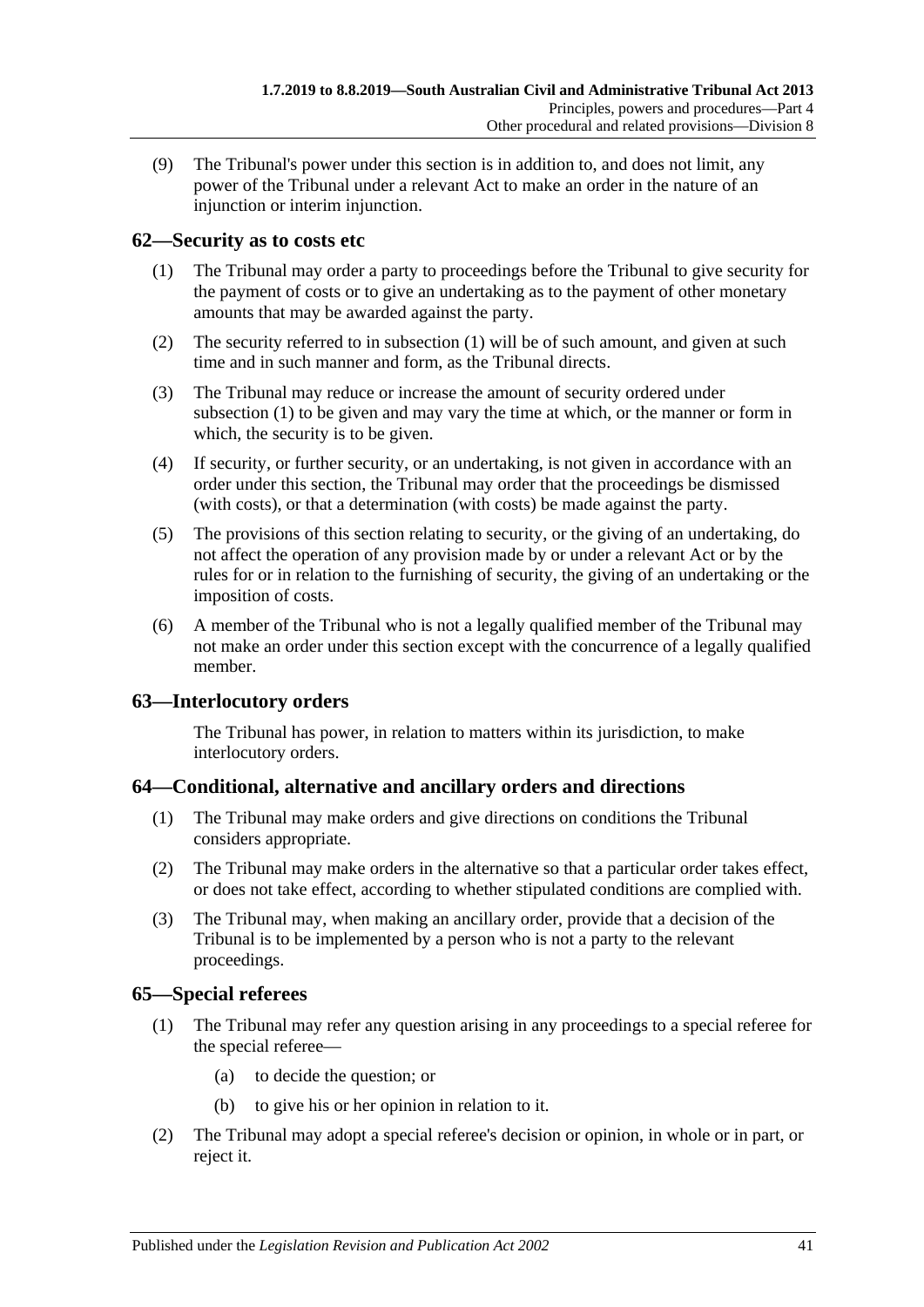#### <span id="page-41-0"></span>**66—Relief from time limits**

- (1) The rules may provide for the Tribunal to extend or abridge a time limit for doing anything in connection with any proceedings, or the commencement of any proceedings, even though the limit is imposed under this Act or a relevant Act.
- (2) The extension—
	- (a) may be authorised even though the time for complying has passed; and
	- (b) may be given on conditions specified by the Tribunal.

#### <span id="page-41-1"></span>**67—Electronic hearings and proceedings without hearings**

- (1) If the Tribunal thinks it appropriate, it may allow the parties and their representatives and any witnesses (or 1 or more of them) to participate in a hearing in any proceedings by means of telephone, video link, or any other system or method of communication.
- (2) If the Tribunal thinks it appropriate, it may conduct all or part of any proceedings entirely on the basis of documents without the parties or their representatives or any witnesses attending or participating in a hearing.
- (3) If the Tribunal acts under this section, the Tribunal is to take steps to ensure that the public has access to, or is precluded from access to, matters disclosed in the proceedings to the same extent as if the proceedings had been heard before the Tribunal with the attendance in person of all persons involved in the proceedings.

#### <span id="page-41-2"></span>**68—Completion of part-heard matters**

A person who ceases to hold office as a member of the Tribunal (other than on account of having his or her appointment revoked or being removed from office) may nevertheless continue to act in the relevant office for the purpose of completing the hearing and determination of proceedings part-heard by the person when he or she ceased to hold that office.

#### <span id="page-41-3"></span>**69—Other claims of privilege**

- (1) A person is excused from answering a question or producing a document or other material in any proceedings if the person could not be compelled to answer the question or produce the document or material in proceedings in the Supreme Court.
- (2) The Tribunal may require a person to produce a document or other material to it for the purpose of determining whether or not it is a document or material that the Tribunal has power to compel the person to produce.

# <span id="page-41-5"></span><span id="page-41-4"></span>**Part 5—Reviews and appeals**

## **Division 1—Internal reviews**

#### <span id="page-41-6"></span>**70—Internal reviews**

- <span id="page-41-8"></span><span id="page-41-7"></span>(1) Subject to this section, an application for a review of a decision of the Tribunal—
	- (a) in the exercise of its original jurisdiction; or
	- (b) as constituted by a registrar or other member of the staff of the Tribunal,

may be made under this section.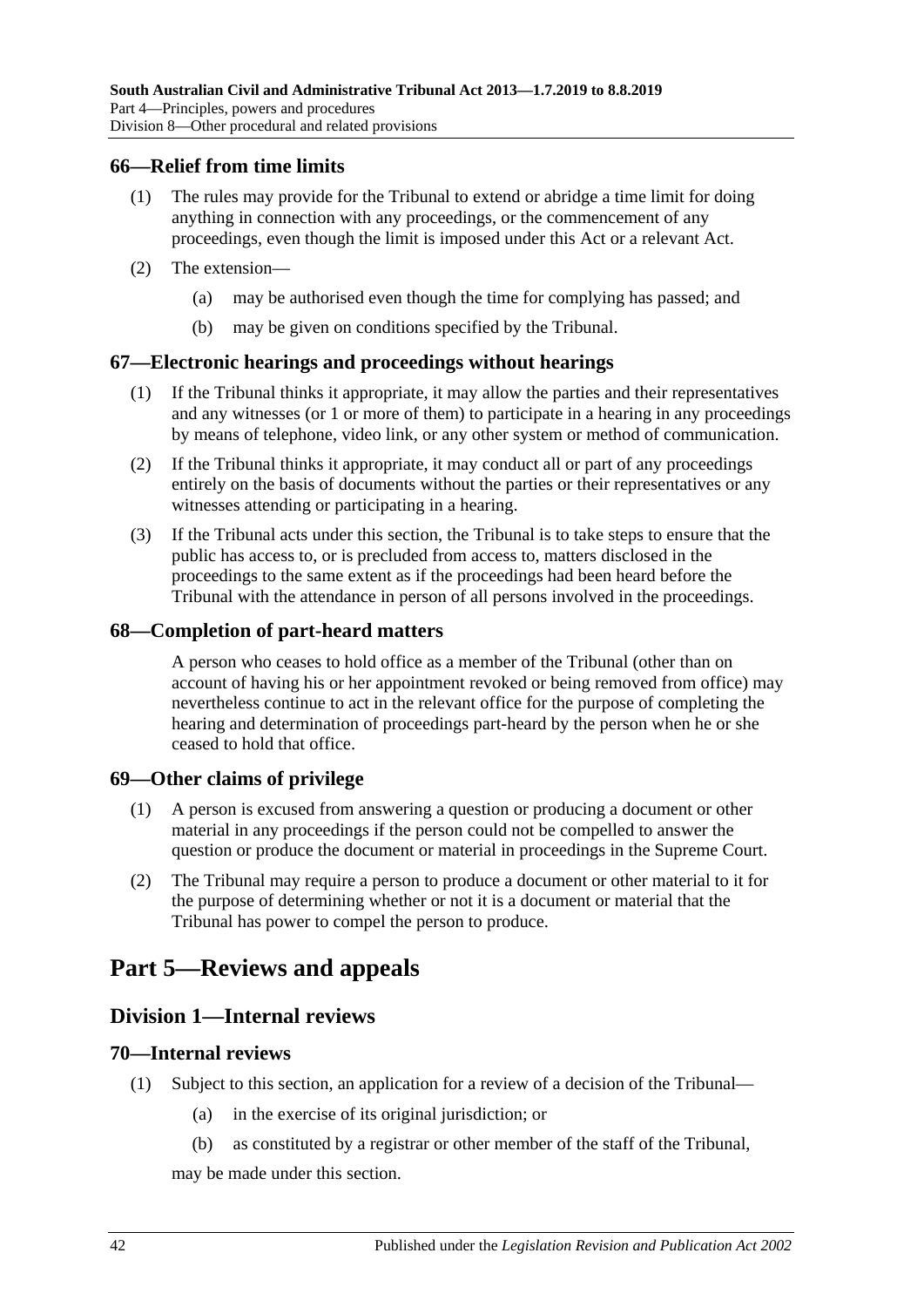- (1a) An application for review under
	- (a) [subsection](#page-41-7)  $(1)(a)$  is only by leave of a legally qualified member of the Tribunal; and
	- (b) [subsection](#page-41-8) (1)(b) is only by leave of a Presidential member of the Tribunal.
- (2) An application for review must be instituted within 1 month of the making of the decision to which the application relates but the Tribunal may, if it is satisfied that it is just and reasonable in the circumstances to do so, dispense with the requirement that the application should be instituted within that period (even if the time for instituting the application has expired).
- (3) The President may determine, in relation to a particular matter, or particular class of matters, how the Tribunal will be constituted for the purposes of this section.
- (4) On a review, the Tribunal will examine the decision of the Tribunal at first instance on the evidence or material before the Tribunal at that time but the Tribunal may, as it thinks fit, allow further evidence or material to be presented to it.
- (5) The Tribunal must, in acting under this section, reach the correct or preferable decision but in so doing must have regard to, and give appropriate weight to, the decision of the Tribunal at first instance.
- (6) The Tribunal may, on a review under this section—
	- (a) affirm the decision that is being reviewed; or
	- (b) vary the decision that is being reviewed; or
	- (c) set aside the decision being reviewed and—
		- (i) substitute a new decision; or
		- (ii) return the matter to the Tribunal as constituted at first instance for reconsideration in accordance with any directions or recommendations that the Tribunal acting on review considers appropriate.
- (7) The Tribunal may, on a review, make any interim order pending any review, or any reconsideration and determination of the matter, under this section, or any ancillary or consequential order, that the Tribunal considers appropriate.

# <span id="page-42-0"></span>**Division 2—Appeals**

#### <span id="page-42-2"></span><span id="page-42-1"></span>**71—Appeals**

- (1) Subject to this section and to any provision of a relevant Act as to the review of, or appeal against, a decision of the Tribunal, an appeal lies—
	- (a) in the case of a decision of the Tribunal—
		- (i) constituted of a Presidential member of the Tribunal; or
		- (ii) constituted of 2 or 3 members including a Presidential member,
		- to the Full Court of the Supreme Court; or
	- (b) in any other case—to the Supreme Court constituted of a single Judge.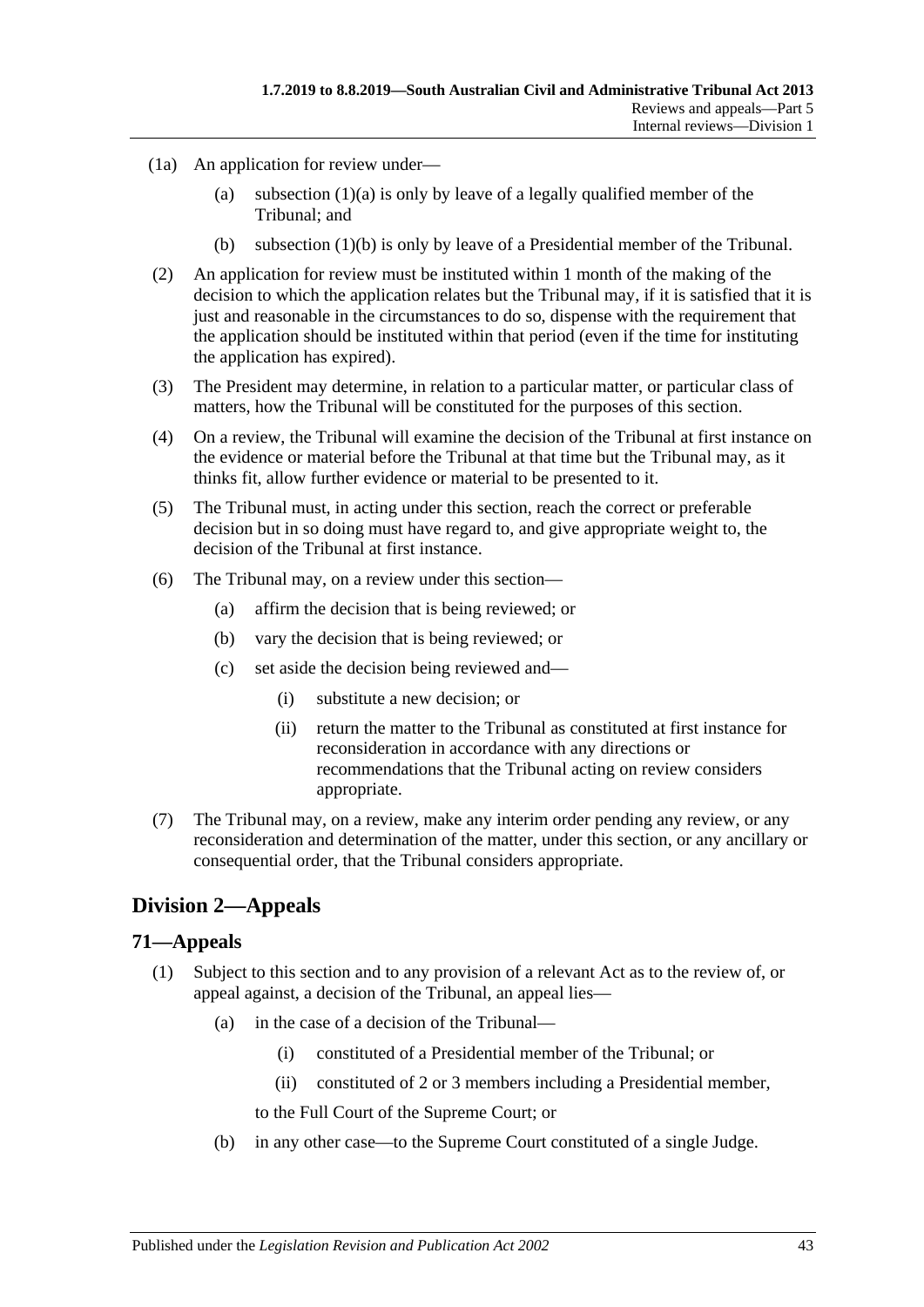- (1a) The Rules of the Supreme Court may provide that a matter that would otherwise go to the Full Court under [subsection](#page-42-2) (1) will instead go to a single Judge, and vice versa.
- <span id="page-43-0"></span>(2) An appeal under this section is only by leave of the Supreme Court (but this principle may be displaced or modified by the provisions of a relevant Act).
- <span id="page-43-1"></span>(2a) Without limiting [subsection](#page-43-0) (2), an appeal against a decision of the Tribunal in the exercise of its original jurisdiction, or in a case where the Tribunal is constituted by a registrar or other member of the staff of the Tribunal, may not be instituted under this section unless or until a review of the decision has been conducted under [section](#page-41-6) 70.
- (2b) However
	- (a) the operation of [subsection](#page-43-1)  $(2a)$  may be—
		- (i) displaced by the Rules of the Supreme Court in specified classes of cases; or
		- (ii) displaced by regulations under this Act; or
		- (iii) displaced or modified by the provisions of a relevant Act; and
	- (b) [subsection](#page-43-1) (2a) does not apply if the President of the Tribunal determines that a decision (or class of decision) should not be subject to a requirement for review under [section](#page-41-6) 70.
- (3) An appeal must be instituted within 1 month of the making of the decision to which the appeal relates but the Supreme Court may, if it is satisfied that it is just and reasonable in the circumstances to do so, dispense with the requirement that the appeal should be instituted within that period (even if the time for instituting the appeal has expired).
- (3a) An appeal under this section will be by way of rehearing.
- (3b) The Supreme Court may, in conducting an appeal, draw inferences of fact from evidence or material before the Tribunal and may, as it thinks fit, allow further evidence or material to be presented to it.
- (4) The Supreme Court may, on an appeal under this section—
	- (a) affirm the decision appealed against; or
	- (b) vary the decision appealed against; or
	- (c) set aside the decision appealed against and, if it thinks fit, return the matter to the Tribunal for reconsideration in accordance with any directions that the Court considers appropriate.
- (5) The Supreme Court may, on an appeal, make any interim, ancillary or consequential order that the Court considers appropriate.
- (6) The regulations may prescribe scales of costs that are payable in respect of proceedings before the Supreme Court on an appeal under this section (and if a regulation is made under this section then the costs so prescribed will apply in substitution for any costs under the *[Supreme Court Act](http://www.legislation.sa.gov.au/index.aspx?action=legref&type=act&legtitle=Supreme%20Court%20Act%201935) 1935*).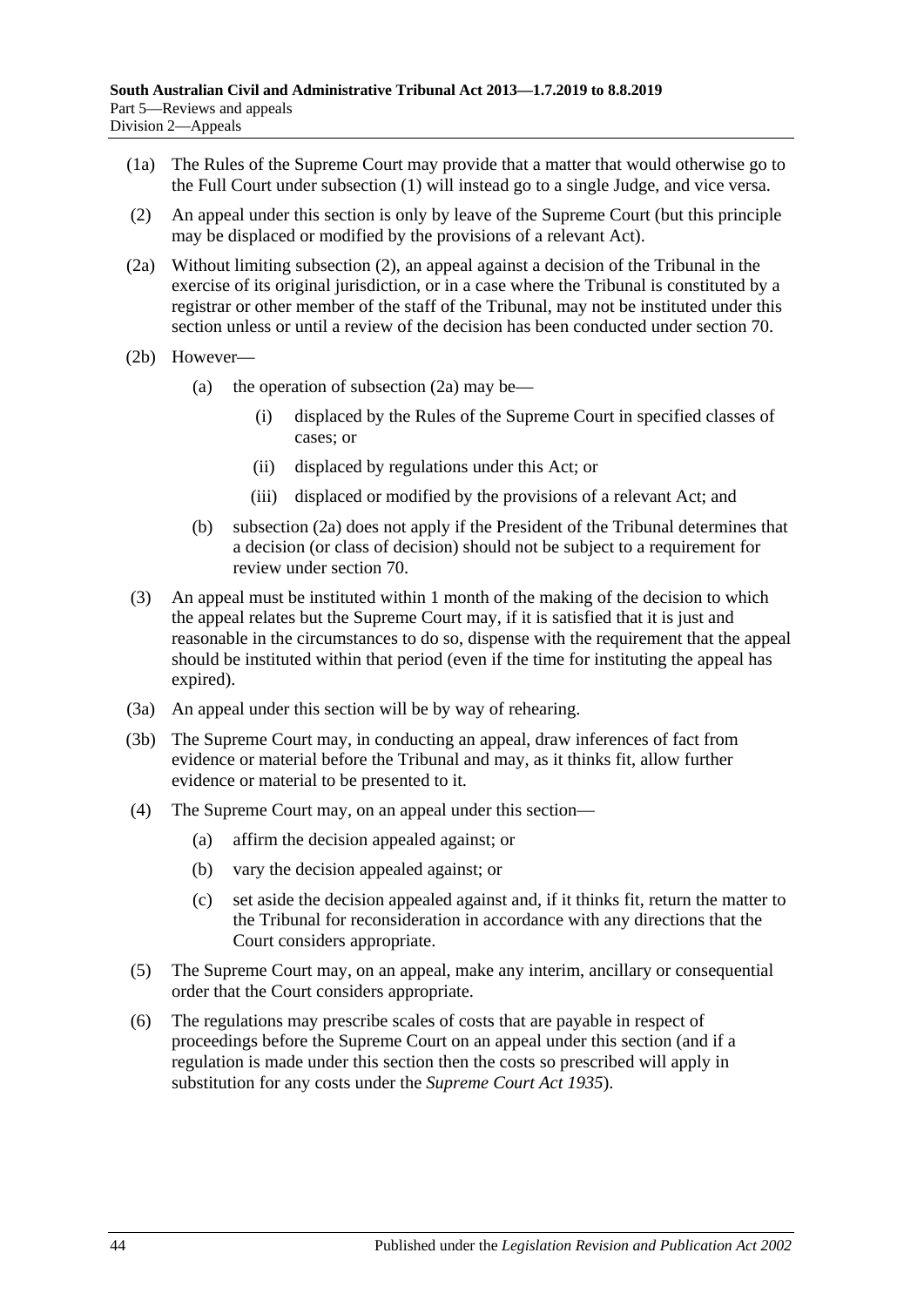# <span id="page-44-0"></span>**Division 3—Related matters**

## <span id="page-44-1"></span>**72—Reservation of questions of law**

- (1) A Presidential member of the Tribunal may reserve any question of law arising in any proceedings (including on referral to the Presidential member) for determination by the Full Court of the Supreme Court.
- (2) If a question of law is reserved, the Supreme Court may determine the question and give any consequential orders or directions considered by the Court to be appropriate to the circumstances of the case.

## <span id="page-44-2"></span>**73—Effect of review or appeal on decision**

- (1) The commencement of proceedings under this Part does not affect the operation of a decision to which the proceedings relate or prevent the taking of action to implement such a decision.
- <span id="page-44-6"></span>(2) However, the Tribunal or the Supreme Court may make an order staying the operation of a relevant decision (including a decision of a relevant decision-maker) until the proceedings are finally decided (on such conditions as may be specified in the order).
- (3) The Tribunal or the Supreme Court may act under [subsection](#page-44-6) (2) on application or on its own initiative.
- (4) The Tribunal's power to act under [subsection](#page-44-6) (2) is exercisable only by a legally qualified member of the Tribunal.

# <span id="page-44-3"></span>**Part 6—Staff**

# <span id="page-44-4"></span>**Division 1—Registrars**

## <span id="page-44-5"></span>**74—Registrars**

- (1) There is to be a principal registrar of the Tribunal (to be known as the *Registrar*).
- (2) There will be 1 or more other registrars of the Tribunal (to be known as *Deputy Registrars*).
- (3) A registrar will be appointed by the Governor on terms and conditions determined by the Governor for a term, not exceeding 5 years, specified in the instrument of appointment (and is, on the expiration of a term of office, eligible for reappointment).
- <span id="page-44-7"></span>(4) The Governor may remove a person from the office of registrar for—
	- (a) mental or physical incapacity to carry out official duties satisfactorily; or
	- (b) neglect of duty; or
	- (c) dishonourable conduct.
- (5) A person ceases to be a registrar if the person—
	- (a) dies; or
	- (b) completes a term of office and is not reappointed; or
	- (c) resigns by written notice to the Minister; or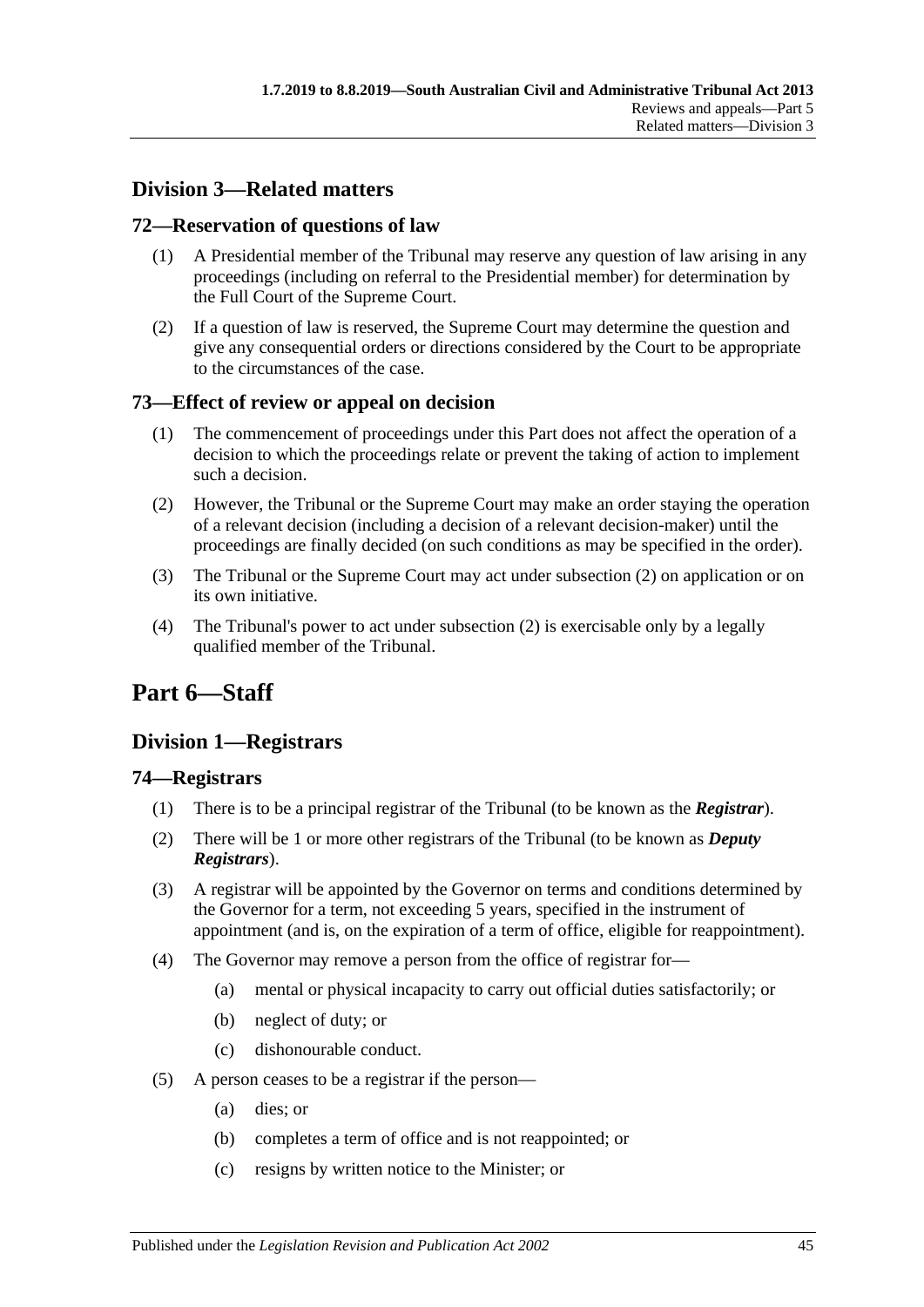- (d) is removed from office under [subsection](#page-44-7) (4).
- (6) If there is a vacancy in the office of a registrar or a registrar is absent or for any other reason is unable to perform the duties of the office, the Minister may appoint a person to act in the relevant position.
- (7) The Minister must consult with the President of the Tribunal before an appointment is made under this section.
- (8) The office of the Registrar or of a Deputy Registrar may be held in conjunction with another office in the public service of the State.

## <span id="page-45-0"></span>**75—Functions of registrars**

- (1) The functions of the Registrar are—
	- (a) to assist, or act on behalf of, the President of the Tribunal in the administration of the Tribunal; and
	- (b) to be responsible for the registry and records of the Tribunal; and
	- (c) to undertake responsibility for the day-to-day case management of the Tribunal; and
	- (d) to constitute the Tribunal to the extent specified under this Act; and
	- (e) other functions assigned to the Registrar by the President or under the rules of the Tribunal.
- (2) The functions of a Deputy Registrar are—
	- (a) to assist the Registrar in the performance of the Registrar's functions; and
	- (b) to constitute the Tribunal to the extent specified under this Act; and
	- (c) other functions assigned to the Deputy Registrar by the Registrar or under the rules of the Tribunal.
- (3) A registrar is, in the performance of any function or the exercise of any power, subject to the direction of the President of the Tribunal.

## <span id="page-45-2"></span><span id="page-45-1"></span>**76—Delegation**

- (1) A registrar may delegate a function of the registrar under this Act—
	- (a) to a particular person or committee; or
	- (b) to the person for the time being performing particular duties or holding or acting in a particular position.
- (2) A delegation under [subsection](#page-45-2) (1)—
	- (a) must be made by instrument in writing; and
	- (b) may be conditional; and
	- (c) does not derogate from the ability of the registrar to act in any matter; and
	- (d) is revocable at will by the registrar.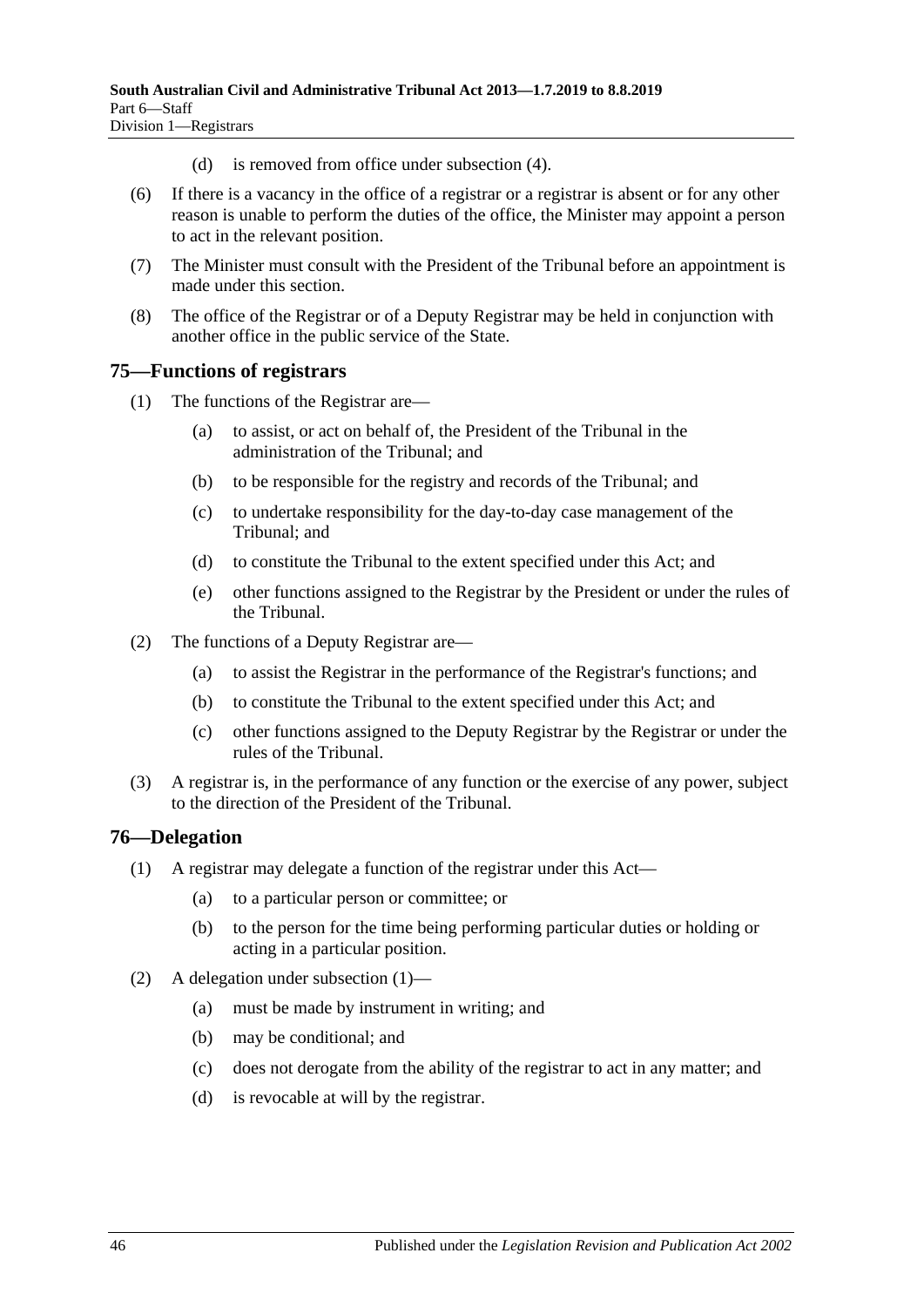# <span id="page-46-0"></span>**Division 2—Other staff of Tribunal**

## <span id="page-46-1"></span>**77—Other staff of Tribunal**

There will be other staff of the Tribunal consisting of persons employed in a public sector agency and selected by the Registrar with the concurrence of the Chief Executive of the Department.

# <span id="page-46-2"></span>**Division 3—Use of services or staff**

#### <span id="page-46-3"></span>**78—Use of services or staff**

The Tribunal may, by arrangement with the relevant body, make use of the facilities, staff or equipment of—

- (a) an administrative unit in the Public Service; or
- (b) the State Courts Administration Council; or
- (c) another public agency or authority.

# <span id="page-46-4"></span>**Part 7—Miscellaneous**

#### <span id="page-46-5"></span>**79—Immunities**

- (1) A member of the Tribunal, mediator, expert or special referee has the same protections, privileges and immunities from liability as a Judge of the Supreme Court.
- (2) A member of the staff of the Tribunal incurs no civil or criminal liability for an honest act or omission in carrying out or purportedly carrying out official functions.
- (3) A person representing a party to proceedings before the Tribunal has the same protection and immunity as a legal practitioner has in representing a party in proceedings in the Supreme Court.
- (4) A party to proceedings before the Tribunal has the same protection and immunity as a party to proceedings in the Supreme Court.
- (5) A person who appears as a witness before the Tribunal or produces books, papers or documents to the Tribunal has the same protection as a witness in proceedings before the Supreme Court.
- (6) A person taking evidence on behalf of the Tribunal has, in doing so, the same protections, privileges and immunities as a member of the Tribunal.

#### <span id="page-46-7"></span><span id="page-46-6"></span>**80—Protection from liability for torts**

- (1) An action in tort does not lie against a person for anything that the person has done, in good faith, in the performance or purported performance of a function under this Act or a relevant Act as a member of the Tribunal or as a member of staff or an officer of the Tribunal.
- (2) The Crown is also relieved of any liability that it might otherwise have had for a person having done anything as described in [subsection](#page-46-7) (1).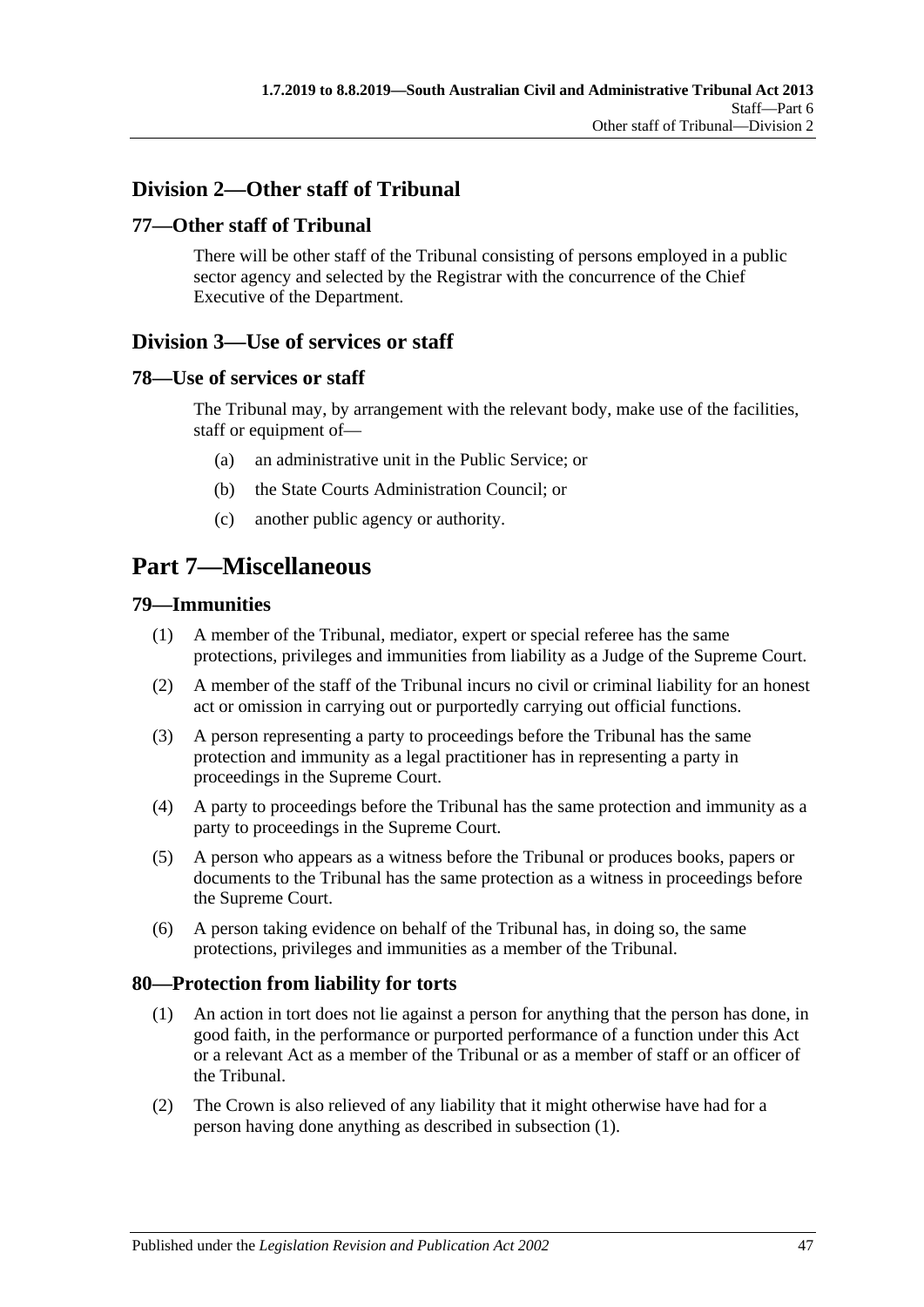- (3) The protection given by this section applies even though the thing done as described in [subsection](#page-46-7) (1) may have been capable of being done whether or not this Act or a relevant Act had been enacted.
- (4) In this section, a reference to the doing of anything includes a reference to an omission to do anything.

## <span id="page-47-0"></span>**81—Protection for compliance with Act**

- (1) No civil or criminal liability attaches to a person for compliance, or purported compliance, in good faith, with a requirement of this Act.
- (2) In particular, if a person produced a document or other material as required under this Act, no civil liability attaches to the person for producing the document or material, whether the liability would arise under a contract or otherwise.

## <span id="page-47-1"></span>**82—Alternative orders and relief**

Although a particular form of order or relief is sought by an applicant in proceedings before the Tribunal, the Tribunal may make any other form of order or grant any other form of relief that it considers more appropriate in the circumstances of the case.

## <span id="page-47-2"></span>**83—Power to cure irregularities**

- (1) Where in proceedings before the Tribunal or on appeal from the Tribunal to the Supreme Court it appears to the Tribunal or the Court—
	- (a) that some irregularity has occurred affecting the proceedings or any matter to which the proceedings relate; and
	- (b) that it would be conducive to the expeditious resolution of the questions of substance at issue between the parties if the powers conferred by this section were exercised,

the Tribunal or the Court may cure the irregularity by ordering that, subject to the fulfilment of such conditions as may be stipulated by the Tribunal or the Court, a requirement of this Act, or of any other Act or law, be dispensed with to the extent necessary for the purpose.

(2) An order under this section does not affect the rights or liabilities of persons who are not parties to the proceedings.

## <span id="page-47-3"></span>**84—Correcting mistakes**

- (1) The Tribunal may correct a decision it gives or a statement of the reasons it has given for its decision to the extent necessary to rectify—
	- (a) a clerical mistake; or
	- (b) an error arising from an accidental slip or omission; or
	- (c) a material miscalculation of figures or a material mistake in the description of any person, thing or matter referred to in the decision; or
	- (d) a defect of form.
- (2) The correction may be made—
	- (a) on a party's application made in accordance with the rules; or
	- (b) on the Tribunal's own initiative.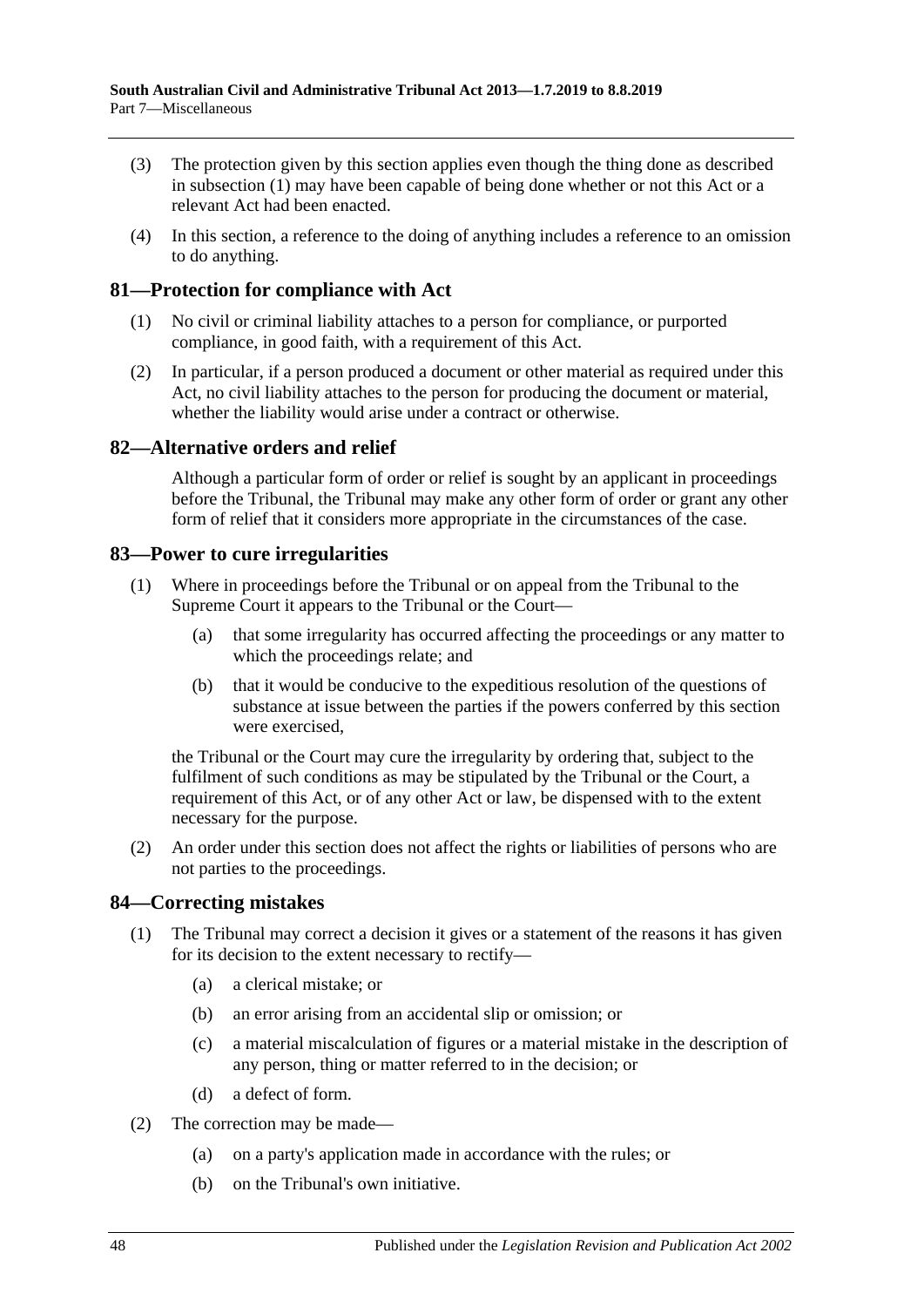## <span id="page-48-0"></span>**85—Tribunal may review its decision if person was absent**

(1) In this section—

*relevant hearing*, in relation to a decision of the Tribunal, means a hearing at which the decision was made or which preceded the making of the decision (including a compulsory conference) but does not include mediation.

- (2) A person in respect of whom the Tribunal makes a decision may apply to the Tribunal for a review of the decision if the person did not appear and was not represented at a relevant hearing.
- (3) The application has to be made within the time limits specified by, and otherwise in accordance with, the rules.
- (4) The rules may limit the number of applications that can be made under this section in respect of the same matter without leave of the Tribunal.
- (5) If on hearing the application the Tribunal is satisfied that the applicant had a reasonable excuse for not attending or being represented at the relevant hearing, the Tribunal is to review the decision and may revoke or vary it if the Tribunal considers it appropriate to do so.
- (6) For the hearing of the application, the Tribunal is to be constituted by the members by whom it was constituted when it made the decision, if that is practicable.
- (7) A review under this section—
	- (a) is part of the original proceedings; and
	- (b) is not a review of a decision for the purposes of [section](#page-21-3) 34 or [70.](#page-41-6)

#### <span id="page-48-3"></span><span id="page-48-1"></span>**86—Tribunal may authorise person to take evidence**

- (1) The Tribunal may authorise, in writing, a person (whether or not a member of the Tribunal) to take evidence on behalf of the Tribunal for the purposes of any proceedings.
- (2) The Tribunal's power under [subsection](#page-48-3) (1) to authorise the taking of evidence is exercisable only by a Presidential member.
- (3) The Tribunal may authorise evidence to be taken under this section outside South Australia.
- (4) The Tribunal may give directions as to the taking of evidence under this section.
- (5) If a person other than a member of the Tribunal is authorised to take evidence, the person has all the powers of a member of the Tribunal in relation to the taking of evidence.
- (6) Evidence taken under this section—
	- (a) is to be regarded as having been given to the Tribunal; and
	- (b) if taken outside South Australia, is to be regarded as having been given in South Australia.

#### <span id="page-48-2"></span>**87—Miscellaneous provisions relating to legal process and service**

(1) Any process of the Tribunal may be issued, served or executed on a Sunday as well as any other day.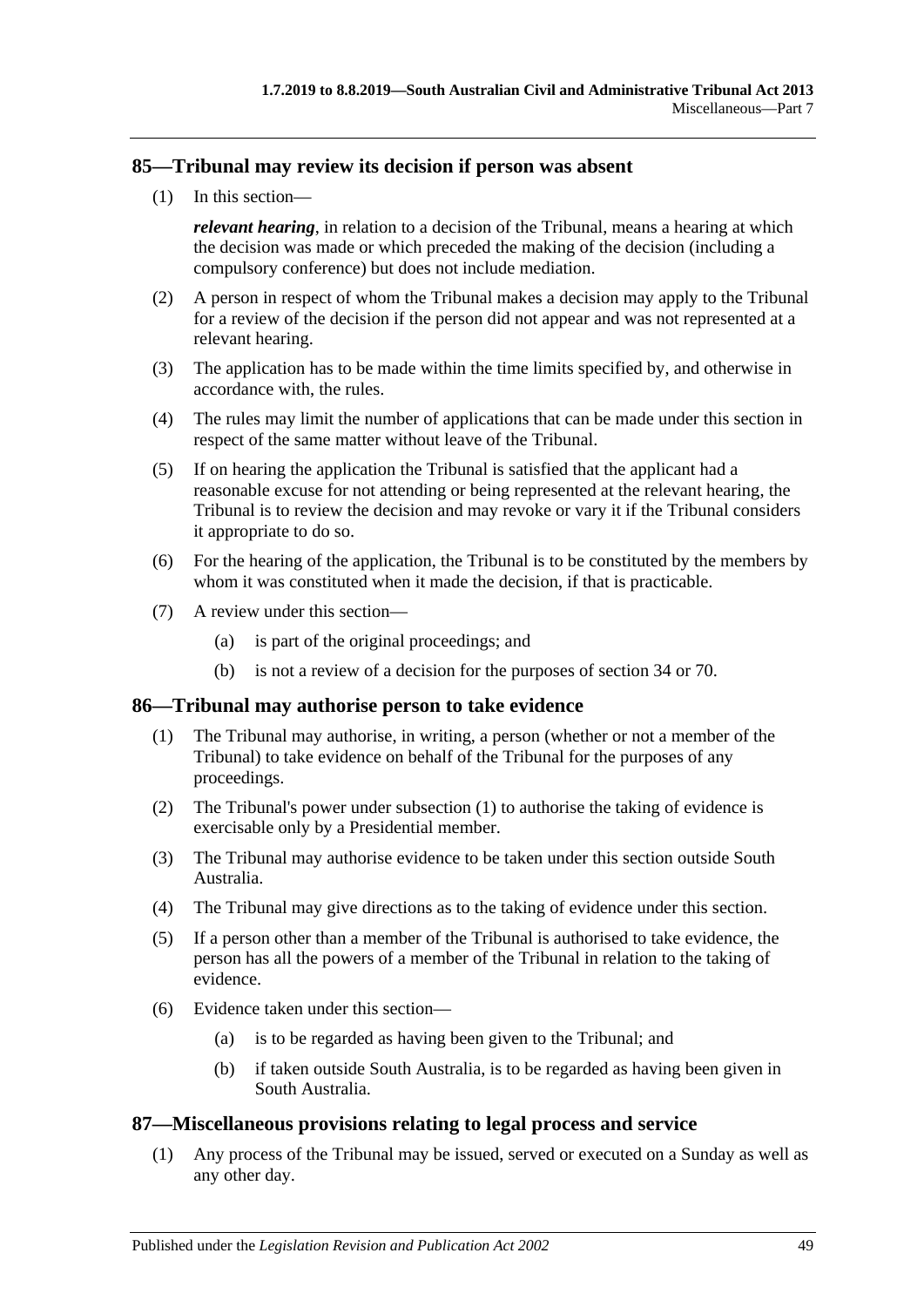- (2) The validity of process is not affected by the fact that the person who issued it dies or ceases to hold office.
- <span id="page-49-3"></span>(3) If it is not practicable to serve any process, notice or other document relating to any proceedings in the manner otherwise prescribed or contemplated by law, the Tribunal may, by order—
	- (a) provide for service by post, or in any other way (including by substituted service) authorised by the regulations; or
	- (b) make any other provision that may be necessary or desirable for service.
- (4) Any process, notice or other document served in accordance with an order under [subsection](#page-49-3) (3) will, despite any other law, be taken to have been duly served.
- (5) A registrar is expressly authorised to make an order under [subsection](#page-49-3) (3).

#### <span id="page-49-0"></span>**88—Proof of decisions and orders of Tribunal**

An apparently genuine document purporting to be a copy of a decision or order of the Tribunal and to be certified as such by a registrar will be accepted in any legal proceedings, in the absence of proof to the contrary, as a true copy of a decision or order of the Tribunal.

## <span id="page-49-1"></span>**89—Enforcement of decisions and orders of Tribunal**

- (1) If the Tribunal makes a monetary order, the amount specified in the order may be recovered in the appropriate court, by a person recognised by the regulations for the purposes of this subsection, as if it were a debt.
- (2) A person who contravenes or fails to comply with an order of the Tribunal (other than a monetary order) is guilty of an offence.

Maximum penalty: \$50 000 or imprisonment for 2 years.

(3) In this section—

#### *appropriate court* means—

- (a) in relation to an order of the Tribunal that is a monetary order for an amount that does not exceed the amount that represents the jurisdictional limit of the Magistrates Court for a monetary claim founded on contract—the Magistrates Court;
- (b) in any other case—the District Court.

#### <span id="page-49-2"></span>**89A—Bailiffs**

- (1) The President may appoint a person to be a bailiff.
- (2) The office of bailiff may be held (but may not need to be held) by—
	- (a) a person employed in a public sector agency; or
	- (b) a person appointed under the *[Courts Administration Act](http://www.legislation.sa.gov.au/index.aspx?action=legref&type=act&legtitle=Courts%20Administration%20Act%201993) 1993* or the *[Sheriff's](http://www.legislation.sa.gov.au/index.aspx?action=legref&type=act&legtitle=Sheriffs%20Act%201978)  Act [1978](http://www.legislation.sa.gov.au/index.aspx?action=legref&type=act&legtitle=Sheriffs%20Act%201978)*.
- (3) The regulations may prescribe fees to be paid in respect of any action taken by a bailiff (and provide for the recovery or enforcement of such a fee).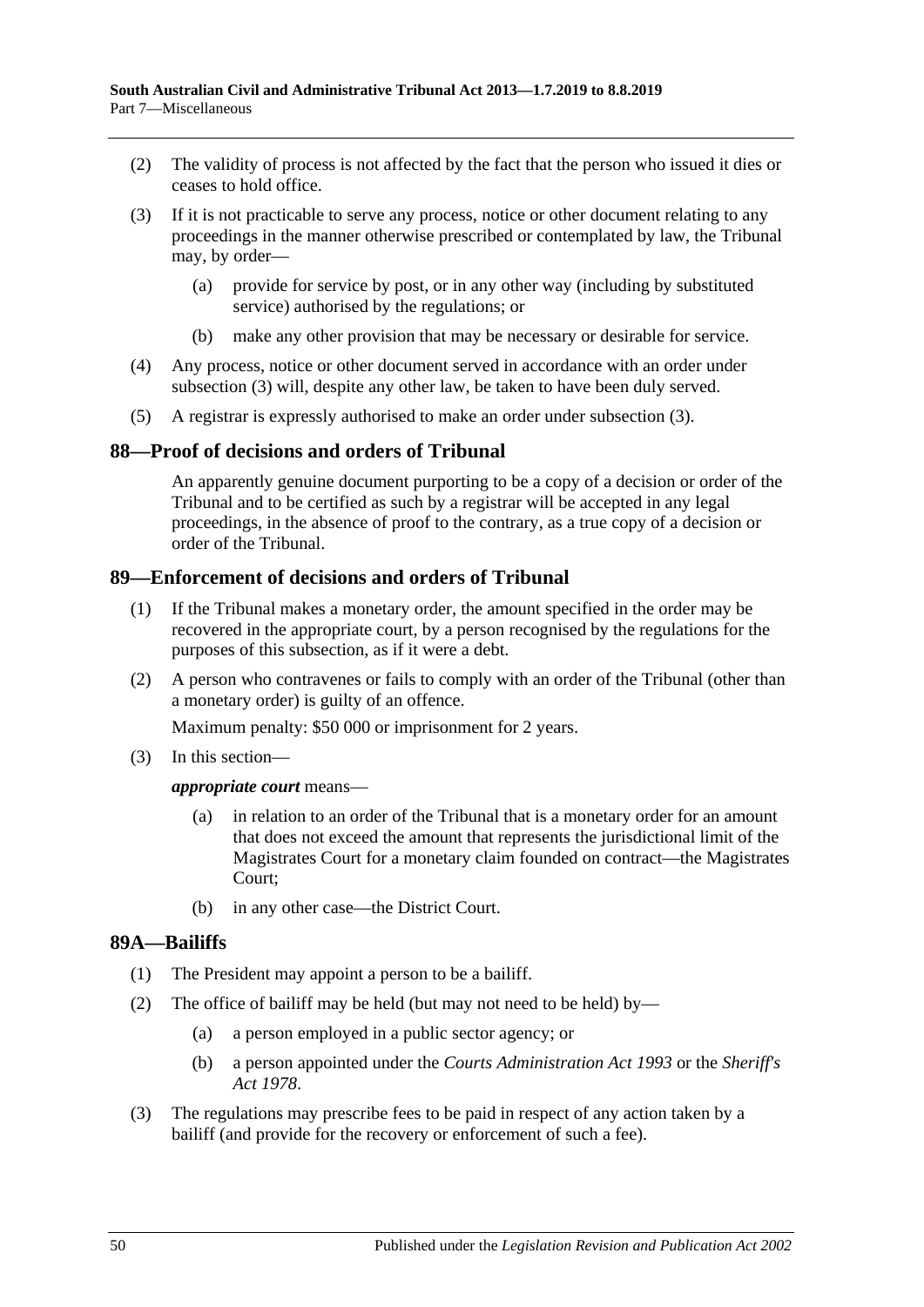(4) A bailiff (and, if relevant, a police officer assisting a bailiff) incurs no civil or criminal liability for an honest act or omission in carrying out or purportedly carrying out official functions.

## <span id="page-50-2"></span><span id="page-50-0"></span>**90—Accessibility of evidence**

- (1) Subject to this section, the Tribunal may, on application by any member of the public, allow the applicant to inspect or obtain a copy of—
	- (a) any process relating to proceedings and forming part of the Tribunal's records;
	- (b) a transcript of evidence taken by the Tribunal in any proceedings;
	- (c) any documentary material admitted into evidence in any proceedings;
	- (d) any decision or order given or made by the Tribunal;
	- (e) any other material of a prescribed kind.
- <span id="page-50-3"></span>(2) A member of the public may inspect or obtain a copy of the following material only with the permission of the Tribunal:
	- (a) material that was not taken or received in open court;
	- (b) material the disclosure of which would be contrary to a direction or order of the Tribunal given under another provision of this or any other Act;
	- (c) a photograph, slide, film, video tape, audio tape or other form of recording from which a visual image or sound can be produced;
	- (d) material of a class prescribed by the regulations.
- (3) The Tribunal may permit inspection or copying of material referred to in [subsection](#page-50-2) (1) or [\(2\)](#page-50-3) subject to any condition it considers appropriate, including a condition limiting the publication or use of the material.
- (4) A decision by the Tribunal on an application under this section is administrative and is final and not subject to any form of review.
- (5) The Tribunal may charge a fee, fixed by regulation, for inspection or copying of material under this section.

## <span id="page-50-1"></span>**91—Costs of proceedings**

(1) In this section—

*costs of proceedings* means costs of, or incidental to, any proceedings of the Tribunal, other than the costs of a party.

- (2) The Tribunal may order that all or any of the costs of proceedings be paid by a party.
- (3) If the matter that is the subject of the proceeding comes within the Tribunal's review jurisdiction, the Tribunal cannot make an order under this section against a party unless—
	- (a) the party brought or conducted the proceedings frivolously or vexatiously; or
	- (b) the Tribunal is acting in prescribed circumstances.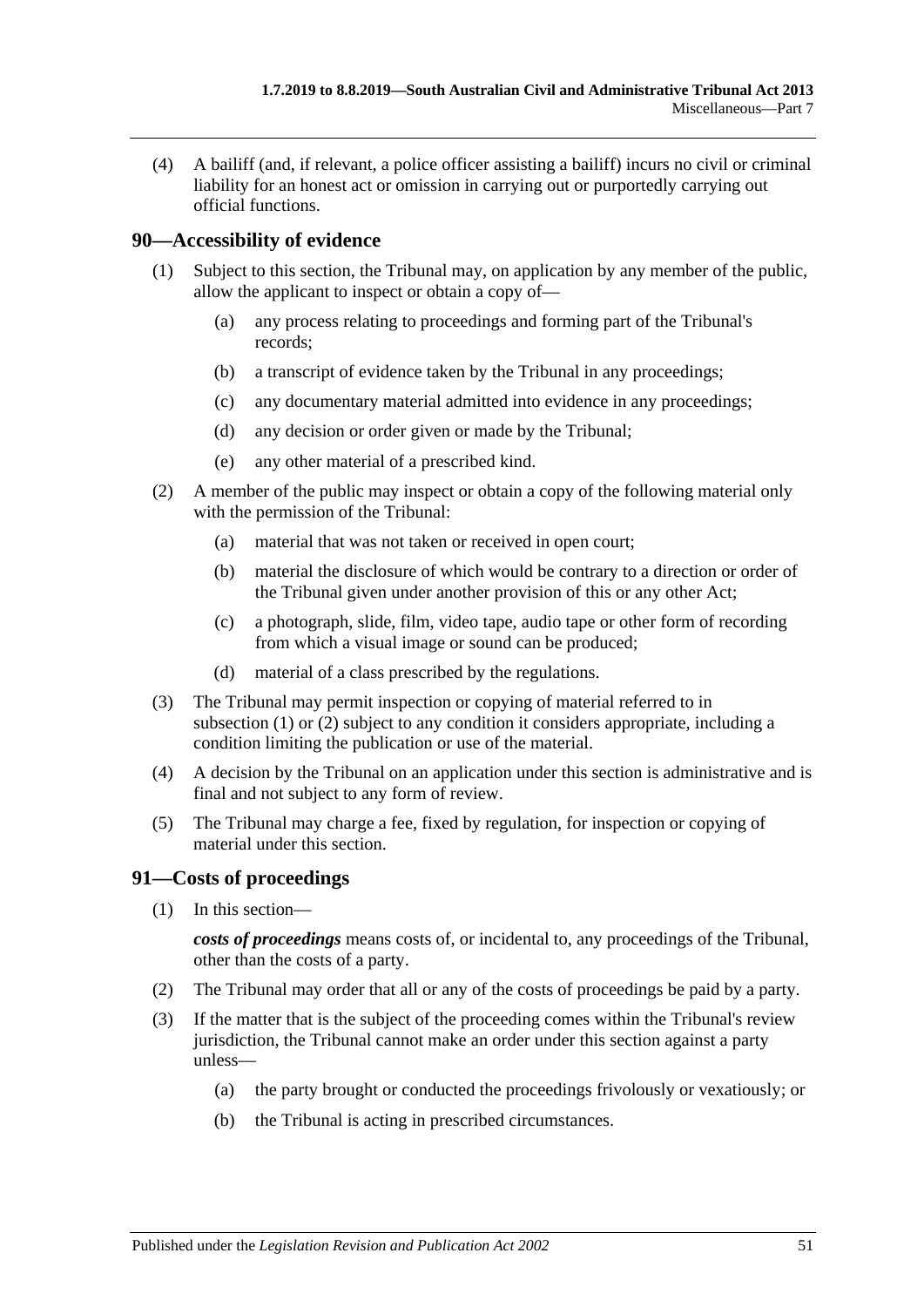## <span id="page-51-0"></span>**92—Annual report**

- (1) The President of the Tribunal must on or before 31 October in each year make a report to the Attorney-General on the administration and operation of the Tribunal during the previous financial year.
- (2) The Attorney-General must within 12 sitting days after receiving a report under this section cause copies of the report to be laid before both Houses of Parliament.
- (3) The report must include any information prescribed by the regulations.

## <span id="page-51-1"></span>**93—Additional reports**

The President of the Tribunal must, at the request of the Attorney-General, report to the Attorney-General on any matter relevant to the administration or operation of the Tribunal.

## <span id="page-51-2"></span>**93A—Disrupting proceedings of Tribunal**

- (1) A person who is present at a place where proceedings of the Tribunal are being conducted must not—
	- (a) wilfully interrupt any proceedings; or
	- (b) behave in a disorderly or offensive manner; or
	- (c) use offensive language.

Maximum penalty: \$10 000 or imprisonment for 6 months.

- (2) Nothing in this section derogates from the operation of another provision of this Act.
- (3) In this section—

*offensive* includes threatening, abusive or insulting.

## <span id="page-51-3"></span>**93B—False or misleading statements**

A person who knowingly makes a false or misleading statement for the purposes of, or in connection with, consideration by the registrar or the Tribunal (including the Tribunal as constituted of a registrar or other member of staff of the Tribunal) as to whether to waive, remit or make such other provision in relation to the payment of fees in respect of proceedings before the Tribunal, is guilty of an offence.

Maximum penalty: \$1 250 or imprisonment for 3 months.

## <span id="page-51-4"></span>**94—Rules**

- (1) Rules of the Tribunal may be made—
	- (a) regulating the business of the Tribunal and the duties of the various members and staff of the Tribunal; and
	- (b) authorising the registrars and other staff of the Tribunal to exercise powers with respect to proceedings before the Tribunal and providing for the internal review of specified classes of decisions in specified circumstances; and
	- (c) regulating the practice and procedure of the Tribunal; and
	- (ca) providing for the provision of written statements of reasons for decisions of the Tribunal at first instance for the purposes of an internal review of the decision by the Tribunal under [section](#page-41-6) 70; and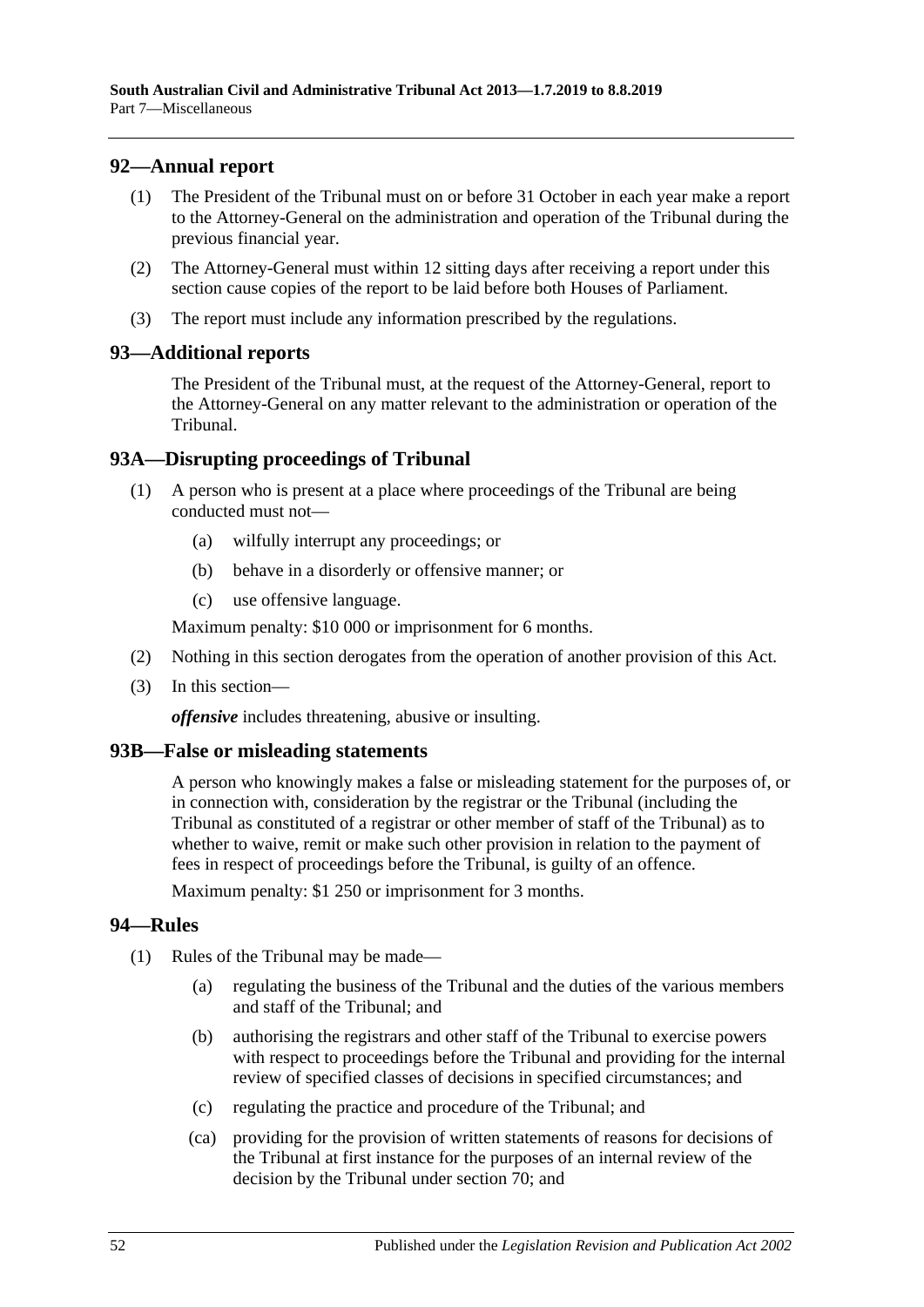- (d) imposing obligations on persons seeking to commence proceedings before the Tribunal to take any step, including to give a notification to another person or to provide any specified information; and
- (e) providing for the service of applications and documents; and
- (f) imposing obligations on parties to proceedings before the Tribunal to disclose to each other the contents of expert reports or other material of relevance to the proceedings before or in connection with the hearing of the proceedings; and
- (g) regulating the referral of a matter to mediation, the conduct of mediations or the referral of questions for investigation and report by an expert or referee; and
- (h) regulating the form in which evidence may be taken; and
- (i) restricting or prohibiting certain classes of persons from appearing as representatives in proceedings before the Tribunal; and
- (j) providing for the Tribunal to waive any procedural requirement; and
- (k) regulating costs and providing for the assessment and settling of costs; and
- (l) providing for witness fees; and
- (m) providing for other matters relating to the management, conduct or settlement of proceedings before the Tribunal; and
- (n) dealing with any other matters necessary or expedient for the effective and efficient operation of the Tribunal.
- (2) The power to make rules under this section includes the power to make rules in respect of any jurisdiction conferred on the Tribunal by a relevant Act.
- (3) Rules of the Tribunal may be made by the President and a Deputy President of the Tribunal.
- (4) The rules take effect from the date of publication in the Gazette or a later date specified in the rules.
- (5) The rules must be consistent with the regulations, and with any relevant Act.

#### <span id="page-52-1"></span><span id="page-52-0"></span>**95—Regulations**

- (1) The Governor may make such regulations as are contemplated by this Act or a relevant Act, or as are necessary or expedient for the purposes of this Act or a relevant Act.
- (2) Without limiting the generality of [subsection](#page-52-1) (1), the regulations may—
	- (a) provide information to be included in registers to be kept for the purposes of this Act; and
	- (b) prescribe matters relevant to the practice or procedures of the Tribunal; and
	- (c) prescribe and provide for the payment of fees in relation to proceedings before the Tribunal; and
	- (d) prescribe penalties not exceeding \$5 000 for contravention of, or non-compliance with, any regulation; and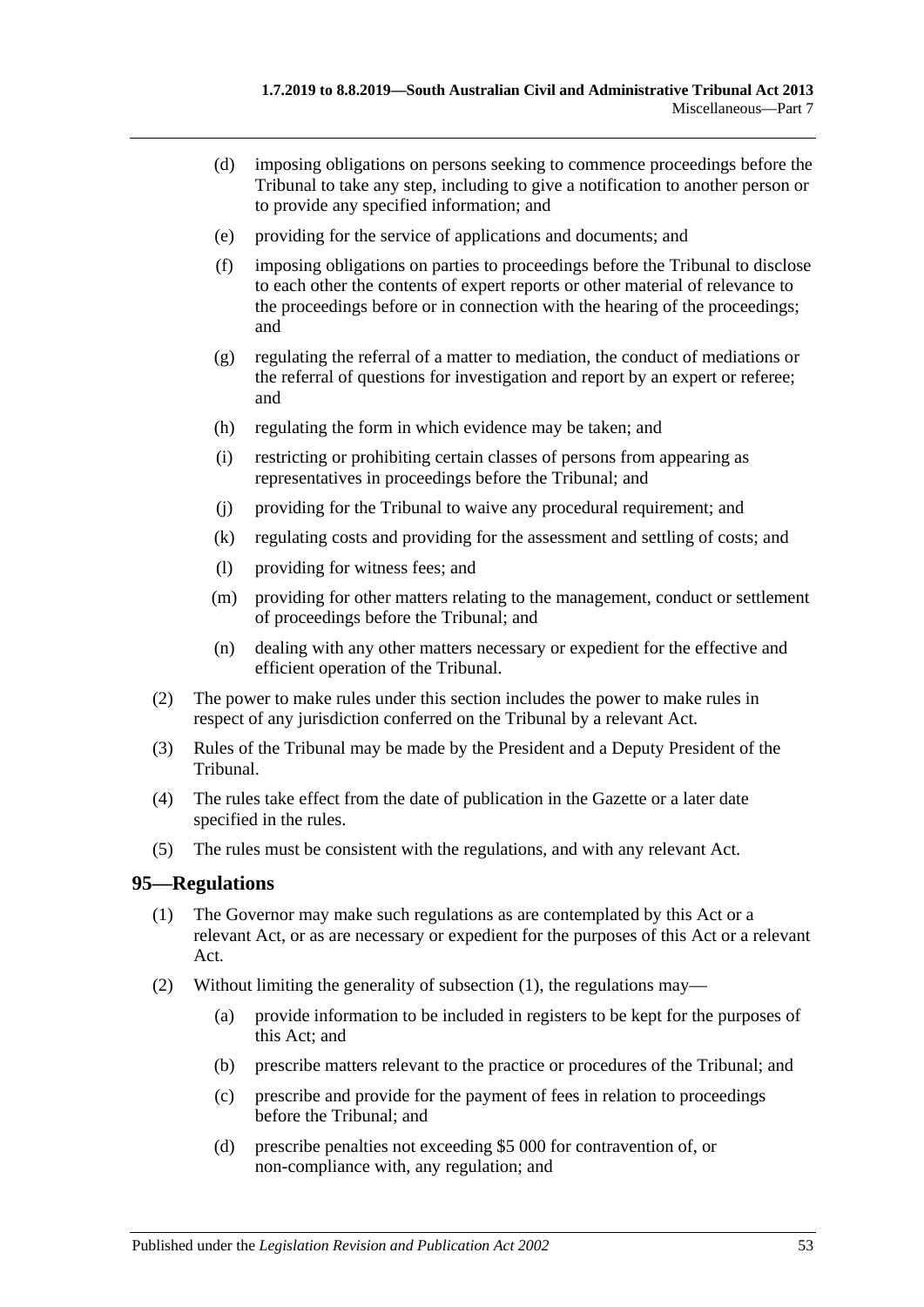- (e) make provisions of a saving or transitional nature consequent on the vesting of jurisdiction on the Tribunal under another Act.
- <span id="page-53-1"></span>(3) The regulations may provide that any matter or thing is to be determined, dispensed with, regulated or prohibited according to the discretion of the President of the Tribunal or another prescribed person.
- (4) A regulation under [subsection](#page-53-1)  $(2)(e)$  may (without limiting that subsection)—
	- (a) operate in addition to any saving or transitional provision enacted under another Act in connection with the vesting of jurisdiction in the Tribunal; and
	- (b) operate so as to modify the operation or effect of another Act insofar as may be expedient in connection with the transfer of jurisdiction to the Tribunal from another entity; and
	- (c) take effect from the day on which jurisdiction is vested in the Tribunal under another Act (including so as to provide for the retrospective operation of the regulation).

#### <span id="page-53-0"></span>**96—Review**

- (1) The Minister must appoint 1 or more independent persons to conduct a review under [subsection](#page-53-2) (2) as soon as practicable after the expiry of 2 years from the commencement of [Part](#page-20-1) 3 of this Act.
- <span id="page-53-3"></span><span id="page-53-2"></span>(2) The review must include an assessment of—
	- (a) the performance of the Tribunal; and
	- (b) without limiting [paragraph](#page-53-3) (a), the extent to which the main objectives of the Tribunal have been met over the period to which the review relates; and
	- (c) the extent to which it would be advantageous to extend the jurisdiction of the Tribunal to matters arising under other Acts identified by the person or persons conducting the review or identified by the Minister for the purposes of the review,

and may include any other matter specified by the Minister for the purposes of the review.

- (3) The results of the review must be incorporated into a report submitted to the Minister.
- (4) The Minister must cause a copy of the report to be laid before both Houses of Parliament within 6 sitting days after receiving the report.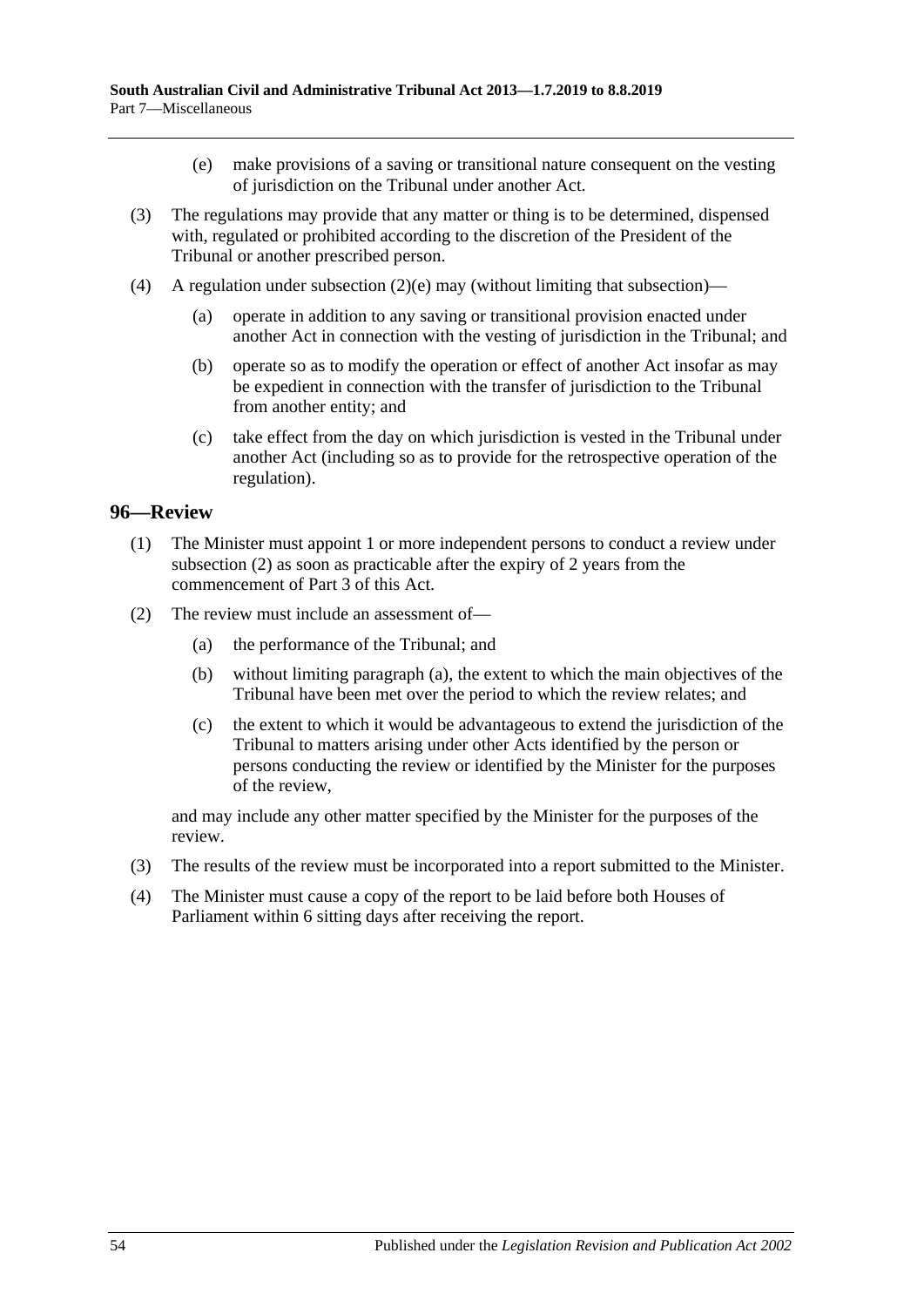# <span id="page-54-0"></span>**Legislative history**

## **Notes**

- Amendments of this version that are uncommenced are not incorporated into the text.
- Please note—References in the legislation to other legislation or instruments or to titles of bodies or offices are not automatically updated as part of the program for the revision and publication of legislation and therefore may be obsolete.
- Earlier versions of this Act (historical versions) are listed at the end of the legislative history.
- For further information relating to the Act and subordinate legislation made under the Act see the Index of South Australian Statutes or www.legislation.sa.gov.au.

# **Principal Act and amendments**

New entries appear in bold.

| Year                      | N <sub>0</sub> | Title                                                                                   | Assent     | Commencement                                                                                                                                                                                                                                                                                                   |  |  |
|---------------------------|----------------|-----------------------------------------------------------------------------------------|------------|----------------------------------------------------------------------------------------------------------------------------------------------------------------------------------------------------------------------------------------------------------------------------------------------------------------|--|--|
| 2013                      | 59             | South Australian Civil and<br>Administrative Tribunal Act 2013                          | 7.11.2013  | 14.11.2013 (Gazette 14.11.2013 p4224)<br>except Pt 2 Div 3 Subdiv 3 & Pt 6<br>Divs 1 & 2-13.2.2014 (Gazette<br>13.2.2014 p886) and except ss 9, 12,<br>18-22, 27 & Pt 6 Div 3-8.5.2014<br>(Gazette 8.5.2014 $p1630$ ) and except<br>ss 5-8, 23-26, Pts 3-5, ss 82-92 &<br>96—29.3.2015 (Gazette 5.3.2015 p882) |  |  |
| 2014                      | 26             | Statutes Amendment (SACAT)<br>Act 2014                                                  | 11.12.2014 | Pt 16 (s 202)-15.1.2015 (Gazette<br>15.1.2015 p309); ss 193-201 &<br>203-205)-29.3.2015 immediately<br>after the commencement of the<br>remaining provisions of 59/2013<br>(Gazette 5.3.2015 p883)                                                                                                             |  |  |
| 2017 51                   |                | <b>Statutes Amendment (SACAT</b><br>No 2) Act 2017                                      | 28.11.2017 | Pt 43 (ss 221 to 224, 226 to<br>230)-14.12.2017 (Gazette 12.12.2017<br>p4960); s 225-1.7.2019 (Gazette<br>14.2.2019 p477)                                                                                                                                                                                      |  |  |
| 2018 5                    |                | <b>Statutes Amendment (SACAT</b><br><b>Federal Diversity Jurisdiction</b> )<br>Act 2018 | 12.7.2018  | Pt 3 (ss 6 & 7)-12.7.2018                                                                                                                                                                                                                                                                                      |  |  |
| 2018 29                   |                | <b>Statutes Amendment</b><br>(Attorney-General's Portfolio)<br>Act 2018                 | 15.11.2018 | Pt 4 $(s 9)$ —1.7.2019 immediately after<br>s 225 of 51/2017: s 2(5)                                                                                                                                                                                                                                           |  |  |
| 2019                      | 14             | Statutes Amendment (SACAT)<br>Act 2019                                                  | 11.7.2019  | Pt 26 (ss 161 to 164)—uncommenced                                                                                                                                                                                                                                                                              |  |  |
| $\mathbf{D}_{\mathbf{z}}$ |                |                                                                                         |            |                                                                                                                                                                                                                                                                                                                |  |  |

# **Provisions amended**

New entries appear in bold. Provision How varied Commencement Pt 1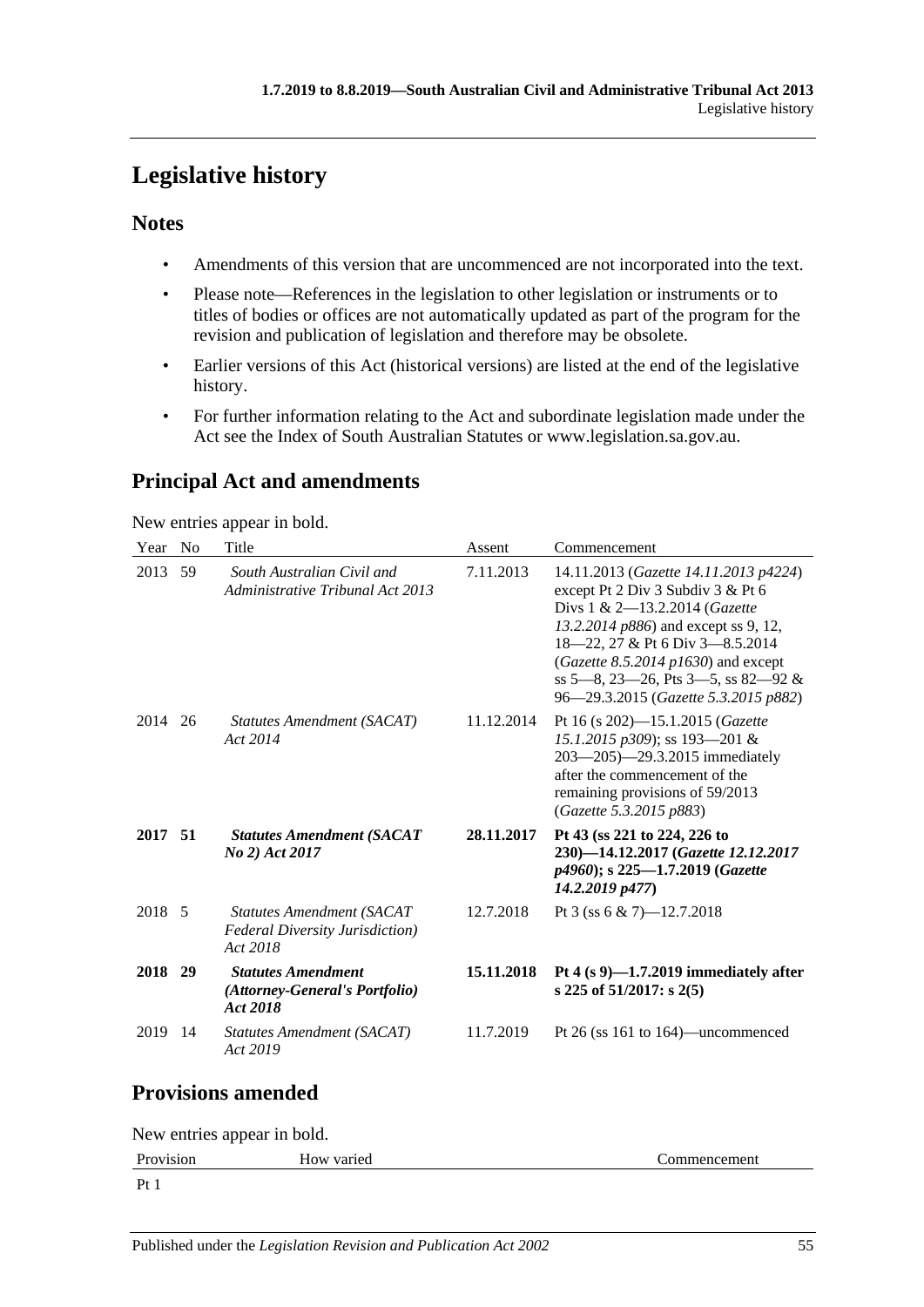#### **South Australian Civil and Administrative Tribunal Act 2013—1.7.2019 to 8.8.2019** Legislative history

| s <sub>2</sub>           | omitted under Legislation Revision and<br><b>Publication Act 2002</b>     | 12.7.2018  |
|--------------------------|---------------------------------------------------------------------------|------------|
| s <sub>4</sub>           | amended by 5/2018 s 6                                                     | 12.7.2018  |
| Pt 2                     |                                                                           |            |
| s <sub>8</sub>           |                                                                           |            |
| s(1)                     | s 8 redesignated as $s(1)$ by 26/2014 s 193                               | 29.3.2015  |
| s(2)                     | inserted by 26/2014 s 193                                                 | 29.3.2015  |
| s <sub>25</sub>          |                                                                           |            |
| $s \, 25(1)$             | s 25 amended and redesignated as s 25(1) by<br>$51/2017$ s $221(1)$ , (2) | 14.12.2017 |
| $s\,25(2)$               | inserted by 51/2017 s 221(2)                                              | 14.12.2017 |
| $Pt\,3$                  |                                                                           |            |
| s 33                     |                                                                           |            |
| $s \, 33(1)$             | amended by 26/2014 s 194(1)                                               | 29.3.2015  |
| $s \, 33(2)$             | substituted by $26/2014$ s $194(2)$                                       | 29.3.2015  |
| s 34                     |                                                                           |            |
| $s \, 34(1)$             | amended by 26/2014 s 195(1)                                               | 29.3.2015  |
| $s \; 34(2)$             | substituted by 26/2014 s 195(2)                                           | 29.3.2015  |
| s $34(2a)$               | inserted by 26/2014 s 195(2)                                              | 29.3.2015  |
|                          | substituted by 51/2017 s 222                                              | 14.12.2017 |
| Pt 3A                    | inserted by 5/2018 s 7                                                    | 12.7.2018  |
| Pt 4                     |                                                                           |            |
| s 39                     |                                                                           |            |
| $s \, 39(1)$             | amended by 26/2014 s 196                                                  | 29.3.2015  |
| s 43                     |                                                                           |            |
| $s\,43(2)$               | amended by 26/2014 s 197                                                  | 29.3.2015  |
| s 47                     |                                                                           |            |
| $s\,47(5)$               | amended by 51/2017 s 223                                                  | 14.12.2017 |
| s <sub>56</sub>          |                                                                           |            |
| $s\,56(3)$               | deleted by 51/2017 s 224                                                  | 14.12.2017 |
| s 53                     |                                                                           |            |
| s 53(1)                  | amended by 26/2014 s 198                                                  | 29.3.2015  |
| Pt 5                     |                                                                           |            |
| s 70                     |                                                                           |            |
| 570(1)                   | substituted by 26/2014 s 199                                              | 29.3.2015  |
| $s \, 70(1a)$            | inserted by 26/2014 s 199                                                 | 29.3.2015  |
|                          | amended by 51/2017 s 225                                                  | 1.7.2019   |
|                          | substituted by 29/2018 s 9                                                | 1.7.2019   |
| s 71                     |                                                                           |            |
| $s \, 71(1a)$            | inserted by 26/2014 s 200(1)                                              | 29.3.2015  |
| s $71(2a)$ and $(2b)$    | inserted by 26/2014 s 200(2)                                              | 29.3.2015  |
| $s \, 71(3a)$ and $(3b)$ | inserted by 26/2014 s 200(3)                                              | 29.3.2015  |
| $s \, 71(4)$             | amended by 26/2014 s 200(4)                                               | 29.3.2015  |